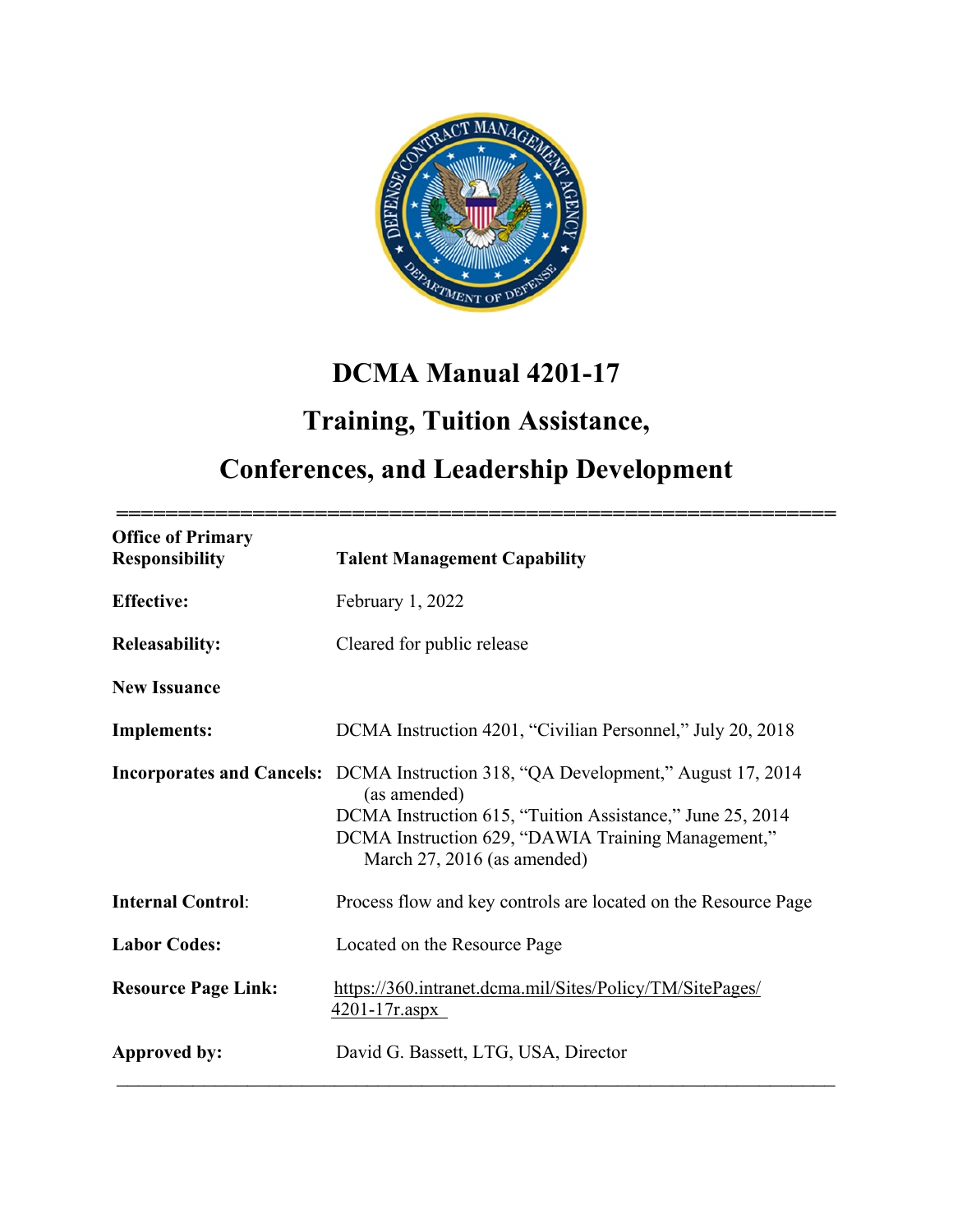**Purpose:** This issuance, pursuant to the authority in DoD Directive 5105.64, "Defense Contract Management Agency (DCMA)," and DoD Instruction 5000.66, "Defense Acquisition Workforce Education, Training, Experience, and Career Development Program":

- Implements policy established in DCMA Instruction 4201 and DoD Instruction 5000.66,
- Assigns detailed responsibilities and prescribes step-by-step procedures for managing the Agency's Talent Management Program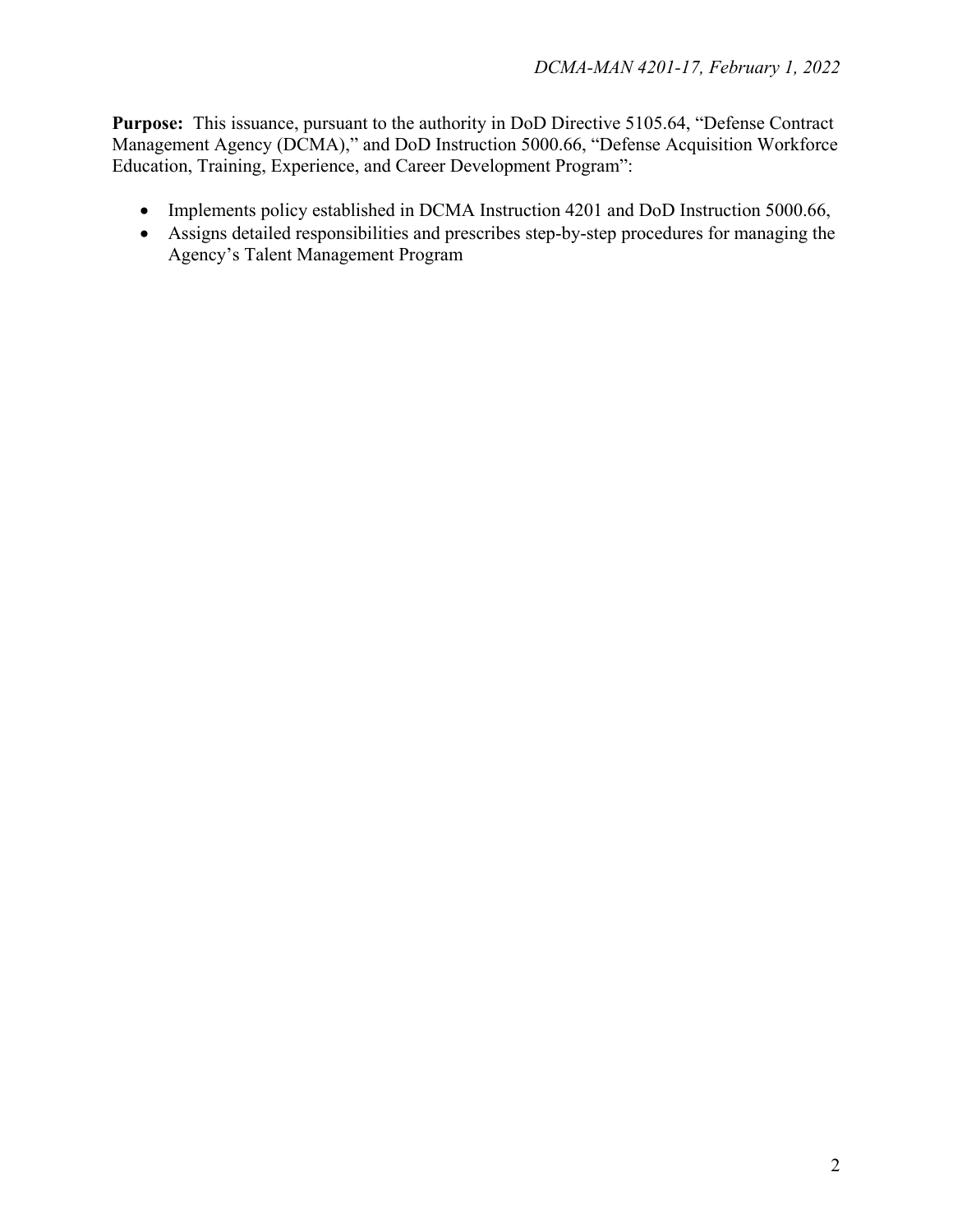## **TABLE OF CONTENTS**

| 2.6. Component Directors and Region/Contract Management Office Commanders  8 |  |
|------------------------------------------------------------------------------|--|
|                                                                              |  |
|                                                                              |  |
|                                                                              |  |
|                                                                              |  |
| SECTION 3: OVERVIEW OF TALENT MANAGEMENT PROGRAM  11                         |  |
|                                                                              |  |
|                                                                              |  |
|                                                                              |  |
|                                                                              |  |
|                                                                              |  |
|                                                                              |  |
|                                                                              |  |
| <b>SECTION 5: DEFENSE ACQUISITION WORKFORCE IMPROVEMENT ACT</b>              |  |
|                                                                              |  |
|                                                                              |  |
|                                                                              |  |
|                                                                              |  |
|                                                                              |  |
|                                                                              |  |
|                                                                              |  |
|                                                                              |  |
|                                                                              |  |
|                                                                              |  |
|                                                                              |  |
|                                                                              |  |
|                                                                              |  |
|                                                                              |  |
|                                                                              |  |
|                                                                              |  |
|                                                                              |  |
|                                                                              |  |
|                                                                              |  |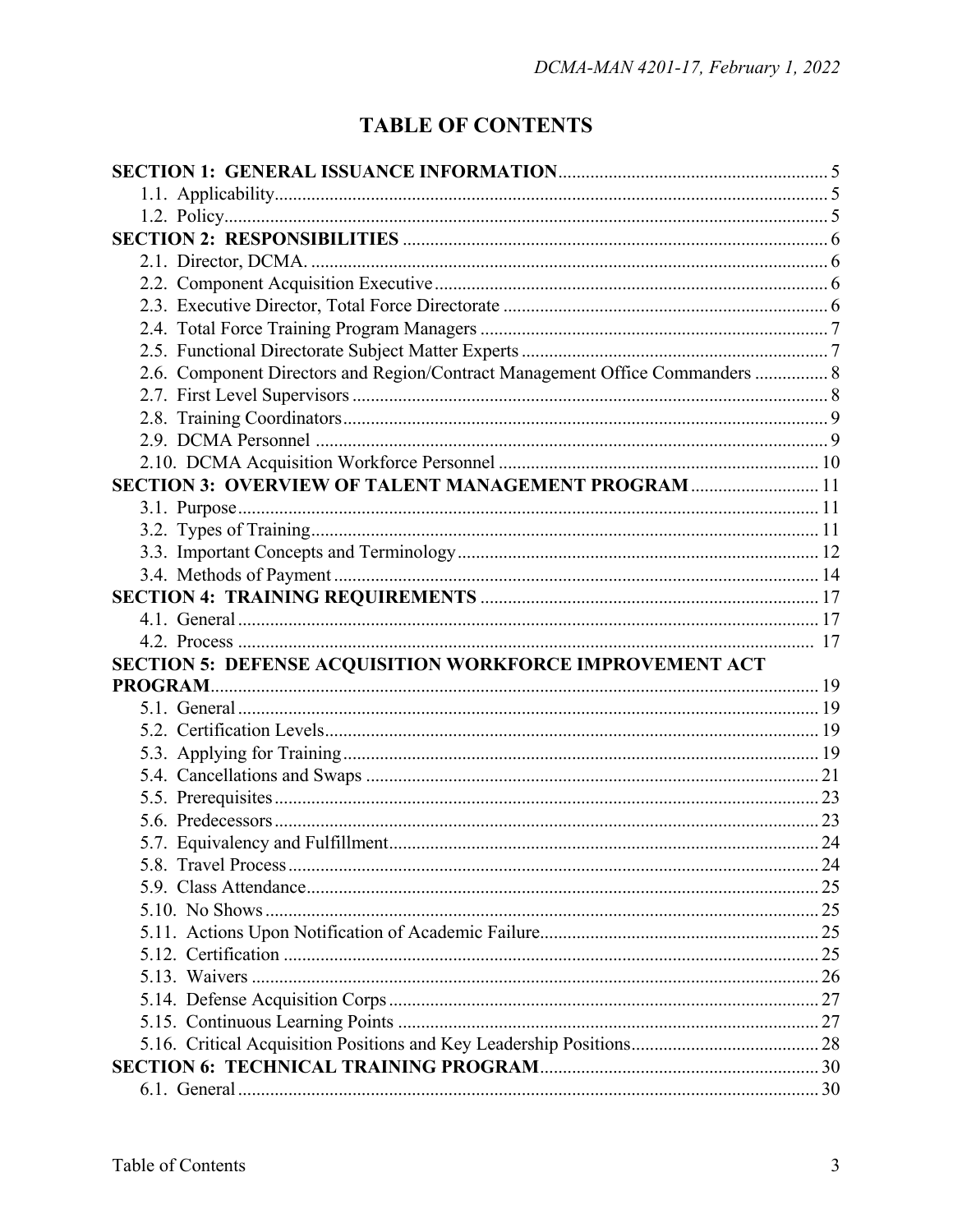| <b>GLOSSARY</b> |  |
|-----------------|--|
|                 |  |
|                 |  |
|                 |  |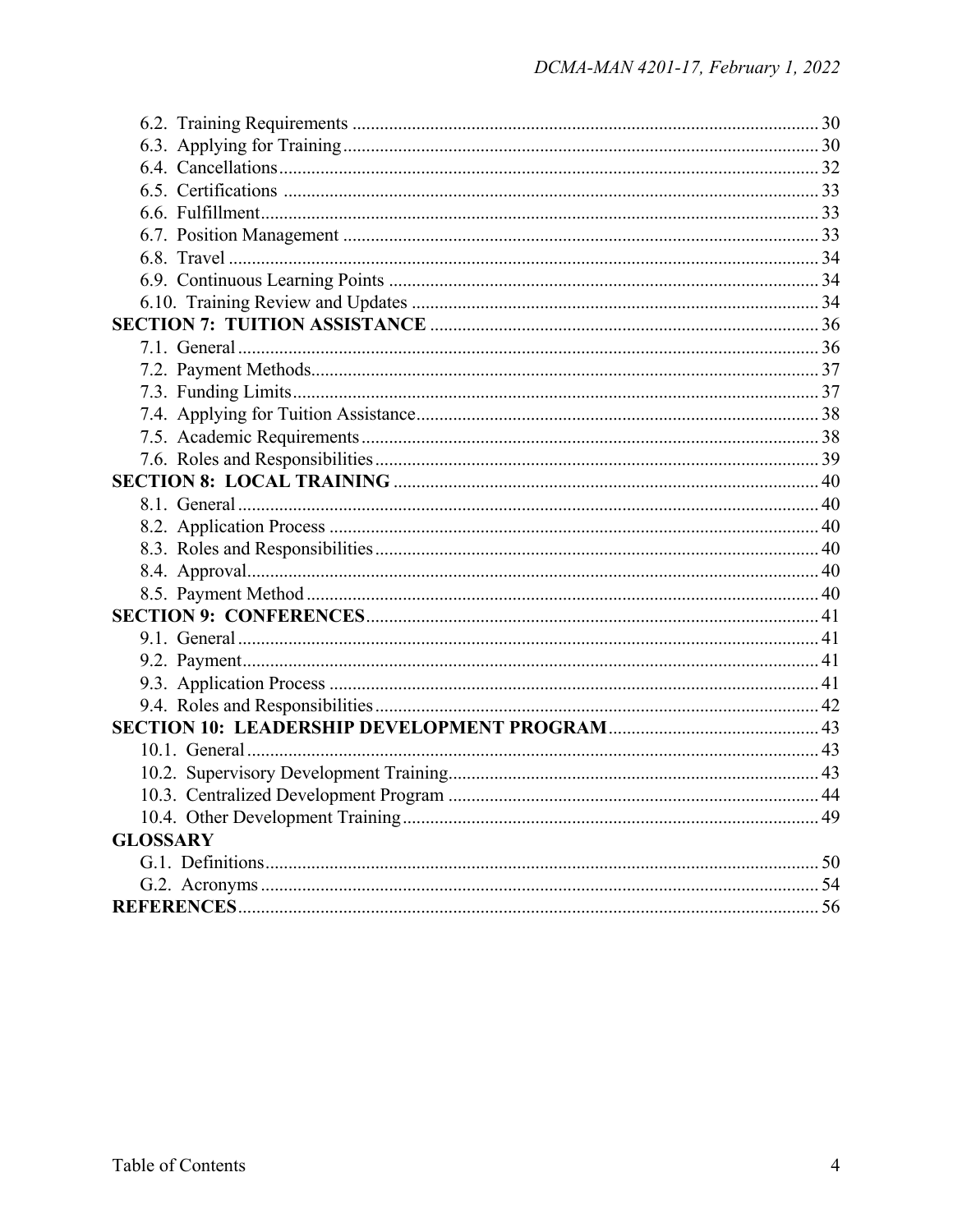## **SECTION 1: GENERAL ISSUANCE INFORMATION**

**1.1. APPLICABILITY.** This issuance applies to all DCMA activities and civilian personnel unless higher-level regulations, policy, guidance, or agreements take precedence. This issuance applies to the training of DCMA civilian employees and provides guidance on training requirements and training/educational opportunities. Military personnel should reference DCMA Manual (DCMA-MAN) 4202-04, "Position Management, Awards, Decorations, Evaluations, Promotions, Training, and Uniform Wear."

#### **1.2. POLICY.** It is DCMA policy to:

a. Provide the training and education necessary for required certification (Paragraph 3.2.) and job performance, as well as opportunities for professional development.

b. Ensure training is relevant to the Agency's mission and employee needs by continuously reviewing offered/required courses against current and projected requirements.

c. Consolidate total Agency civilian training requirements in order to provide adequate training capacity.

d. Assign training to individual employees, with supervisor approval, appropriate to position, ability, and career goals.

e. Provide employees the means and opportunity to attend training within Agency mission requirements and existing issuances.

f. Maximize the effectiveness of training offered by efficiently utilizing government resources to provide optimum results for the Agency and its employees.

g. Ensure that employees and supervisors understand their roles and responsibilities in the training function.

h. Execute this Manual in a safe, efficient, effective, and ethical manner.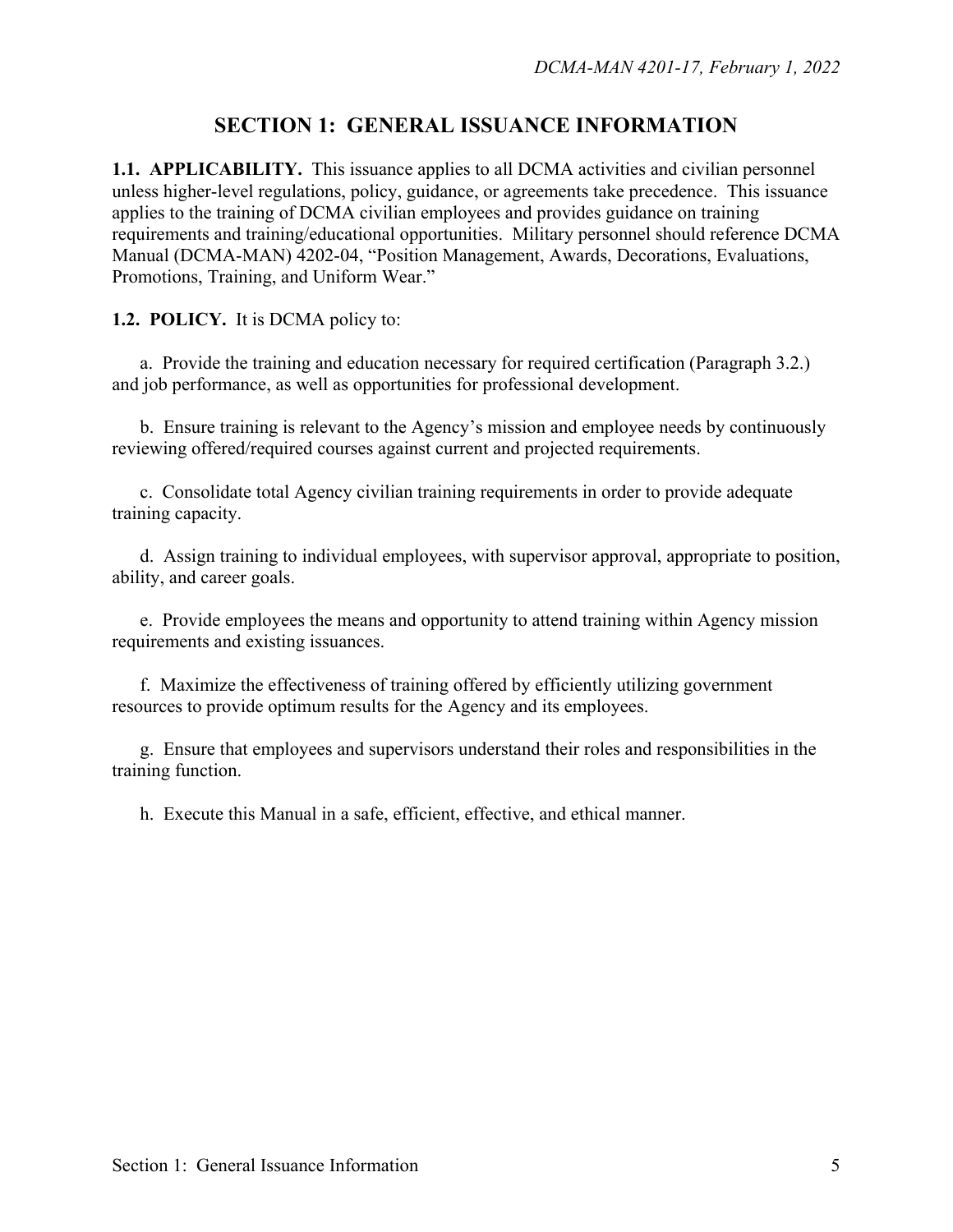## **SECTION 2: RESPONSIBILITIES**

**2.1. DIRECTOR, DCMA.** The Director, DCMA, will ensure an appropriately trained organization to accomplish the Agency's mission. The Director will provide guidance for DCMA's strategic training objectives.

**2.2. COMPONENT ACQUISITION EXECUTIVE.** The Director, DCMA, is designated as the Component Acquisition Executive (CAE) for the Agency. In this capacity, the Director, DCMA, has specific responsibilities to the acquisition workforce (AWF). The CAE will:

 a. Implement the AWF program within DCMA as uniformly as practicable within the Agency's force management construct.

 b. Designate AWF positions, including Key Leadership Positions (KLP) and Critical Acquisition Positions (CAP), to establish an appropriately-sized, requirements-based, and properly-skilled AWF comprised of DoD civilian and military members.

 c. Establish requirements for AWF positions that support AWF program goals for stability, accountability, and success. This includes:

 (1) Assignment of acquisition career field (position category) and career path (where applicable), certification level, position criticality, and special assignment type for each AWF position, as described in Section 5 of this issuance.

 (2) Assignment of additional position requirements in terms of assignment-specific education, training, or experience for each AWF position, when applicable.

 (3) Adjudication of Defense Acquisition Workforce Improvement Act (DAWIA) waiver requests.

(4) Adjudication of Defense Acquisition Corps (DAC) membership applications.

**2.3. EXECUTIVE DIRECTOR, TOTAL FORCE DIRECTORATE.** The Executive Director, Total Force Directorate, will:

 a. Provide strategic guidance and resources for the planning and execution of DCMA training.

 b. Ensure all travel expenses incurred for training, tuition assistance (TA), conferences, and leadership development are in accordance with applicable laws, regulations, and policies.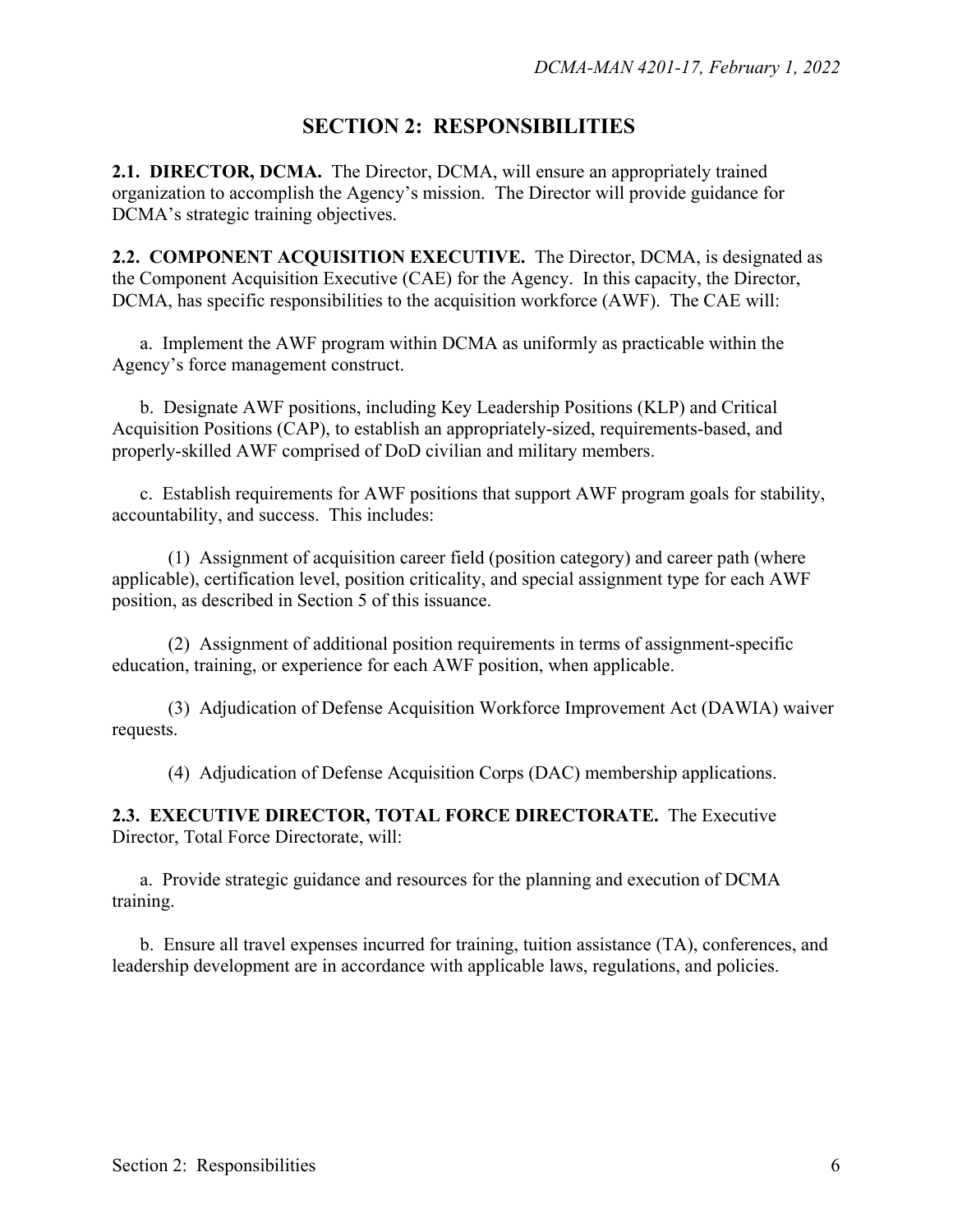#### **2.4. TOTAL FORCE TRAINING PROGRAM MANAGERS (TPM).** DCMA Total Force Directorate TPMs will:

 a. Communicate with customers through functional directorate subject matter experts (SME) (Paragraph 2.5.) and training coordinators (TC) (Paragraph 2.8.) to ensure sufficient training capacity, appropriateness, and relevance of training services.

 b. Consolidate training requirements for their respective programs to project, schedule, resource, and report required training to meet Agency demand.

c. Manage class schedules to maximize DCMA training opportunities.

d. Manage class applications to prioritize employees' training opportunities.

e. Evaluate market research and total known requirement of single and recurring requirements in order to determine if the requirement qualifies as a commercial-off-the-shelf (COTS) training event and the total aggregate cost. Such a determination is necessary to provide guidance on the appropriate procurement/payment method and advise the requiring office.

f. Provide support to employees to meet published timelines.

 g. Provide operational support to the TC on the DCMA Learning Management System (LMS).

 h. Receive reports on the outcomes of training from the TCs and provide feedback to team leads. Team leads will provide feedback to the TPMs, functional directorate SMEs, and training providers, as necessary.

**2.5. FUNCTIONAL DIRECTORATE SME.** The functional directorates will provide SMEs who will:

a. Be responsible for the functional program, policy, and all associated changes.

b. Provide training requirements to the TPM on the type and amount of training provided.

 c. Receive reports from the TPM, TCs, Contract Management Offices (CMO), and components; analyze the reports and provide feedback on the quality and adequacy of the training provided.

d. Provide input on changes to class schedules.

 e. Ensure that the curriculum is current, accurate, and indicative of the technical and professional training required by their functional area.

f. Assist with the Needs Analysis process to identify existing and new training requirements.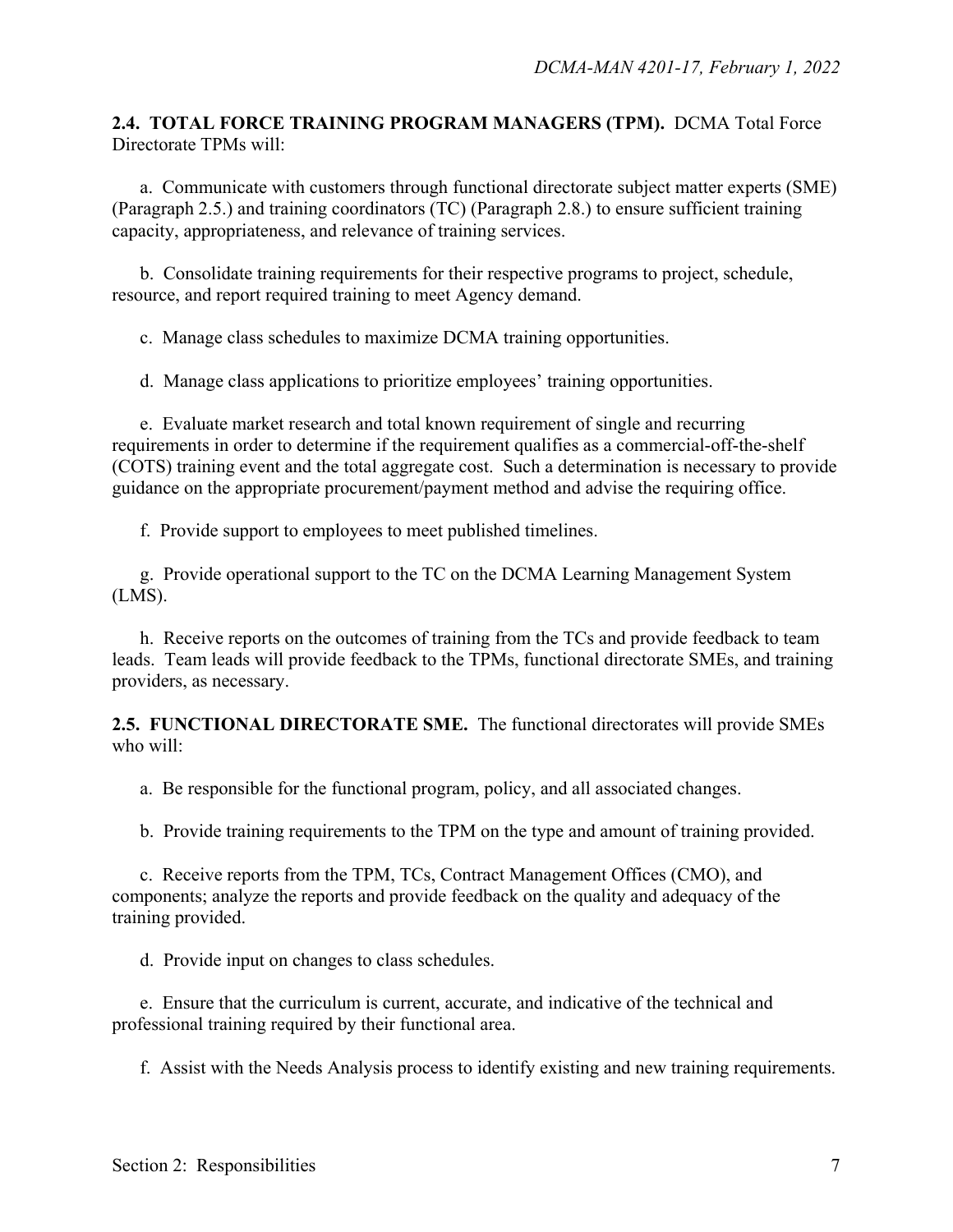g. Review employee requests for fulfillment of training requirements.

**2.6. COMPONENT DIRECTORS AND REGION/CMO COMMANDERS.** Directors and Commanders will:

a. Ensure that their assigned workforce receives required training, certification, and licensing, as indicated by the position occupied by each member of their assigned workforce. When mission allows, provide additional professional growth opportunities for their workforce.

b. Provide guidance on training within their organizations, to include requirements specific to their workforce.

c. Track completion of required training, certifications, and licenses.

d. Ensure all employees have identified and posted accurate training requirements to DCMA's LMS.

#### **2.7. FIRST LEVEL SUPERVISORS (FLS).** The FLS will:

a. Manage the training and development of their assigned personnel and ensure all training expenditures uphold and enhance the mission, vision, and values of DCMA.

b. Take responsibility to ensure that requested training expenditures are the best use of government funds.

c. Based on learning assessments, ensure that their assigned workforce receives proper training, certification(s), and licensing as required by the mission and position occupied by each member of their assigned workforce. When mission allows, provide additional professional growth opportunities for their workforce.

d. Ensure proper development and posting of a relevant and accurate training requirements in DCMA's LMS for themselves and each of their assigned employees.

f. Ensure that AWF employees are aware of and are making satisfactory progress toward:

(1) DAWIA certification requirements as a condition of employment (COE).

(2) Continuous learning points (CLP) requirement, routinely reviewing AWF employee requests for CLP approval.

g. Request DAWIA position waivers for AWF employees when warranted.

h. Assign remedial training, as appropriate.

i. Provide input to prioritization of employee training requirements.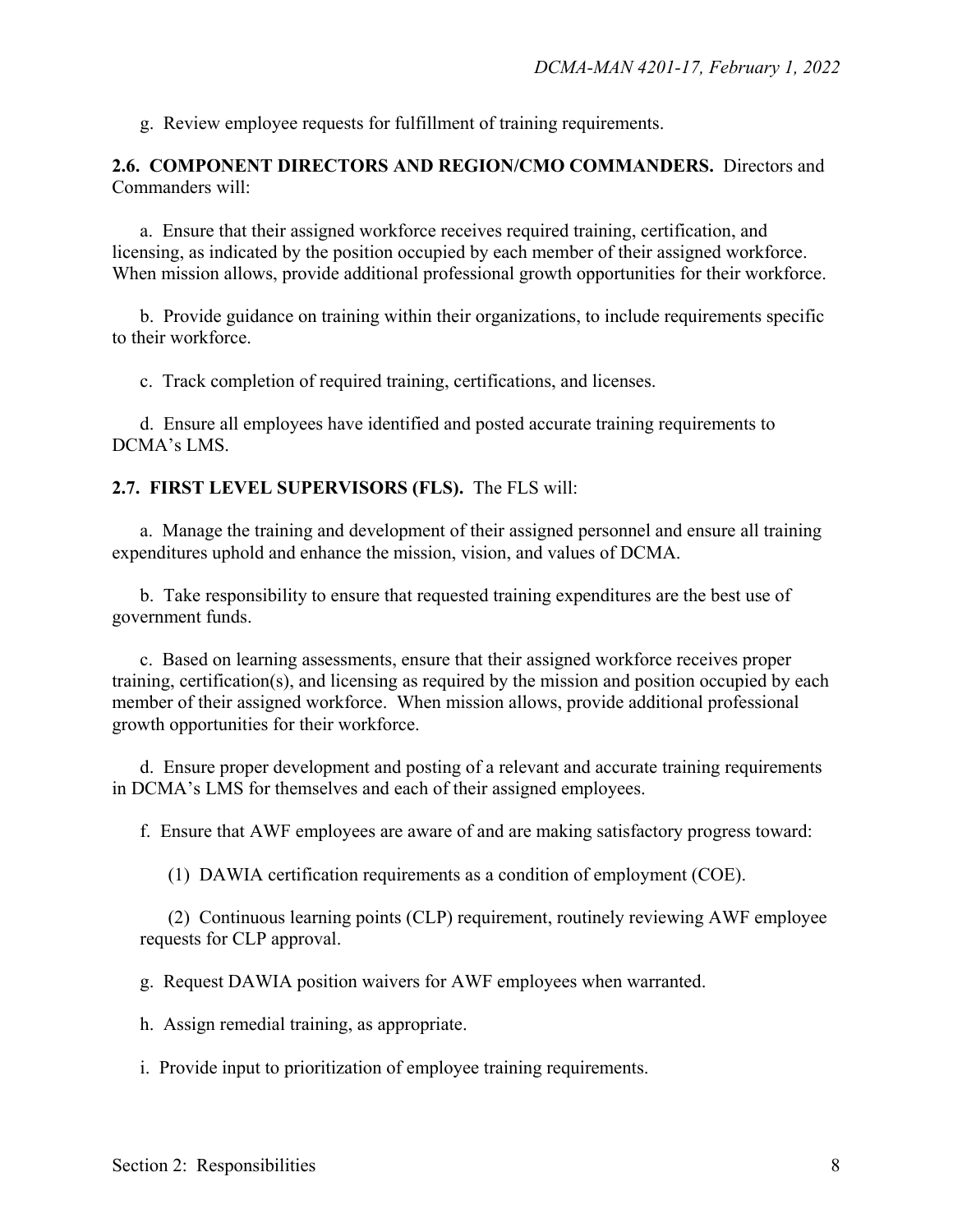j. Ensure all employees complete mandatory training requirements.

k. Use available LMS to track completion of employee training and certifications/ recertifications.

l. Assign appropriate workload to allow employee to focus on accomplishing required training.

m. Ensure employees are prepared to attend and successfully complete training. Additionally, supervisors will ensure that all prerequisite courses have been completed prior to the start date of the requested training.

n. Determine if endorsement of request to grant fulfillment credit for previous training and experience is warranted.

o. Determine if completed training was beneficial, accurate, and met workforce needs.

p. Report shortfalls, inaccuracies, out-of-date instruction, inappropriate instructor behavior, etc., as outlined on the Resource Page.

**2.8. TCs.** TCs are the primary source of training guidance at both the Region and CMO/component level. TCs will:

a. Maintain currency and knowledge of all DCMA training functions and processes by taking advantage of training opportunities offered by the TPM.

b. Provide pertinent training and accurate guidance to their organization.

 c. Assist FLS within their organizations in tracking training requirements by providing data, analysis, and recommendations.

 d. Assist FLS in tracking training requirements. (Additional detail available on the Resource Page.)

e. Forward feedback on completed training. (Additional detail is available on the Resource Page.)

**2.9. DCMA PERSONNEL.** All DCMA personnel (both AWF and non-AWF) will:

a. Ensure they have proper training, certification(s), licensing, as indicated by their position's training requirements. When mission allows, seek professional growth opportunities for their career field.

b. Understand their individual training, certification, and/or licensing requirements as indicated on their position's training requirements.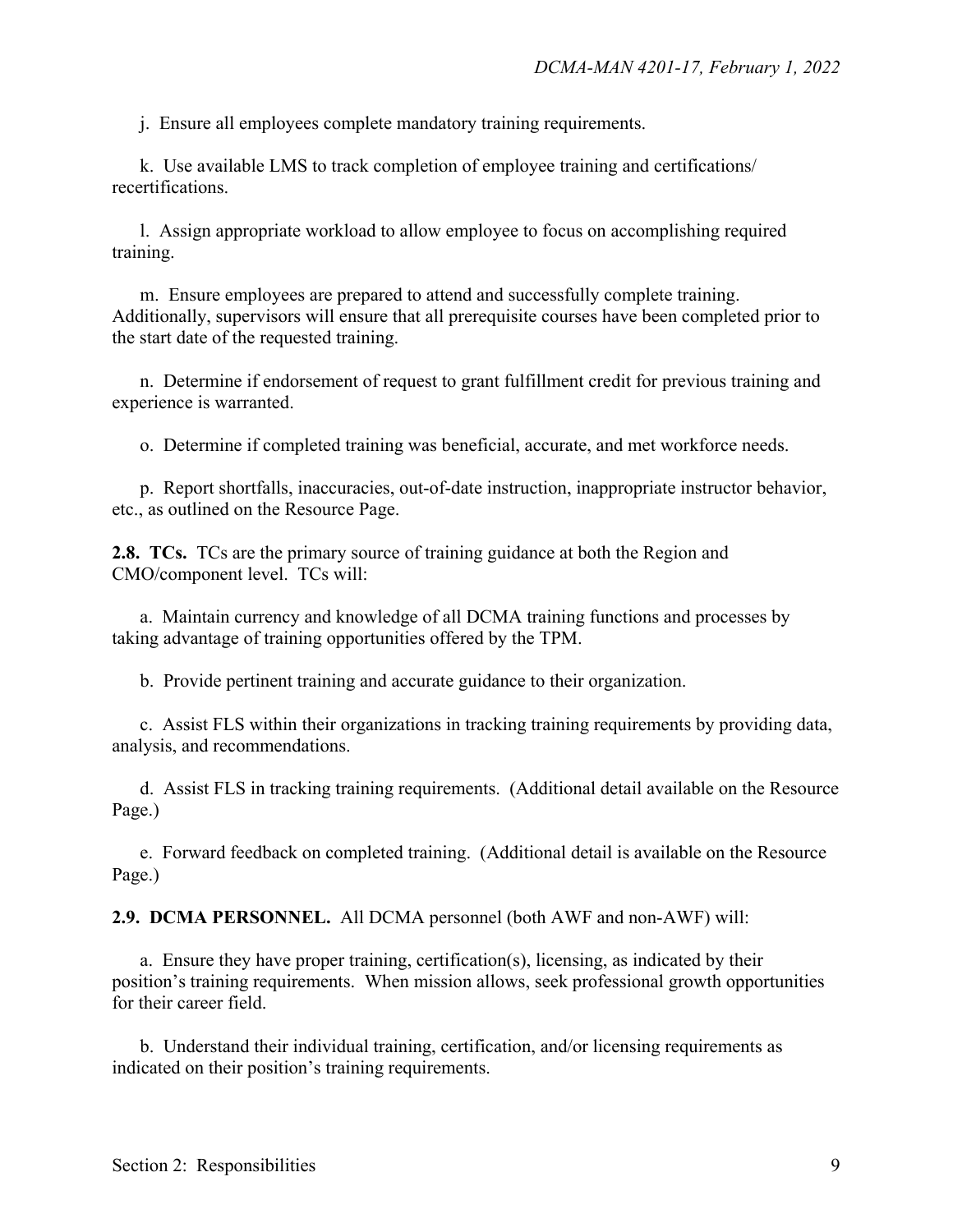c. Seek input, feedback, and approval of training requirements from their supervisor.

d. Ensure accurate training requirements are posted to DCMA's LMS.

e. Request and schedule training through the appropriate LMS.

f. Prepare for and attend training.

g. Remain on schedule to successfully complete all training.

h. Provide FLS course completion certificates or other documentation, as applicable, to substantiate training completion and/or competency proficiency.

i. Provide notification of unsuccessful completion of formal training to the FLS and TC, when applicable.

j. Complete remedial training as assigned by FLS when unsuccessful in formal training,

k. Provide feedback after completion of a training event to their supervisor on the adequacy, currency, and relevance of the training, and any inappropriate instructor behavior.

**2.10. DCMA AWF PERSONNEL.** In addition to the responsibilities outlined in Paragraph 2.9., all DCMA AWF personnel must:

a. Understand COE associated with DAWIA certification and remain on track toward timely completion.

b. Understand the CLP requirement and request approval of CLPs from their supervisor.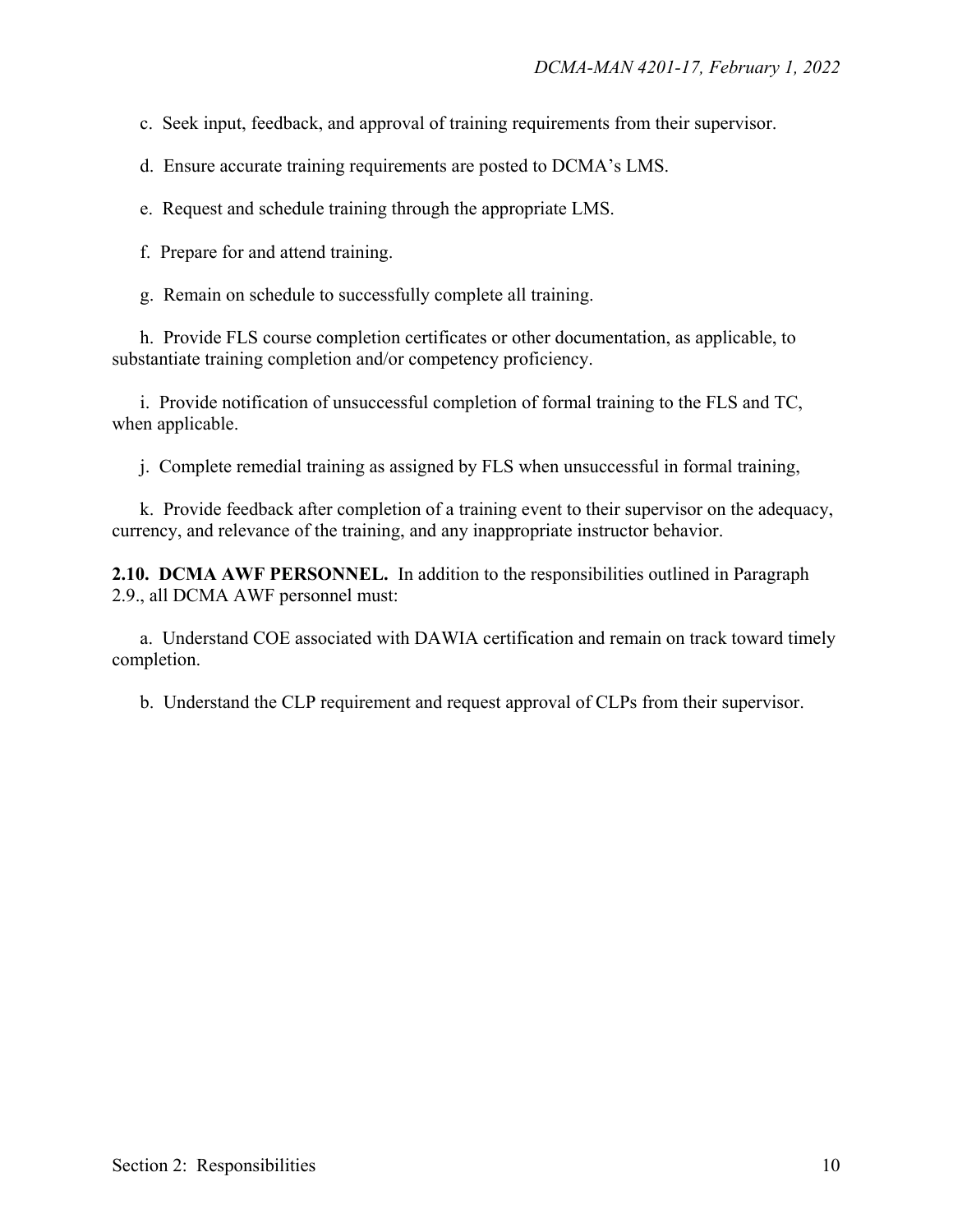## **SECTION 3: OVERVIEW OF TALENT MANAGEMENT PROGRAM**

**3.1. PURPOSE.** DCMA's Talent Management Program ensures the Agency adequately and appropriately trains its workforce to fulfill the Agency's mission, addressing both professional and personal development of its employees. In order to ensure current and future success of the Agency, DCMA offers several types of training.

**3.2. TYPES OF TRAINING.** DCMA provides opportunities for several types of training (Mandatory, Position, and Leadership Development) to create a world-class workforce by supporting a strong educational and training foundation to meet both the requirements of current Agency functions and future career goals. Each type of training is explained in greater detail throughout this Manual.

**a. Training required of all DCMA personnel.** This training is generally referred to as "Mandatory Training" and includes training all members of DCMA are required to complete on either a one-time or periodic basis. These training requirements are often disseminated through DCMA taskers. While many of these requirements are tracked through DCMA's LMS, the tasker identifies the program manager (PM) for each program.

**b. Training Required by Position.** There are three major programs that provide training necessary for the DCMA employees based on their position within the agency.

 (1) DAWIA Program. DoDI 5000.66 mandates training requirements for all DoD AWF personnel. While DAWIA training and certification are not designed to provide instruction on a specific function or job, they provide a solid foundation for successful acquisition careers. Human Capital Initiatives Defense Acquisition Workforce Program Desk Guide grants AWF employees a grace period from the date of assignment to achieve the appropriate DAWIA certification (career field and level) for their assigned position. Timely certification is a COE. For further discussion of DAWIA requirements, refer to Section 5. The Defense Acquisition University (DAU) prescribes and maintains the standards of the DAWIA program. DAU provides DAWIA training and approves external curriculums for DAWIA credit (see Paragraph 5.7.a.). DAU manages its classes according to DAU procedures, through the 4th Estate LMS. Because DAWIA certification is a DoD requirement, DAU generally funds DAWIA training for DCMA through allocation to the 4th Estate. Paragraph 5.8. provides additional detail on DAU funding.

(2) Technical Training Program. To address training required for DCMA's functions and positions, the TPMs consolidate training guidance, requirements, and feedback from the functional directorates. Based on SME input, the TPMs develop and update functional training requirements to identify training requirements by position or function, identifying which of the training is required versus optional. There are several sources of this training: DCMA instructors, external providers, and the College of Contract Management (CCM). Because DCMA designs and requires this training, DCMA provides the funding through allocation to the TPMs.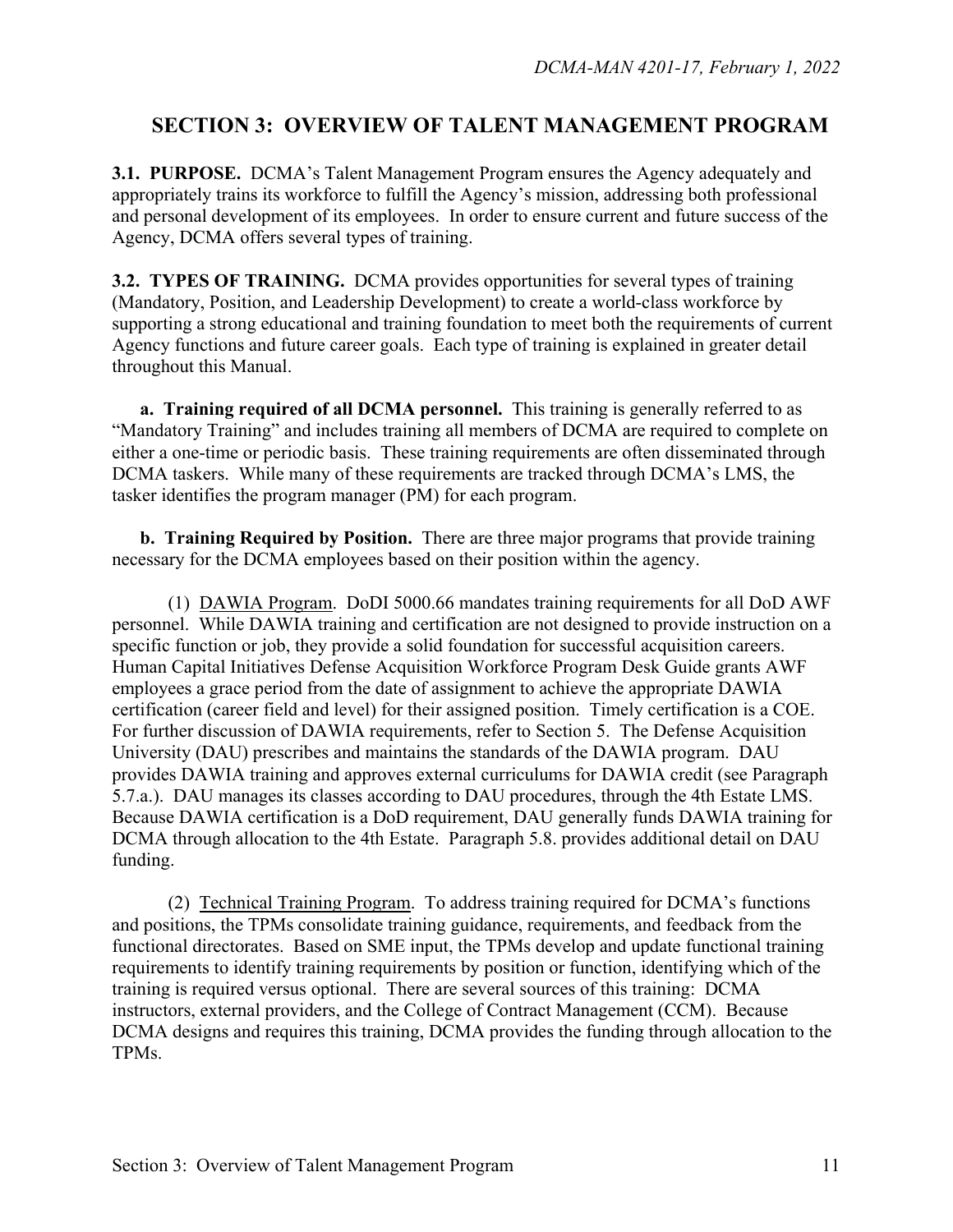(a) Employees use DCMA's LMS to apply for courses provided by DCMA instructors and by non-DAU/CCM external providers.

 (b) CCM provides the third category of DCMA Technical Training. CCM provides this training to meet DCMA-specific requirements. As one of DAU's two colleges, CCM shares processes with DAU's DAWIA training. When applying for any CCM class, DCMA employees will utilize the 4th Estate LMS. Because this training was identified by DCMA for use by its own workforce, travel to CCM classes is not funded by DAU. When applicable, notification of funding is provided by the DCMA TPM.

(3) Supervisory Training. DCMA offers supervisors training on the rules and regulations of supervision, as well as on effective leadership.

 **c. Leadership Development.** Additionally, DCMA employees are encouraged to take advantage other training opportunities. While position or grade may require the completion of certain training, most opportunities in the following categories are optional.

(1) TA. This program enables DCMA to fund expenses associated with educational expenses for employees taking qualifying academic courses. (See Section 7).

(2) Local Training (LT) and Conferences. Sections 8 and 9 outline the processes by which DCMA may pay expenses associated with LT opportunities and conference attendance for employees to meet an identified agency training need.

(3) Centralized Development Program (CDP). Under this program, DCMA offers short and long-term leadership programs and other developmental training opportunities. (See Section 10.)

**3.3. IMPORTANT CONCEPTS AND TERMINOLOGY.** Across DCMA's Talent Management programs, (i.e., DAWIA, Technical Training, Leadership), there are common terms and concepts that are crucial to an understanding of the training environment. Where applicable, each program provides specific guidance later in this Manual.

**a. Training Requirements.** DCMA makes sufficient and appropriate training available to the Agency to address skill and knowledge gaps in the Agency. DCMA determines training requirements by consolidating the data provided from individual employee training requirements. Section 4 covers this topic in more detail.

**b. Quota.** Also referred to as a "seat." Each class -- except for online training (OLT) -- can accommodate a finite number of students. Several factors can determine the quotas, such as the physical configuration of the classroom, instructor span of control, budget limitations, etc.

**c. Reservation.** When the TPM grants final approval of a student's application and notification has been sent, the student holds a reservation or an assigned seat in the class.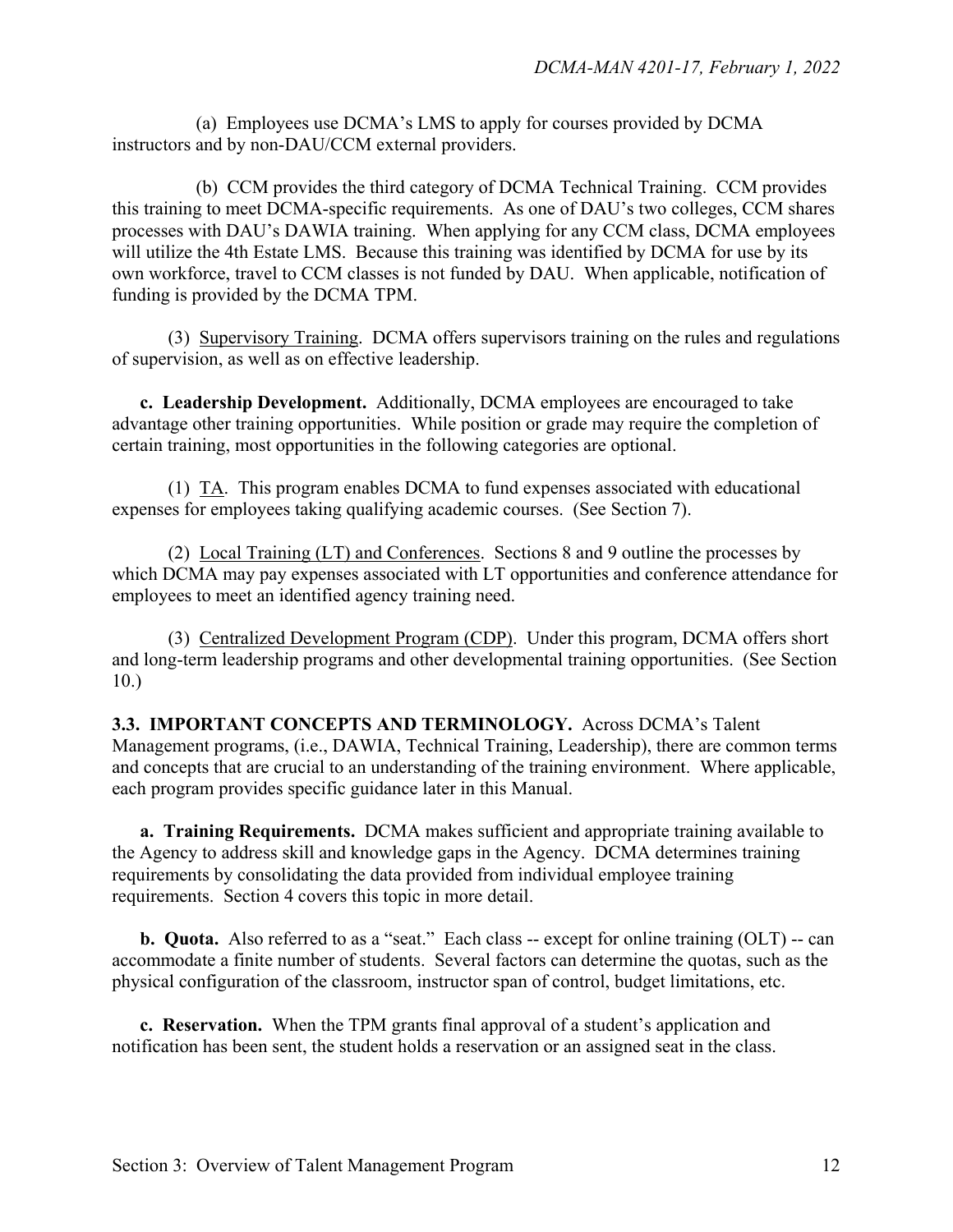**d. Wait Status.** If a student cannot secure a reservation at the time of application (e.g., due to quota availability), the TPM or the relevant LMS may assign the student to a wait list. The student may "roll" into a reservation if a class vacancy becomes available at a later date. If vacancies become available, the TPM or LMS will assign seats based on various criteria.

**e. Cancellation.** Reserved training seats represent a scarce and often costly resource to DCMA. For this reason, the TPMs insist upon adherence to the established class cancellation process. Situations occasionally justify cancellation from a class. In such a situation, a request will be submitted according to processes and timelines outlined in the Resource Page. Without approval of a requested class cancellation, a student must attend the class.

**f. No Show.** In the event a student does not arrive to fill a reserved seat in a class, that individual will be reported as a No Show. For example, a cancellation request received outside the relevant cancellation timeline will be disapproved; that student will be marked as a No Show for failing to report to class.

**g. Swap.** If it is advantageous to both individuals and to the organization, it is possible for two DCMA employees with active class applications to exchange application status. In order to swap applications, the timeline allows for the minimum time necessary to successfully prepare both students for the class. Timelines may vary from course to course depending on course requirements (e.g., pre-coursework). See Resource Page.

**h. Equivalency and Fulfillment.** In DCMA's Talent Management programs, there are two options for earning course credit that do not require attendance at the identified course. However, it is still DCMA's position that completion of prescribed courses is the most effective means of gaining course credit.

 (1) Equivalency. The relevant authority (e.g., DAU for DAWIA courses) has identified specific alternate classes/training events that provide the same training objectives as the required course. Completion of the alternative class is acceptable as a substitute, thereby enabling the requesting individual to receive credit for successful course completion.

(2) Fulfillment. Previous education, training, and experience enable a DCMA employee to receive credit for mastery of the training objectives of the required course. Because fulfillment is more subjective than equivalency, the requestor must provide necessary documentation to the relevant authority for review.

**i. Training**. Section 801 of Title 5, United States Code, and DoDI 1400.25, Volume 410, list the criteria for events to qualify for funding as training. Regardless of the title given to an event by the organizer, TPMs must use the DoD definitions (see this Manual's Resource Page) to determine whether the event qualifies as a training event and is eligible for funding under the Agency's LT program.

**j. Conference**. DoD defines a conference as "A meeting, retreat, seminar, symposium or event that involves attendee travel." An event that does not qualify as training (Paragraph 3.3.i.) is considered a conference.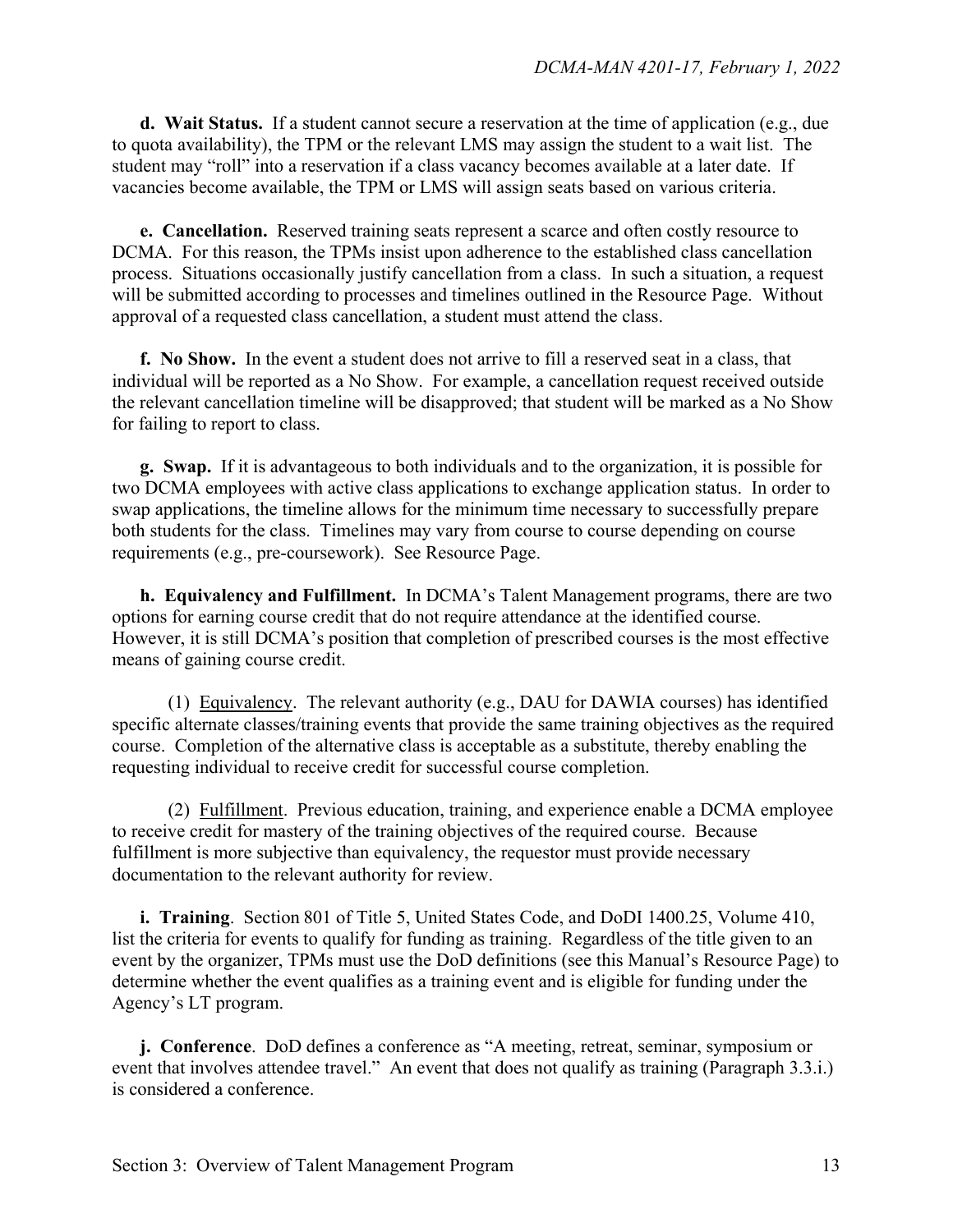#### **3.4. METHODS OF PAYMENT.**

a. The Agency has four ways to pay:

(1) Employee reimbursement. The employee obtains approval in advance through the Standard Form (SF) 182, "Authorization, Agreement and Certification of Training," process provided on the Resource Page, obtaining approval from:

(a) The employee's supervisor, who affirms that the training is in the best interests of the Agency.

- (b) The Program Manager, to ensure that:
	- 1. The training request is administratively correct and follows Agency priorities.

2. Funds are available in the appropriate account to pay for the expense. The employee then pays for the training from personal funds. After successful completion of the course, the employee submits a request for reimbursement of the approved amount in accordance with the DCMA reimbursement process.

(2) Pre-payment with Government Purchase Card (GPC). The GPC may be used "in lieu of employee reimbursement" for a limited category of training referred to as COTS, up to a limited dollar threshold for the total known requirement. Use of GPC in lieu of employee reimbursement is the preferred method whenever possible, as it minimizes the administrative and financial burdens on both the Agency and the employees involved. There are strict limits on the use of the GPC, both in terms of what the GPC can buy, from whom, and what amounts. The responsible PM can offer additional detailed guidance on this topic. Consult guidance on use of the GPC for training in DCMA-MAN 4301-03, Volume 2, "Contracting and Acquisition: Government Purchase Cards," the Resource Page, or the GPC program for more details.

(3) GPC direct purchase. For training events tailored to DCMA (that is, an event that does not qualify as a COTS training event, such as an event which in any way is customized for DCMA's benefit or conducted specifically at DCMA's request), the GPC may be used to fulfill total known requirements for the same/similar training up to the current statutory threshold, subject to the Service Contract Labor Standard. The GPC will not be used for total known requirements of this type of training exceeding those thresholds. The responsible program manager can offer detailed guidance on this topic. See DCMA-MAN 4301-03, Volume 2, for current specific thresholds.

(4) Contract. For training requirements that exceed the applicable GPC purchase limits, the TPM advises the requestor that GPC cannot be used for the requirement and to obtain the training either via employee reimbursement or by contract. If a contract is desired, the requestor submits a procurement package to the Procurement Center at least 6 months in advance of the date of training. See DCMA Instruction (DCMA-INST) 140, "Purchase Request Package," for additional information.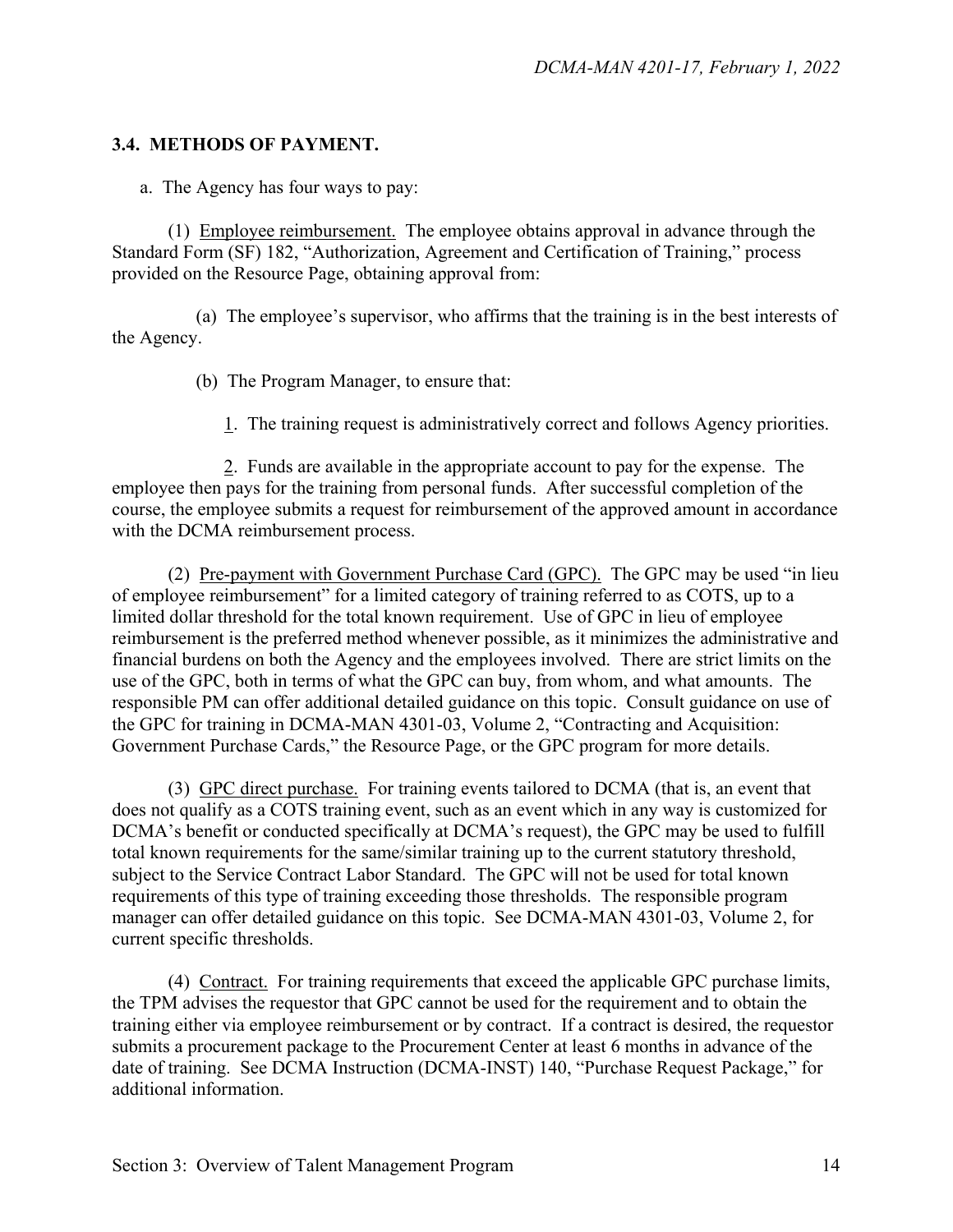b. Key points for use of the GPC:

(1) Only the authorized cardholder can place the order with the school/vendor. Noncardholder employees are not authorized to place orders or register for the event.

(2) Reimbursement is available by exception only, when use of GPC is not possible.

(3) Prior to payment by GPC, the employee must personally call the school/vendor (do not rely on websites) and verify the following prior to submitting a request:

(a) If the purchase request involves courses for academic credit, the school holds accreditation by an organization recognized by the U.S. Department of Education (DOE). The U.S. DOE Database of Accredited Post-Secondary Institutions and Programs provides a listing of recognized institutions (also available through the Resource Page).

(b) The school/vendor accepts payment by GPC.

(c) The school/vendor will provide an invoice for the training. This is a document provided prior to the conduct of the training event, detailing the goods and/or services provided.

(d) The school/vendor will provide a payment receipt to the GPC holder for the payment.

(e) The school/vendor will provide a specific point of contact and telephone number for the GPC holder to call and make payment. A call center number or other generic office number is insufficient. The GPC holder must have one or more specific individuals to contact to work through any issues.

 (4) If the school/vendor is able to process a GPC payment only through a third party (such as PayPal®), special approval from the GPC program will be required prior to payment for the event. Refer to the Resource Page for additional guidance.

c. Key Points for Reimbursement:

(1) If the school/vendor does not meet the criteria in Paragraph 3.4.b., payment by GPC is not an option. Only then can an employee request pre-approval for reimbursement.

(2) It is critical that the employee get pre-approval for the expense prior to spending personal funds. Once the student has received approval from the PM, the student can pay for the course with personal funds. Upon satisfactory completion of the course, the student will submit the SF 1034, "Public Voucher for Purchases Other Than Personal," for reimbursement. The PM establishes and maintains detailed guidance on the procedures and requirements on the Resource Page.

(3) The Resource Page provides detailed instructions to complete and submit reimbursement requests.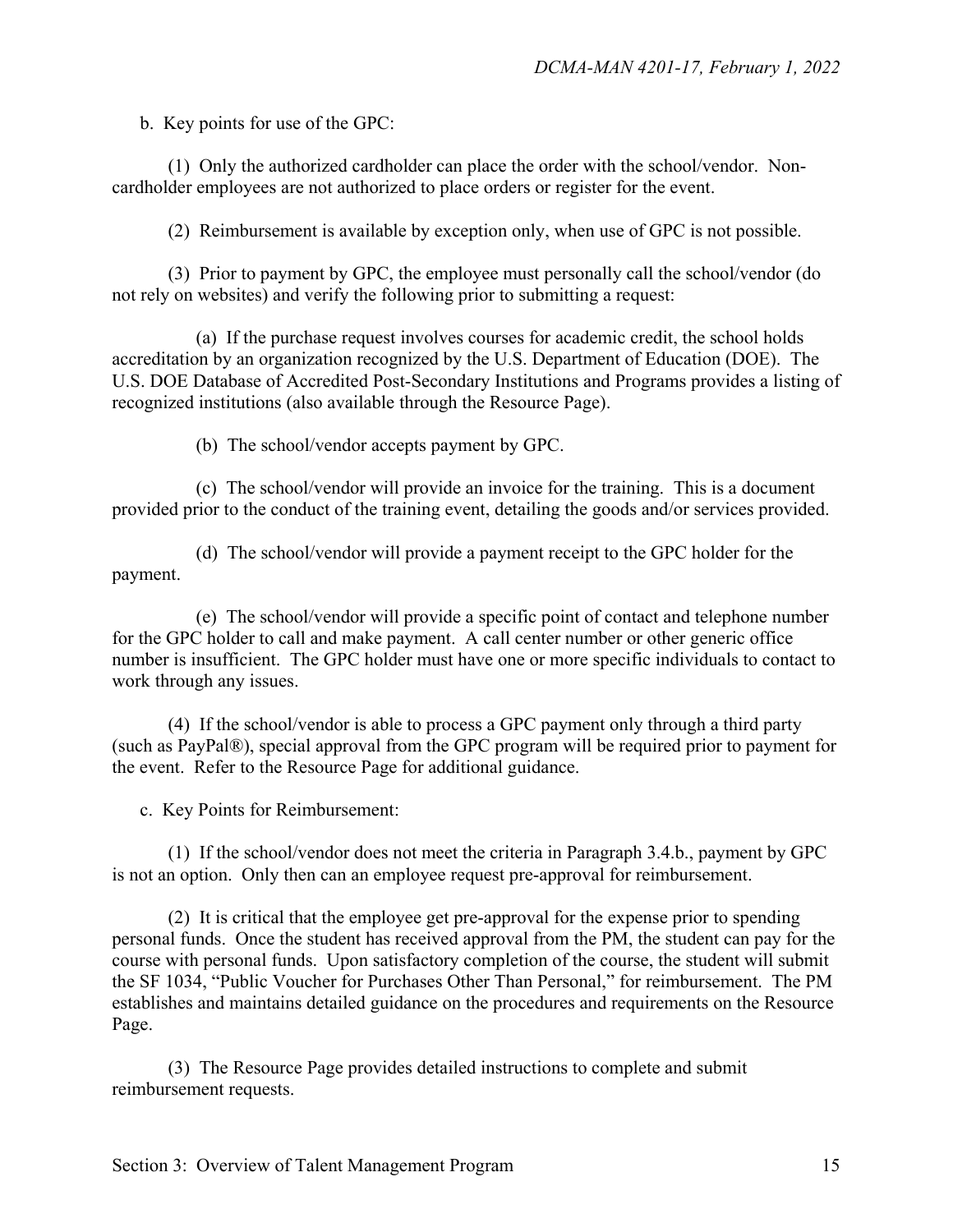(4) The PM will deny reimbursement to any employee who expends funds without prior authorization.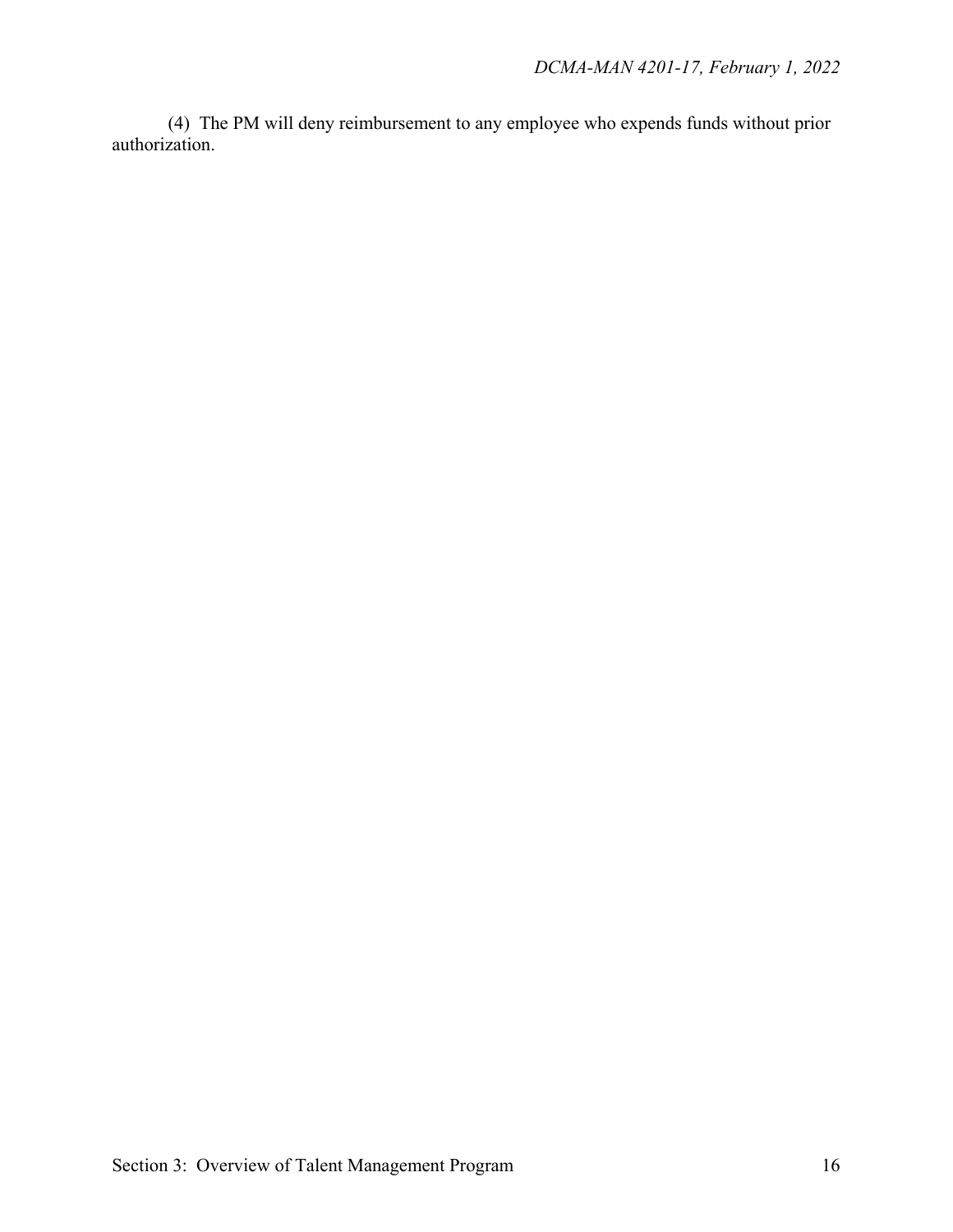## **SECTION 4: TRAINING REQUIREMENTS**

**4.1. GENERAL.** To maximize the effectiveness of DCMA's Talent Management Program, it is imperative that the TPMs have an accurate understanding of the training requirements of the Agency's workforce. Effective training has two components: appropriate and relevant curriculum and sufficient capacity.

#### **4.2. PROCESS**.

a. DCMA utilizes the following to determine training needs.

 (1)Authoritative Documents.Federal law, DoD, and DCMA policies and regulations are authoritative documents that mandate training.

(2)Needs Analysis process to identify existing and anticipate new training requirements.

 b. There are several elements that ensure the availability of effective training for DCMA's workforce. The consolidation of individual training requirements determines the Agency training demand, which dictates the resources necessary to train the DCMA workforce. This includes federal training requirements, agency training requirements, organizational training requirements, position training requirements, as well as training necessary for a specific individual based on a training need identified by the FLS through competency assessment. Working with their supervisor and mentor, individual employees have the opportunity to receive training beyond what is required by their position or function within the Agency. Elements of individual training requirements are:

 (1) Position-Based Requirements. This training is relevant to the needs of the position, and a position may have training requirements associated with it. The types of position-based training requirements fall into one of two categories.

 (a) DAWIA Requirements. If the position is coded as Acquisition, DAWIA training requirements identify requirements to support the appropriate DAWIA certification.

 (b) Functional Requirements. As referenced in Paragraph 3.2.b.(2), CMOs, components, and functional directorate SMEs through the Needs Analysis process, provide input into the development of functional training requirements. These training requirements identify required and optional training for employees based on assigned position/duties.

 (2) Individual-Based Requirements. Based on an employee's training gaps, the supervisor and employee can add individualized training requirements.

 (a) Course Catalogs. DCMA has an extensive catalog of training opportunities available to the workforce, available through the Resource Page. Some of these training events may meet an identified requirement.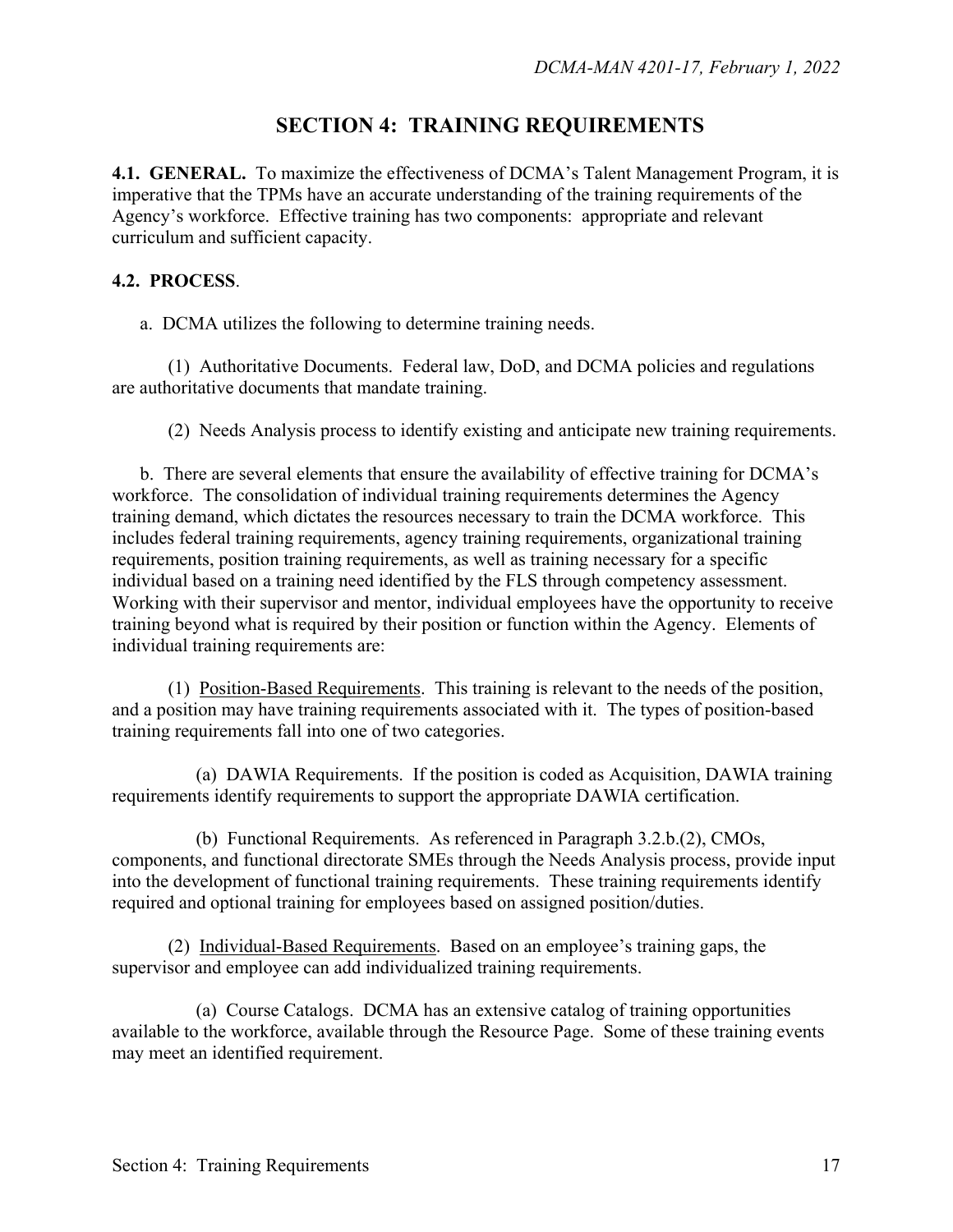(b) Non-Catalog Based Individual Requirements. An individual might have a training requirement or goal that is not available through an existing course catalog. Examples are courses funded by DCMA through the TA program, attendance at a conference, or selection to attend one of many leadership training opportunities. Annual taskers request input on training requirements for the following year in order to anticipate resource requirements.

c. Consolidation of Training Requirements.DCMA's LMS consolidates individual training requirements, enabling the TPM to anticipate annual funding requirements and produce class schedules. Accuracy of the individual training requirements supports accurate budgeting by the TPMs. Adherence to training requirements and conscientious class attendance support efficient execution of the training budget. This consolidation of requirements also provides the data needed to determine the appropriate procurement and/or payment method for the total known requirement.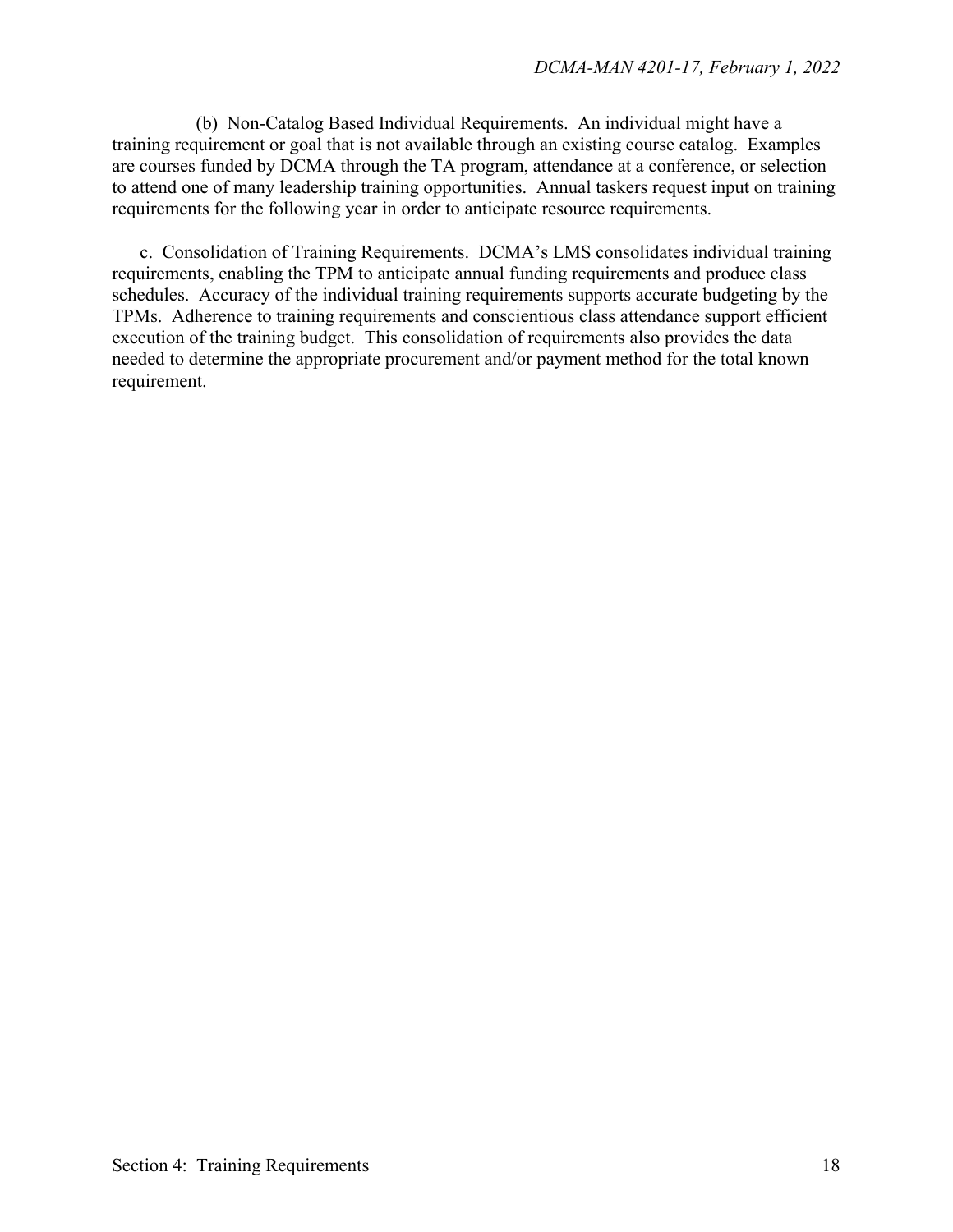## **SECTION 5: DEFENSE ACQUISITION WORKFORCE IMPROVEMENT ACT PROGRAM**

**5.1. GENERAL.** The purpose of this section is to implement policy for the management of training directed by the DAWIA program. This includes the identification of requirements, application for training, associated travel, and participation in or cancellation of the training. This section also includes an overview of DAWIA certification requirements, waivers, and DAC membership.

**5.2. CERTIFICATION LEVELS.** Each DoD Acquisition and Sustainment position has a required level of certification. There are three certification levels: Level I (Basic or Entry), Level II (Intermediate), and Level III (Advanced). The level designated should correspond to the level of responsibility and expertise required by the position, typically corresponding to the grade of the position as indicated below:

**a. Civilian Positions.** While not the sole factor in determining the DAWIA level associated with a position, DCMA generally adheres to the following guidelines:

(1) General Schedule (GS) 5 through 8 (and equivalent) typically require Level I certification.

(2) GS 9 through 12 (and equivalent) typically require Level II certification.

(3) GS 13 and above (and equivalent) typically require Level III certification.

(4) DoD Civilian Acquisition Workforce Personnel Demonstration Project (AcqDemo). DAWIA requirements for DCMA AWF positions under AcqDemo are determined by the position's previous GS rating, as recorded on the associated Position Requirement Document.

**b. Military Positions.** Individual services dictate DAWIA levels for military members. Refer to DCMA-MAN 4202-04.

#### **5.3. APPLYING FOR TRAINING.**

**a. Identify DAWIA and DCMA Requirements.** To be eligible to attend DAU courses, DCMA employees must meet the following criteria:

(1) Hold a position coded as Acquisition in one of the career fields and levels outlined in the DAU iCatalog or meet eligibility requirements under Paragraph 5.3.a.(2)(b).

(2) Have a DAU or DCMA course requirement documented in their training requirements in accordance with:

(a) Core Certification Standards published in the DAU iCatalog for the assigned career field and DAWIA level required, or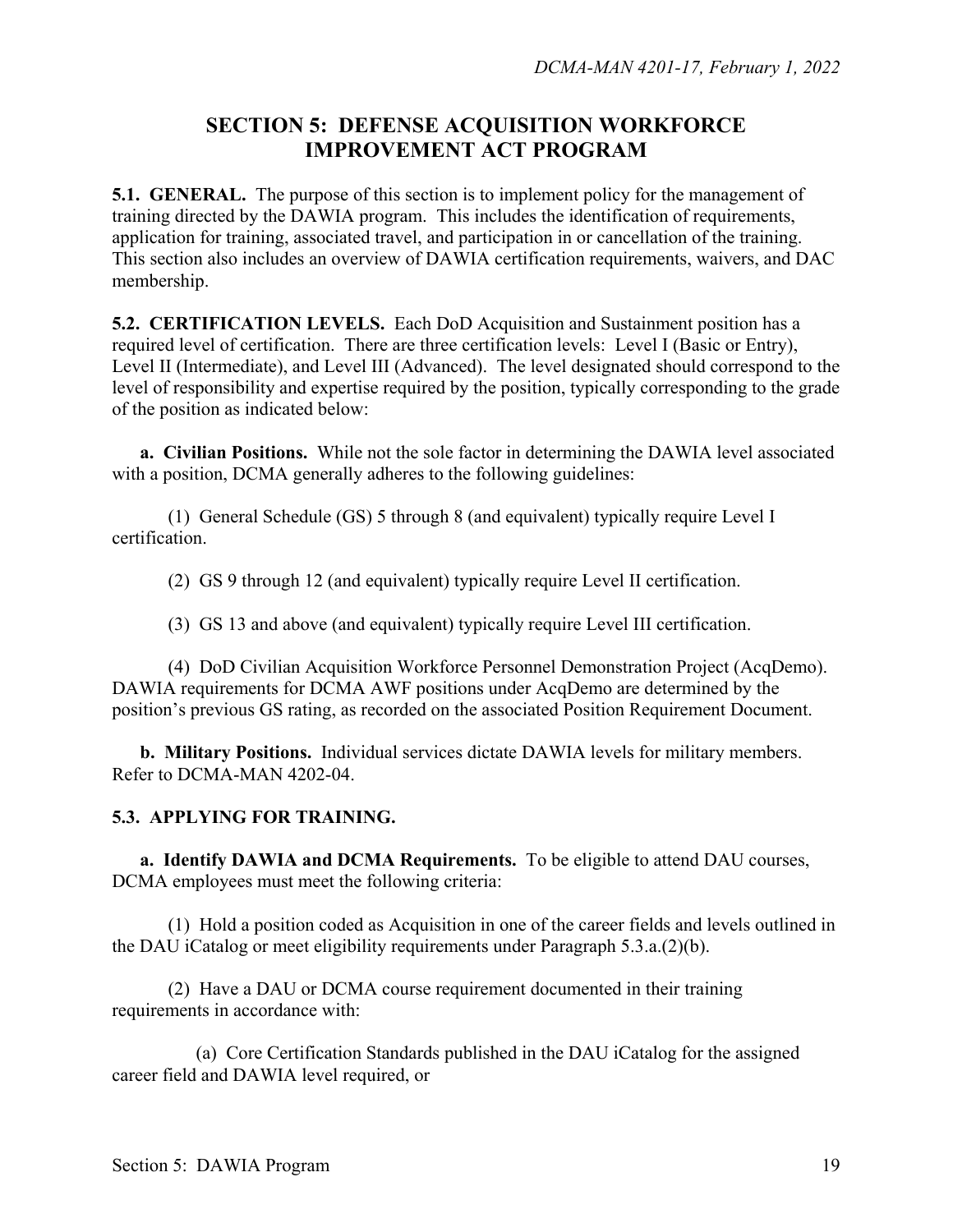(b) A documented DCMA training requirement.

(3) Have completed any prerequisite courses prior to the start date of the follow-on class.

(a) Course completion may be earned through equivalency or fulfillment credit (Paragraph 5.7.) as well as through class attendance.

(b) A class reservation may also be approved if the student holds a valid reservation for the prerequisite, and the end date occurs prior to the start date of the follow-on class. Note that failure to complete a prerequisite may cause the follow-on class to be cancelled.

**b. Prioritize Training.** The DAWIA Team processes applications on a "first come, first served" basis, in accordance with the assigned priority, DAU policy, and quota/funds availability. The DAWIA Team verifies priority designations of class applications as outlined below:

(1) Priority 1. AWF members who must meet position training requirements (i.e., certification) have the highest priority for attendance at DAU courses. Priority 1 students in a WAIT status may "bump" reservations held by Priority 2-4 students in the same class.

(2) Priority 2. This training includes courses required to meet requirements for the next higher level of certification. Approval for these courses is contingent upon availability of seats and funding. When a course designated as Priority 2 is a documented DCMA requirement, the application will receive a higher precedence for processing.

(3) Priority 3. This priority includes applications for courses that are outside the employee's primary career field. DCMA funds Priority 3 applications; therefore all approval is contingent upon availability of funds. When a course designated as Priority 3 is a documented DCMA requirement, the application will receive a higher precedence for processing.

(4) Priority 4. This category includes DAU applications from non-acquisition personnel. If seats are available and the non-AWF employee has completed all required pre-coursework, non-acquisition employees may attend:

(a) OLT courses.

(b) Virtual instructor-led training (VILT) courses when there is a documented DCMA requirement.

(c) Resident courses:

1. With DCMA funding when there is a documented DCMA requirement.

2. At no cost to the government, if no DCMA requirement has been documented.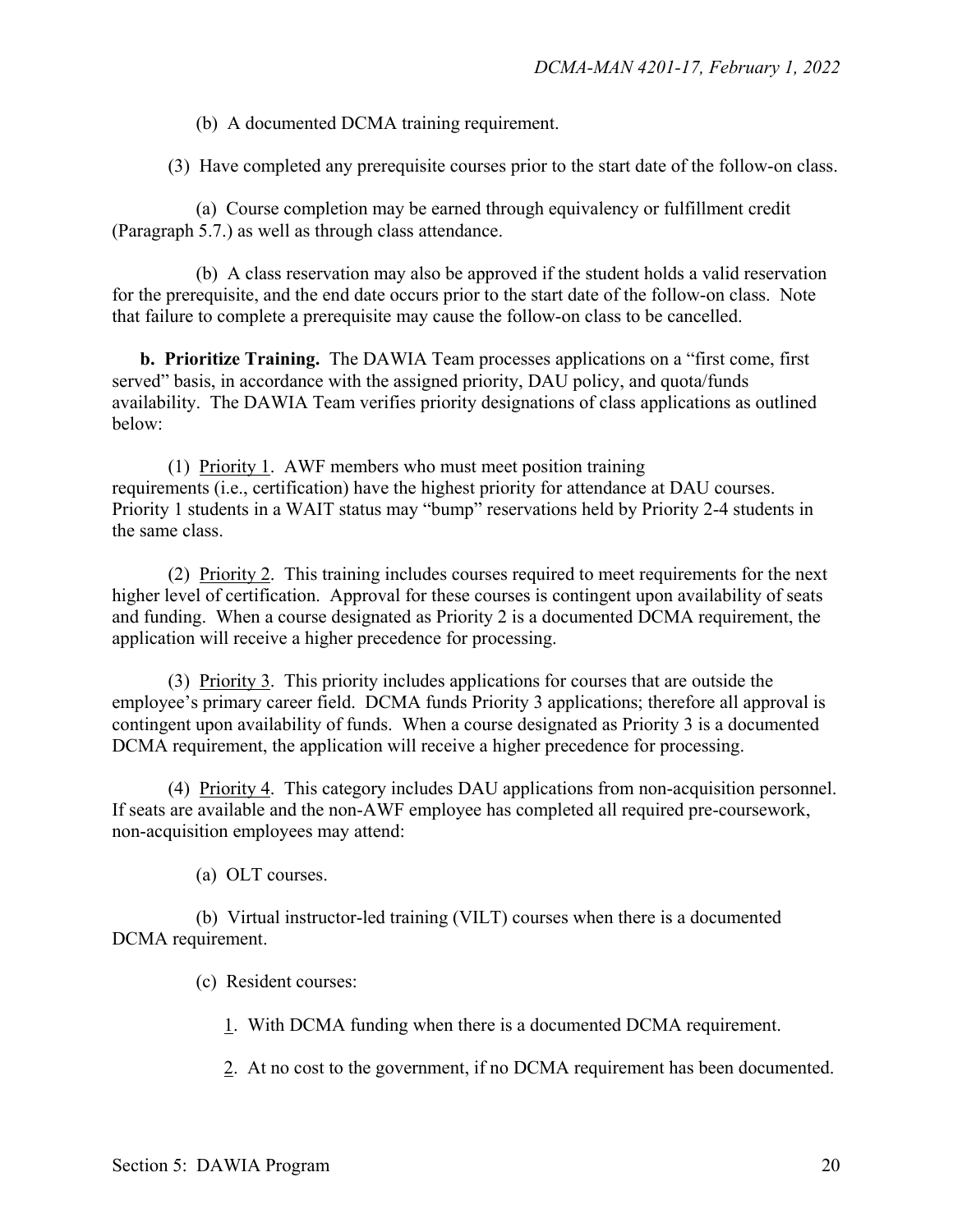**c. Register for Classes.** DCMA employees will register for classes through the 4th Estate LMS. Military personnel assigned to DCMA must use their respective service's registration system. Access to DoD registration sites requires a DoD Common Access Card. During the class registration process, applications will be sorted, verified, and prioritized according to the criteria in Paragraph 5.3.b.

(1) It is the responsibility of the individual employee to maintain an accurate profile in the 4th Estate LMS to ensure that a student's class eligibility is correctly reflected.

(2) Class applications will also be reviewed based on travel funding requirements and their adherence to DAU's Cost-Effective Location (CEL) policy. The intent of the 4th Estate LMS CEL module is to maximize student throughput by minimizing TDY costs. The CEL model works by projecting travel costs based on information in the student profile and other systems to suggest training opportunities with the lowest travel costs.

(a) Cost Effective Locations. When an employee applies for training, the 4th Estate LMS will suggest training at the location(s) with the lowest associated travel cost. The 4th Estate funds priority 1 training in a CEL. If a student selects one of the system-recommended CEL, the application will follow the normal approval process. In instances where travel is less than \$250 over the CEL cost, Quota Managers are authorized to review the justification, and, if appropriate, approve the application as a CEL reservation.

(b) Non-Cost Effective Locations (NCEL). The 4th Estate is not required to fund travel to an NCEL. If an NCEL is selected, the employee will be required to submit justification and/or intended cost savings measures.

1. NCEL applications submitted with insufficient justification and/or cost saving measures will be disapproved by the DAWIA Team.

2. NCEL applications with sufficient justification and/or cost saving measures will be placed on HOLD and forwarded to 4th Estate Travel Manager for review and funding determination. An application placed on hold does not guarantee a reservation.

**d. Walk-in.** An alternate means of securing a seat in a class is through DAU's "walk-in" process. Walk-ins will not receive reimbursement for any expenses associated with class attendance. Refer to the Resource Page for specific guidance.

**5.4. CANCELLATIONS AND SWAPS.** Once a student gains a reserved seat in a DAU class, attendance is mandatory. Barring unforeseen circumstances beyond the employee's or management's control, cancellations and swaps must follow the process outlined in this Manual.

**a. Cancellations.** A student may request cancellation to remove a class reservation with proper approval and within specified time constraints.

(1) Reasons.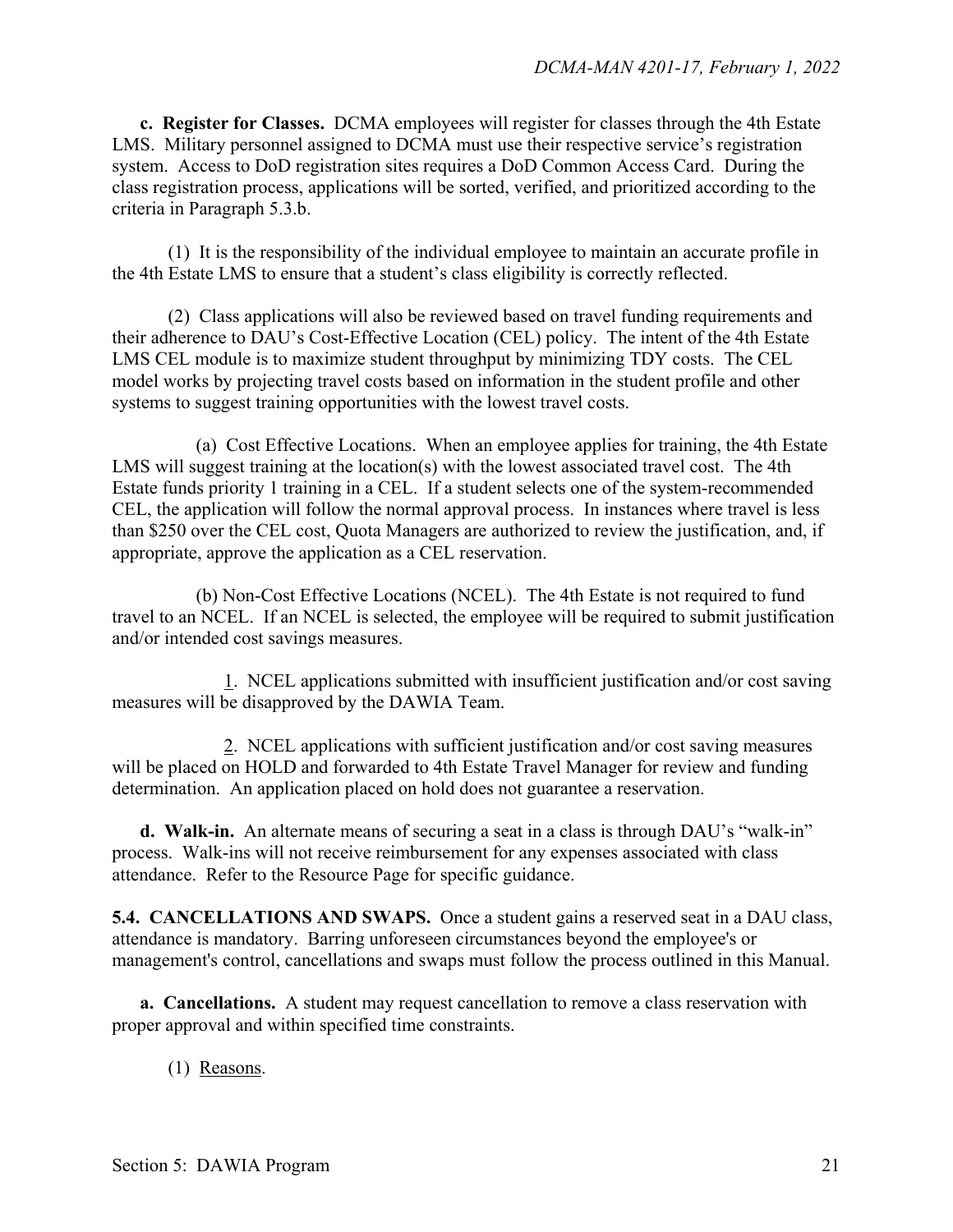(a) Only rare and unusual circumstances (e.g., unanticipated family issues, medical emergencies, military mobilizations, or deployments) are acceptable reasons to request cancellation from a class.

(b) Previously planned or predictable situations (e.g., workload or vacation) are generally not acceptable reasons to cancel out of a class. Leaders must exercise good judgment when endorsing such cancellation requests.

#### (2) Cancellation Process.

(a) In the event that a student must cancel from a class, the DAWIA Team requires a memorandum requesting cancellation. The student initiates the memorandum for endorsement through their chain of command, through the level of Region Commander or Executive Director.

(b) Receipt of the cancellation memorandum by the DAWIA Team does not equate to approval of the request. Cancellations must be approved in the 4th Estate LMS before the reservation close date. In order to properly process the cancellation request, the DAWIA Team must receive the request for class cancellation and required memorandum of endorsement well in advance of the reservation close date. Once approved by the DAWIA Team, official notification to the student indicates approval of the cancellation. See the Resource Page for a detailed timeline. The cancellation memorandum is official acknowledgement by leadership of the associated:

1. Resource impact: a quota is being relinquished, and

 2. Training impact: an employee has forfeited an opportunity to attend training with no current plan to attend the class at a future date.

(c) Because quotas are scarce resources, DCMA will attempt to place a substitute into the seat vacated by a cancellation. If the CMO/component is able to identify a student to substitute for the cancellation, the organization TC will submit the name along with the cancellation request. The ability to transfer a reserved seat to another employee is dependent on several factors:

1. The substitute must have an active (not expired) application in the 4th Estate LMS for the same course. The active application may be in either a reservation or a wait status.

2. The request to place a substitute into a reserved seat that has been vacated by a cancellation must be received by the DAWIA Team well in advance of that class's reservation close date to ensure that the substitute can be registered in the class and has sufficient time to request travel and have it approved.

3. Because this transaction ("cancellation with a substitute") involves a cancellation, a cancellation memorandum is required.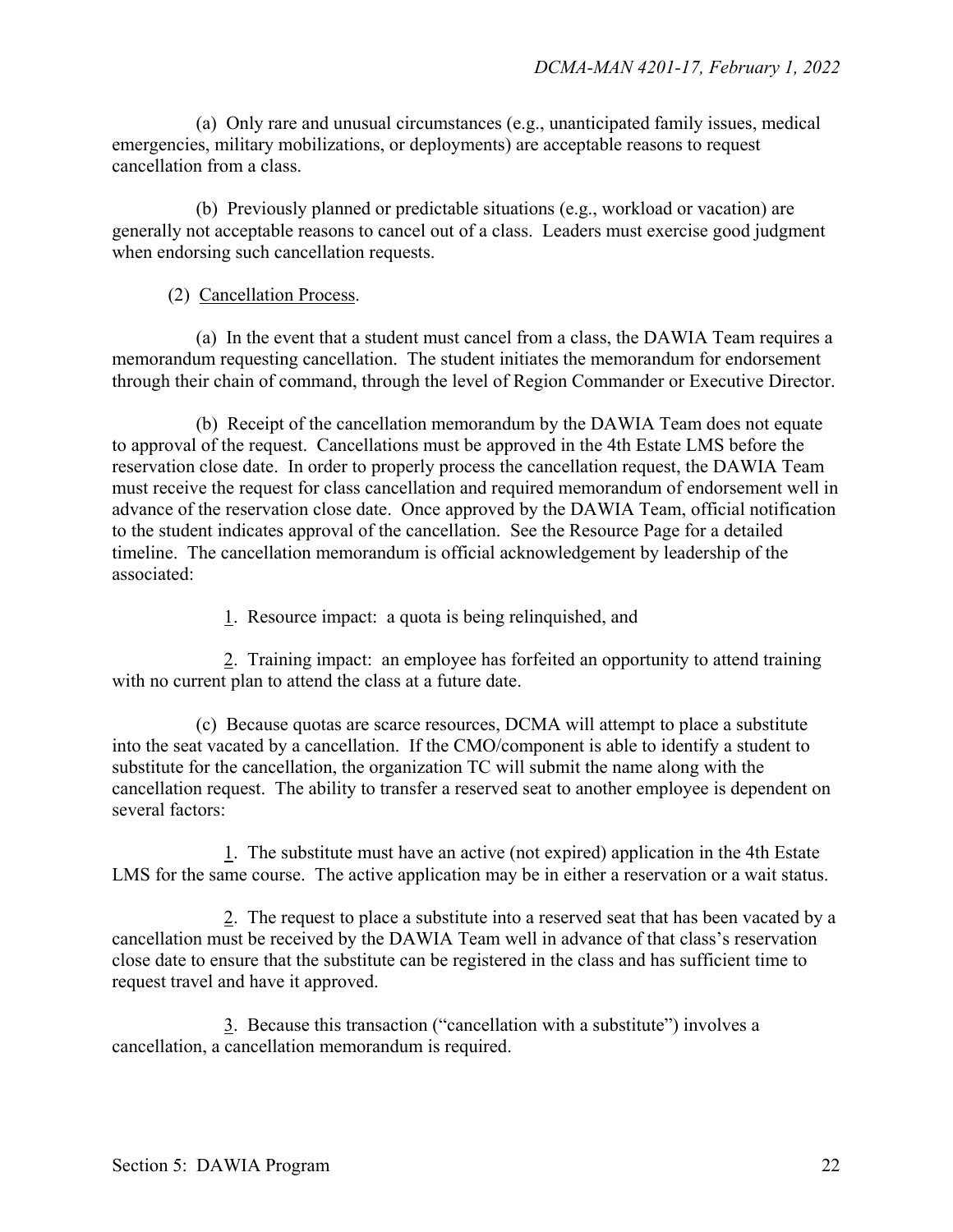(d) If the student requesting cancellation is able to attend the class that the substitute is relinquishing, this transaction will be processed as a Swap.

#### **b. Swaps.**

(1) A swap is possible only between two students with active applications for the same course (e.g., attending same course on different dates). As in a substitution, the active applications may be in either a reservation or a wait status. Keep in mind that a student with a reservation may request a swap with a student who is in a wait status, but the first student would give up a confirmed seat for a space on a waiting list.

(2) The CMO/component will determine the need for a swap. The intent of a swap is usually either to avoid the loss of a reserved seat or to ensure that a more urgent need is met. Examples of circumstances justifying a swap are imminent certification due date, family issues, medical emergencies, deployments, contractual commitments, etc. If conditions are met, the DAWIA Team will swap the identified students in accordance with the CMO/component request.

(a) Swaps normally occur within a CMO/component. However, there are circumstances when the swap could involve a student from another CMO/component. If that should occur, the regional TC will direct the coordination between the respective organizations' TC.

(b) When a swap is requested, the DAWIA Team requires that an email be submitted from the supervisor(s) of the students involved through the TC to the DAWIA Team to acknowledge that both supervisors and students are aware of the swap. A cancellation letter is not required for a swap:

1. No training seat is lost.

2. Both employees receive training.

(c) The swap process applies only to resident courses and VILT courses.

#### **5.5. PREREQUISITES.**

a. DAU, in conjunction with the Functional Leaders at OSD, has established prerequisites for many training courses.

b. Students must meet course prerequisites and ensure they possess capabilities acquired through previous training, education, and/or experience to provide the knowledge, skills, and abilities essential for successful participation in a higher-level course.

**5.6. PREDECESSORS.** When DAU adds an updated course to their course catalog, the older course may become a predecessor course. Predecessor courses are acceptable for meeting current DAU course requirements. See the Resource Page for specific DCMA policy.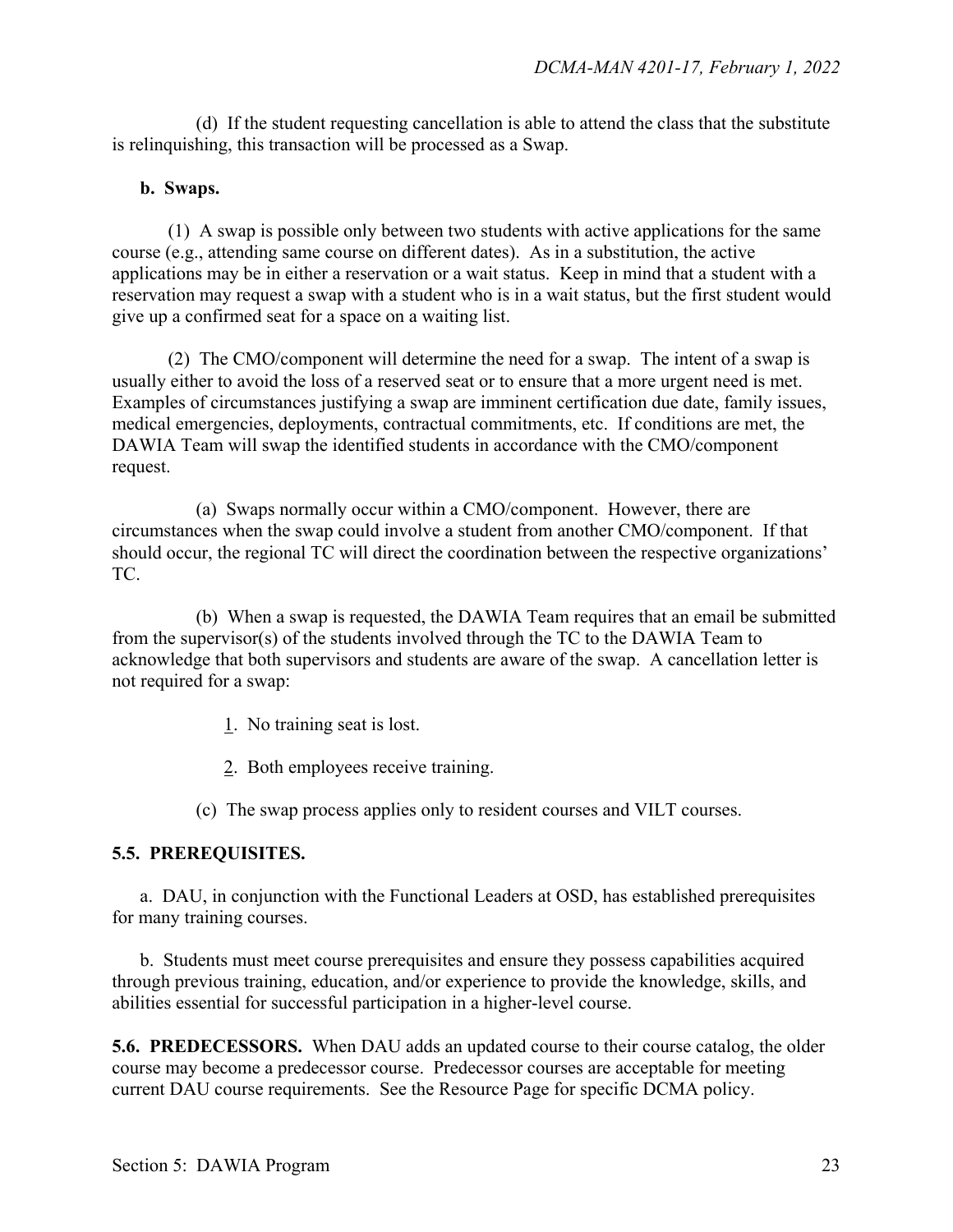**5.7. EQUIVALENCY AND FULFILLMENT.** DAU administers the DAWIA Equivalency and Fulfillment programs. DCMA does not have final authority in decisions regarding the granting of equivalency and fulfillment credit of DAU courses.

**a. Equivalency Program.** Students have an additional option for completing requirements for their DAWIA certification program through DAU's Equivalency Program. DAU reviews and evaluates the materials and standards of training provided by other organizations (e.g., federal government agencies, colleges/universities, private vendors, and non-profit organizations). If those training opportunities meet DAU's standards and adequately address all learning outcomes for a selected DAU course, DAU may accept them as equivalent to one or more DAU courses. It is DAU's policy to accept equivalent training completion and grant credit without further assessment of the student.

**b. Fulfillment Program.** DAU provides AWF members of the 4th Estate the opportunity to complete course prerequisites and functional training requirements through its fulfillment program. This program permits the assessment of a workforce member's demonstrated competencies (i.e., capabilities acquired through previous training, education, and/or experience) against the learning outcomes/objectives of select DAU courses.

(1) The DAU fulfillment program is available only for workforce members serving in acquisition positions.

(2) Fulfillment is applicable to DAU courses, except for 400-level courses and Continuous Learning Modules.

(3) The fulfillment option is intended only for highly qualified individuals who are able to document mastery of the relevant coursework.

(4) It is the position of the 4th Estate Director, Acquisition Career Management (DACM) and DCMA that there is great benefit to both the employee and the organization to attend the training required for certification.

**c. Processes and Requirements.** See Resource Page.

#### **5.8. TRAVEL PROCESS.**

a. DAU allocates funding to DoD agencies to assist with student travel expenses. In accordance with the 4th Estate DACM Reference Guide, the 4th Estate DACM Office will make decisions based on funding availability.

b. In the event that 4th Estate does not fund DCMA travel, funding by DCMA is at the discretion of the TPM and subject to funds availability.

c. DAU Local Travel. Because DAU does not fund student travel within the local commuting area, DCMA funds local travel within Joint Travel Regulation (JTR) guidelines and funding availability. See Resource Page for details.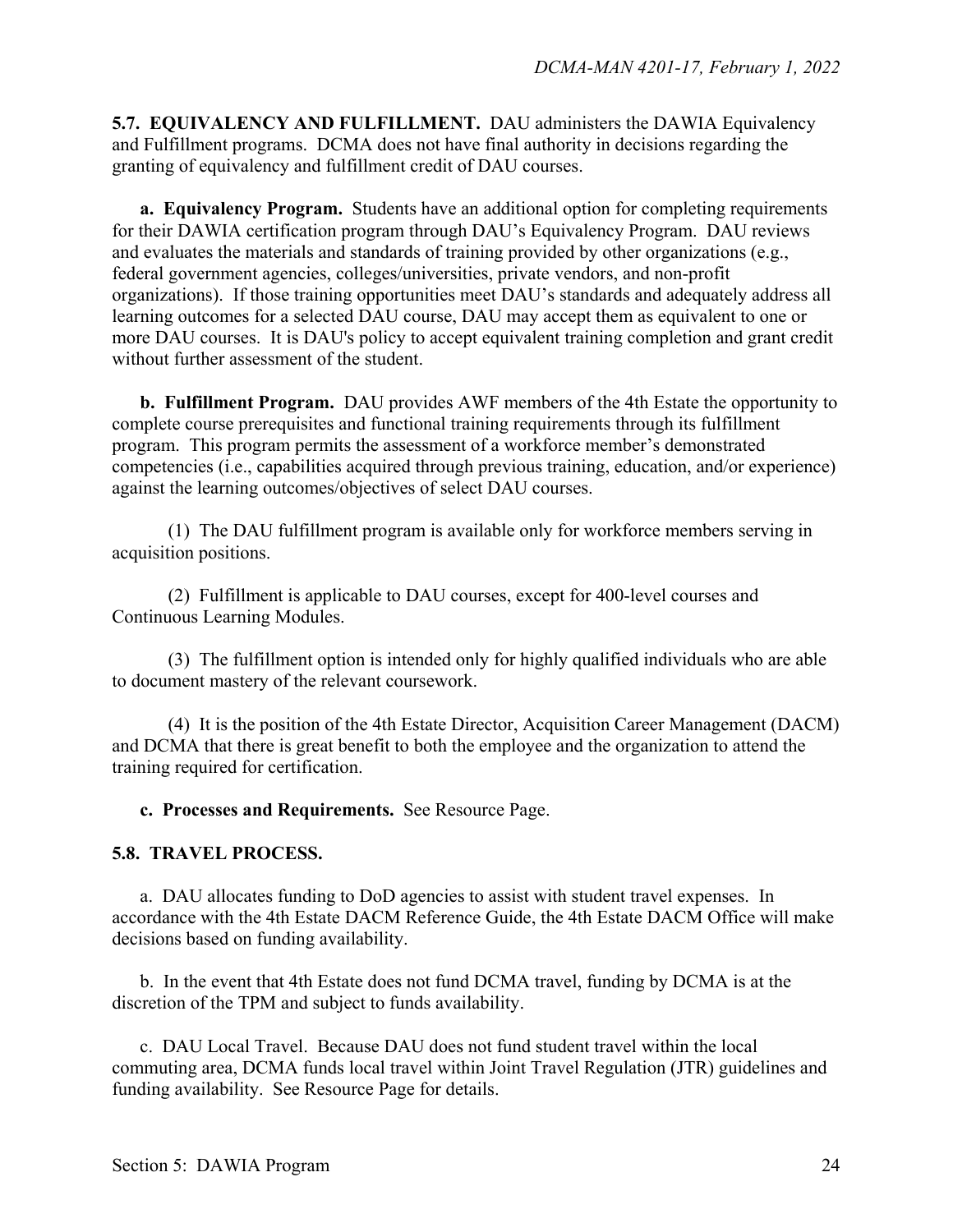d. Students will not travel without proper authorization. See Resource Page for additional information.

e. Upon completion of travel, employees must submit their travel vouchers.

**5.9. CLASS ATTENDANCE.** Students receive reporting instructions (e.g., date, time, location) in the welcome letter/email. Detailed instructions and guidelines for class attendance can be found in DAU Directive 704.

**5.10. NO SHOWS.** If an employee has a reservation for a class but fails to attend the training without an approved cancellation, a "No Show" will be annotated in DATMS. When an employee receives notification of a "No Show" from DAU, written justification must be submitted to the FLS and the TC within 14 days of the notification. Written justification may be in the form of an email or other official documentation. The TC will submit the "No Show" justification to the DAWIA Team. The DAWIA Team will carefully review the justification for approval or disapproval.

a.If the justification is approved, the DAWIA Team will clear the "No Show" annotated in the 4th Estate LMS and the employee will be allowed to register for classes without constraint.

b. If after careful review, the DAWIA Team determines the justification to be insufficient, the "No Show" will not be cleared in the 4th Estate LMS and the employee will be denied registration in future offerings of all DAU courses for a period of 180 days.

#### **5.11. ACTIONS UPON NOTIFICATION OF ACADEMIC FAILURE.**

a. Occasionally, a student will be notified early in a class that they have not accumulated sufficient points to graduate on the final day of class. Upon such notification, the student will immediately contact their supervisor for return instructions. The FLS and the DAU instructor may discuss the option of allowing the student to audit the remainder of the class if they agree that exposure to the remaining curriculum would be beneficial to the student.

b. Before the DAWIA Team approves a repeat attempt at a course, the FLS must validate in the comments section of the application that appropriate remediation is complete and that the student is prepared to successfully complete the course. The Resource Page provides further guidance.

#### **5.12. CERTIFICATION.**

a. DAWIA certification requirements are established by DoDI 5000.66, the Human Capital Initiatives Defense Acquisition Workforce Program Desk Guide, and the 4th Estate DACM Reference Guide. Certification standards are outlined in the DAU iCatalog.

 b. AWF employees are granted a grace period to attain the DAWIA certification appropriate for their assigned position. The certification period starts on the date the AWF employee enters a new acquisition career field or DAWIA level. If, during the grace period, a DCMA employee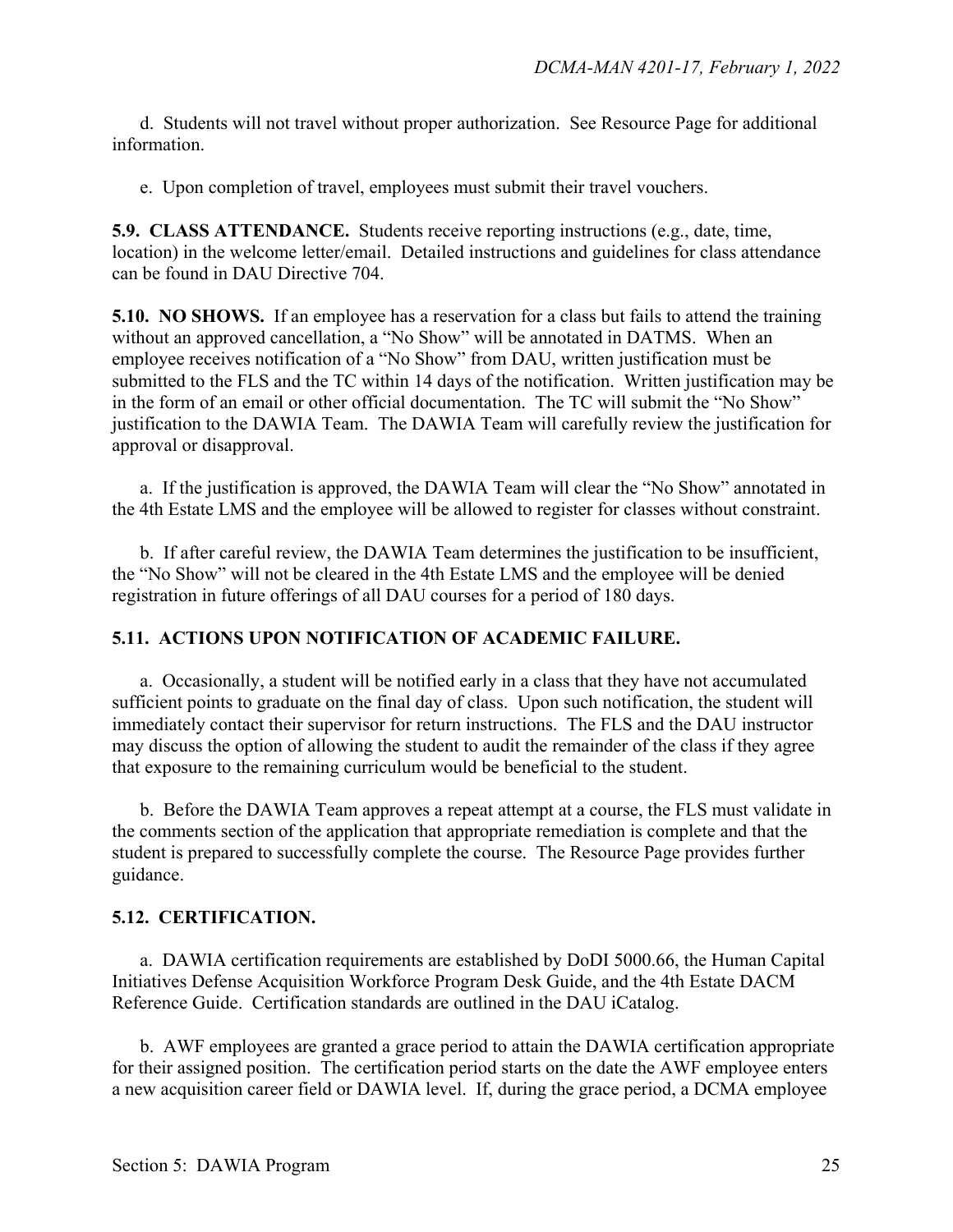transfers to another position (e.g., promotion or reassignment), a new 24-month period begins *only* if the transfer causes a change in primary acquisition career field or DAWIA level. Each acquisition career field has mandatory education, training, and experience requirements for certification at each career level.

c. Before requesting certification, employees must meet all DAWIA career field and level certification education, experience, and training requirements in effect at the time of application. Certification will be requested through the 4th Estate LMS. Recommending officials and certification approving officials (CAO) will review the mandatory certification requirements to verify/validate compliance by the requestor. See the Resource Page for the certification process.

d. Key provisions of the certification process include the following:

(1) When they have completed all required experience, education, and training requirements, the employee will request certification. The request will be routed through their FLS (the recommending official), with all necessary documentation.

(2) The FLS will review, verify, validate, and recommend/not recommend the employee's request for certification. The FLS will forward the request for certification to the CAO.

(3) The CAO is an individual who has extensive knowledge and experience in the career field under review and is senior to the recommending official. The CAO will hold Level III certification in the same career field as the requestor.

#### **5.13. WAIVERS.**

a. There are two types of DAWIA waivers.

(1) Position Waivers. In those rare circumstances when an employee does not achieve the required certification within 24 months, that employee must receive an approved waiver to remain in the acquisition position. Certification itself cannot be waived; the waiver merely allows the employee to remain in the acquisition position until such time as all certification requirements are met. The CAE is the approval authority for all waivers. The FLS will ensure employees complete certification requirements and gain certification in the primary career field and certification level of their current position within 24 months or request a waiver to extend the certification period. The FLS will ensure that a waiver request is initiated when it is apparent that an employee will not achieve DAWIA certification within 24 months. All requests for position waivers must include a stringent get-well plan that:

- (a) Is specifically tailored for that employee and
- (b) Results in the required certification.

(2) Tenure Waivers. Tenure waivers permit the incumbent of a KLP or CAP to accept a reassignment or a release from the position before completing the tenure obligation.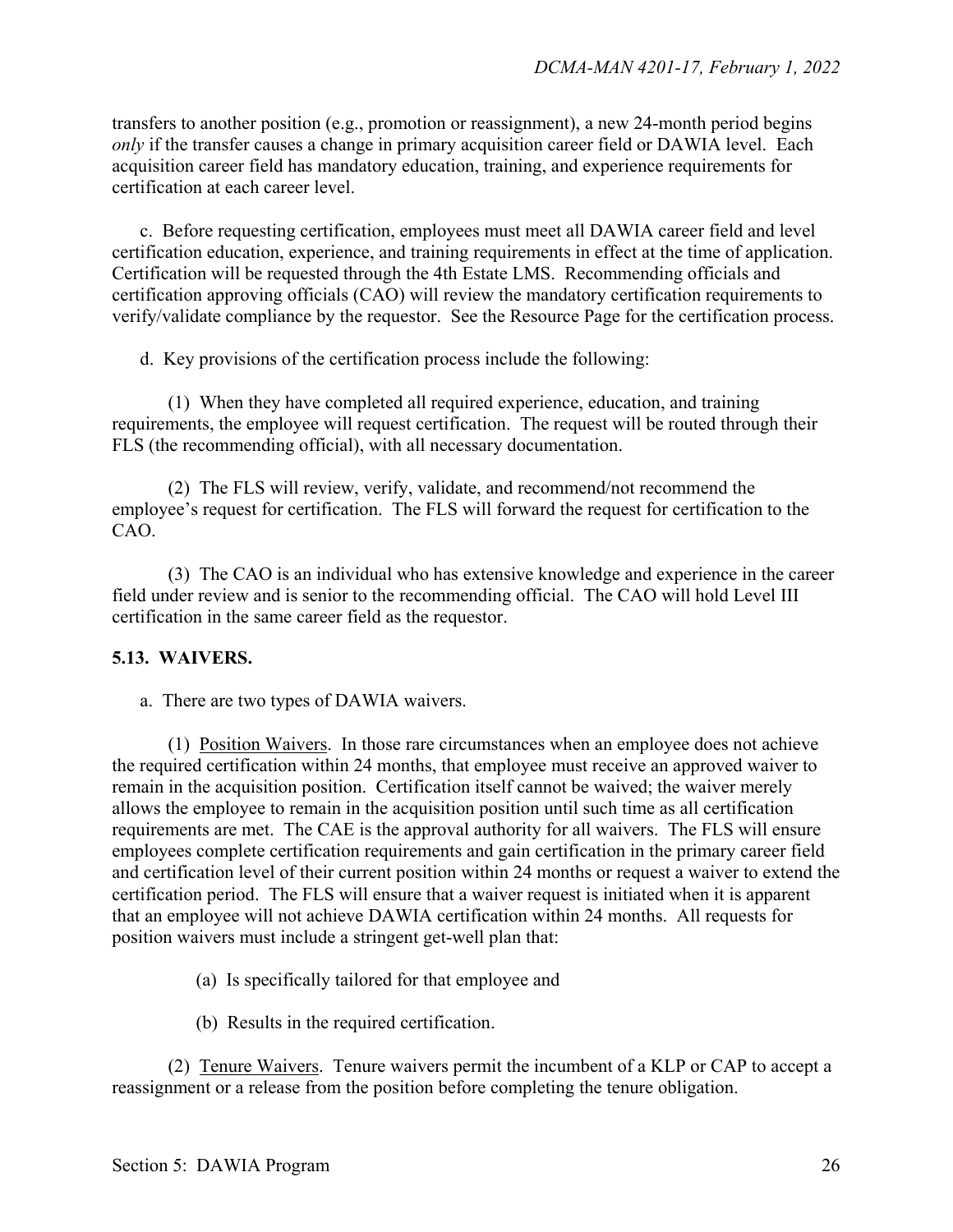b. Employees within their 24-month certification window, who are called to active duty as a member of a reserve component of the U.S. military, may submit a request for a DAWIA position waiver. The 24-month certification period does not reset or start over when the reserve component member returns to the DCMA workforce; but an approved waiver should extend the certification period by a reasonable amount of time to complete the certification process. The CMO/component will submit position waivers prior to the mobilization if the 24-month grace period will expire while the employee is on active duty.

#### **5.14. DAC.**

#### **a. Background.**

(1) DAC membership is available to all AWF members who meet the eligibility criteria, as defined in DoDI 5000.66.

(2) Members of the AWF who already hold membership in the Acquisition Corps of another DoD component are considered DAC members.

(3) Persons selected for CAPs or KLPs have special requirements regarding DAC membership. DoDI 5000.66 outlines CAP and KLP DAC membership requirements.

 **b. DAC Eligibility Criteria.** See DoDI 5000.66.

 **c. DAC Requirements for CAP/KLP.** (See Paragraph 5.16.)

#### **5.15. CLPs.**

#### **a. Continuous Learning (CL) Program.**

(1) DCMA AWF members are on a 2-year CLP cycle that begins on January 1 of the even year and ends on December 31 of the following odd year.

(a) AWF must attain 80 CLPs per cycle, with a goal of earning 40 CLPs every year.

(b) Newly hired members of the AWF who join the CLP cycle late will be assigned an adjusted CLP requirement.

(2) The intent of the CL program is to increase functional proficiency, maintain currency, increase leadership and cross-functional competencies, and keep pace with initiatives in the dynamic acquisition environment.

**b. Earning CLPs.** AWF employees may earn CLPs through a variety of events, including DAU training opportunities, local training events, conferences, rotational assignments, and other professional events.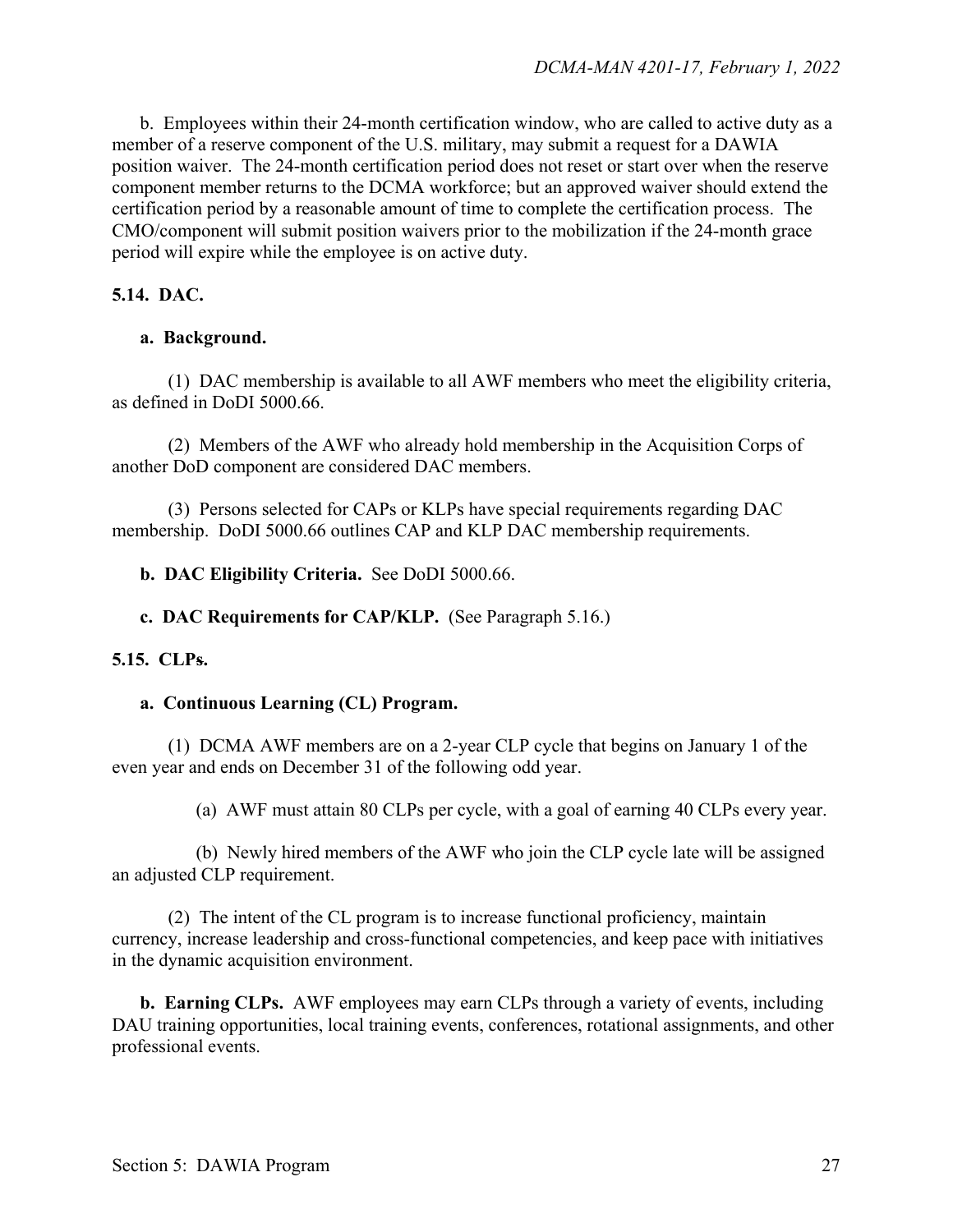(1) The 4th Estate LMS automatically awards CLPs for DAU course completions other than pilot courses.

(2) Points for Pilot Courses.

(a) DAU does not associate CLPs with courses that are in a pilot phase.

(b) Once DAU has assigned a CLP value, the individual may manually request points by adding the word "Pilot" to the DAU course title.

(c) In the comments section, the individual must indicate the event is a DAU pilot course that did not have points assigned at the time of course completion.

(3) Points for Fulfillments. Under no circumstances will supervisors award CLPs for fulfillments. They may, however, approve CLPs for components of a fulfillment that meet the criteria, to include dates that the CLPs are earned.

(4) CLPs are specifically approved for training events an individual attends that can be quantified.

(5) Points for Equivalencies.

(a) Because equivalent courses are provided by non-DAU providers, they do not automatically earn CLPs in the 4th Estate LMS.

(b) Students may request points for the courses they complete, using the vendor's course title. Supervisors will approve only the same number of points DAU offers for the equivalent course.

(6) The individual AWF employee requests CLPs; supervisors are responsible for approving CLPs.

**5.16. CAP AND KLP.** CAPs and KLPs are positions of significant acquisition-related responsibility, as identified by the Director, DCMA. To support the responsibilities of their positions, they have additional qualification requirements, to include acquisition experience, DAC membership, and a 3-year tenure agreement. For CAP/KLP qualifications and discussion of position/tenure waiver requests, see DoDI 5000.66.

**a. CAPs.** CAPs are typically in an organization that has a primary acquisition mission. CAPs require tenure to ensure stability and provide accountability for the acquisition program, effort, or function, and must be filled by military officers at the grade of O-5 or higher or civilians at the grade of GS-14 (or equivalent) or higher. Acquisition Senior Executive Service positions and Senior Level/Professional positions that are not KLPs (see Paragraph 5.16.b.) must be CAPs.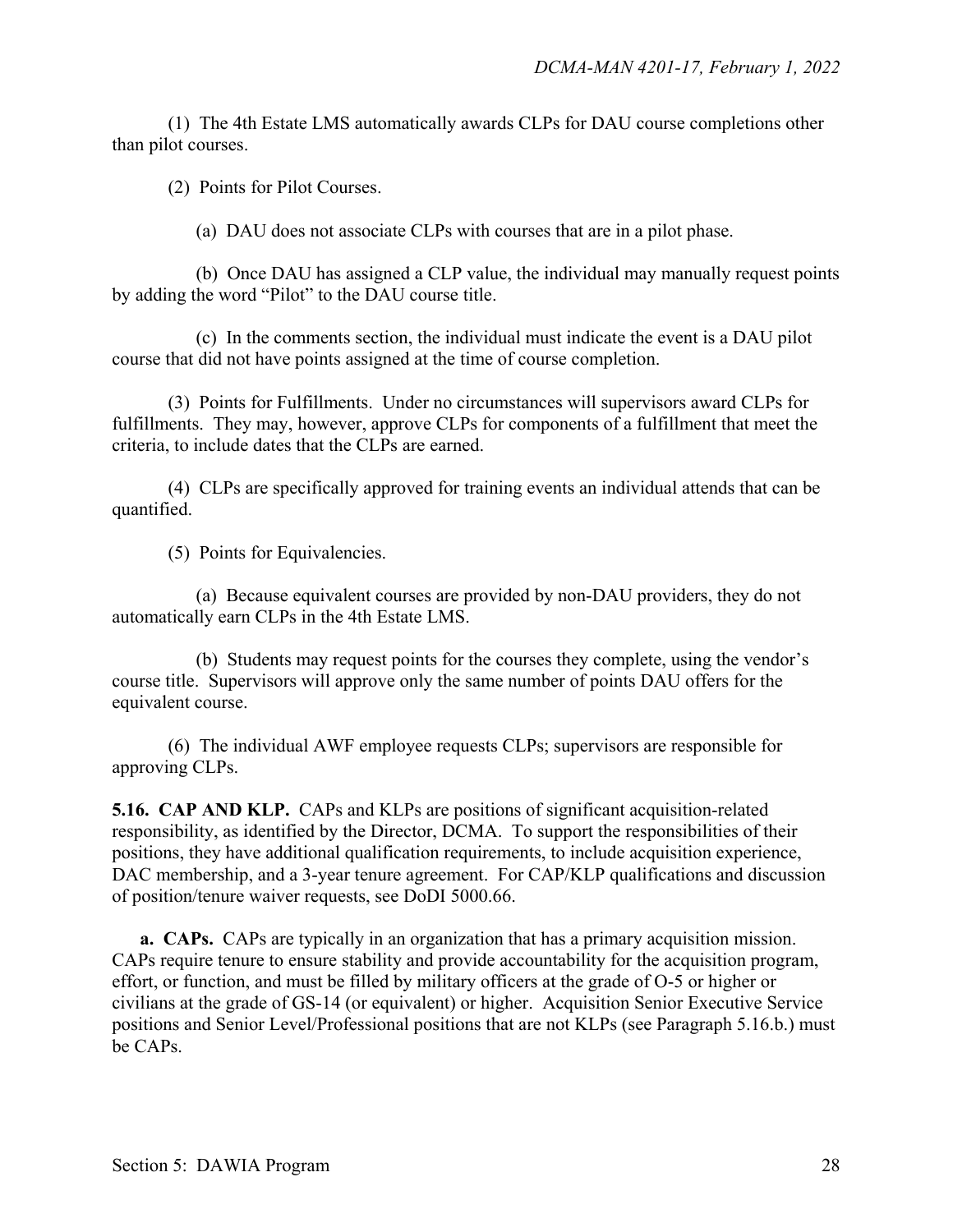**b. KLPs.** KLPs are a subset of CAPs with a significant level of responsibility and authority and are key to the success of a program or effort. These positions warrant special management attention to qualification and tenure requirements.

**c. Requirements.** Because of the nature of CAPs and KLPs, these positions have requirements beyond the qualifications of other AWF positions. In addition to the certification standards and CL requirements applicable to all AWF positions, KLPs and CAPs have additional requirements they must meet before assignment. See DoDI 5000.66 for specific requirements.

**d. Waivers.** See DoDI 5000.66 for specific waiver requirements for CAPs/KLPs.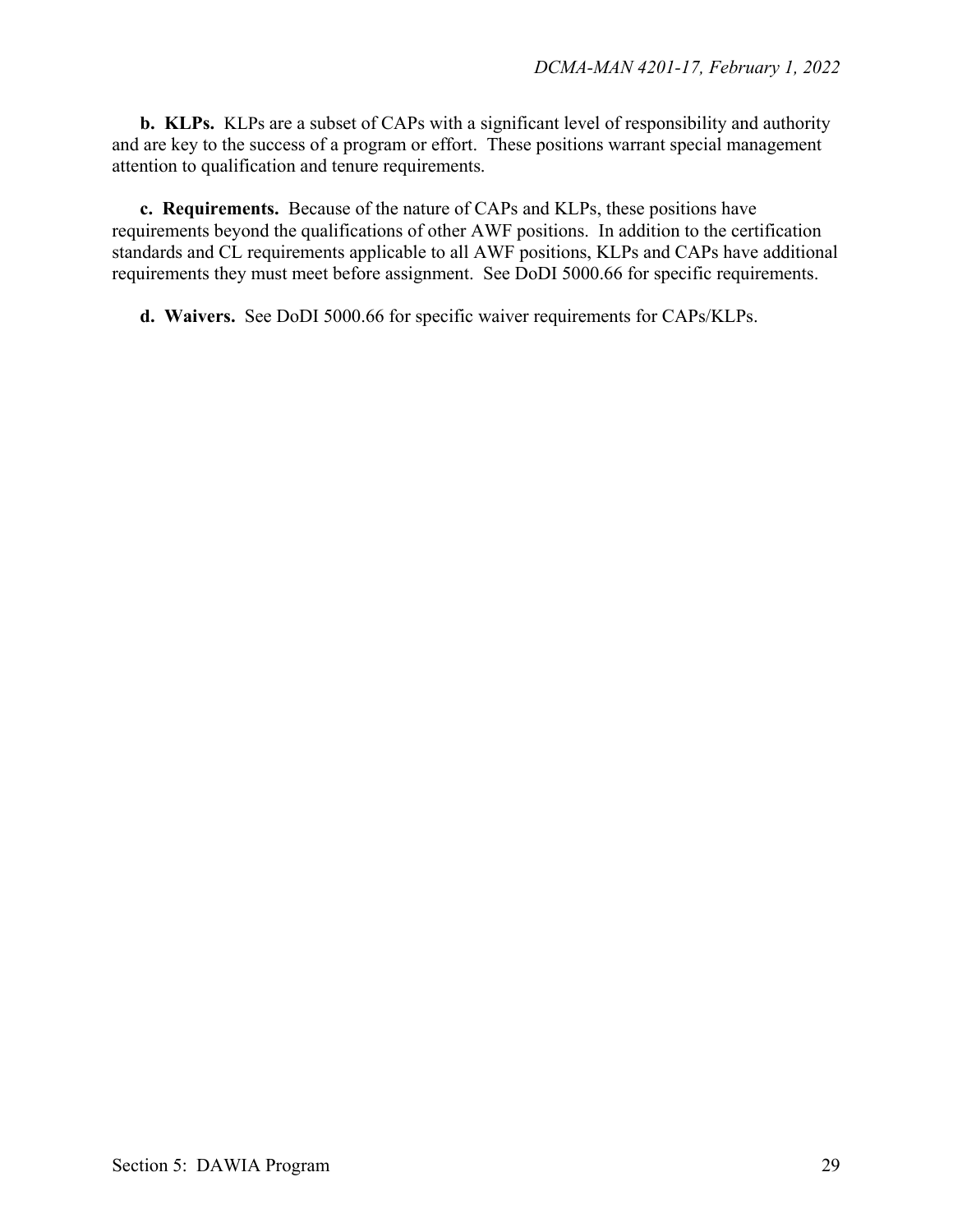## **SECTION 6: TECHNICAL TRAINING PROGRAM**

**6.1. GENERAL.** Each DCMA position should have assigned, relevant training requirements, which contain the required and optional courses for that position. The Agency requires that the employee holding that position possess certain knowledge, skills, and abilities in order for the Agency to achieve mission accomplishment. This training is DCMA's technical training. DCMA commits to providing the right training, to the right employee, at the right time.

**6.2. TRAINING REQUIREMENTS.** DCMA's Needs Analysis process, in coordination with the CMO/component and functional directorate SMEs, assigns employees the appropriate curriculum of required and optional courses, based on their assigned positions. This curriculum becomes a training requirement. When an individual employee, with the guidance of the FLS, compares training requirements to their own skills and abilities, a training gap may be evident. The employee and FLS use available courses to fill that training gap and schedule those courses within mission requirements. If training gaps cannot be adequately addressed through existing DCMA and DAU course catalogs, additional training opportunities may be available through LT (Section 8).

**6.3. APPLYING FOR TRAINING.** The following procedure enables employees to apply for DCMA technical courses:

#### **a. General.**

(1) TPMs will post classes to the DCMA LMS on a fiscal year (FY) basis; the FY class schedule opens for registration in the 3rd Quarter of the previous FY. TPMs will not approve registrations for recertification courses unless the last start date requested is not earlier than 90 days before the employee's certification expires. To ensure a valid registration occurs, the employee should apply as soon as possible to the correctly-timed course.

 (2) DCMA employees will take actions necessary to identify, register for, attend, and successfully complete DCMA courses their functional community has identified as either being required for all employees in their primary career field or as applicable to the position they are occupying. Supervisors will meet with the DCMA employee and determine the best sequencing and timing to accomplish this training. In all cases, the supervisor will ensure a mission capable force receives appropriate training. If resources are available, DCMA supports cross training, but the employee's primary effort is completing courses required by their position. Supervisors will ensure that employees meet all prerequisite requirements prior to start of the requested training event.

 (3) In addition to the selection criteria, individuals and supervisors will assign an appropriate priority designation and in the order of precedence listed below. The FLS is responsible for ensuring required courses appear on the employee's assigned training requirements. Priorities are as follow:

(a) Priority 1. Attendance in this class is critical to the ability of the organization to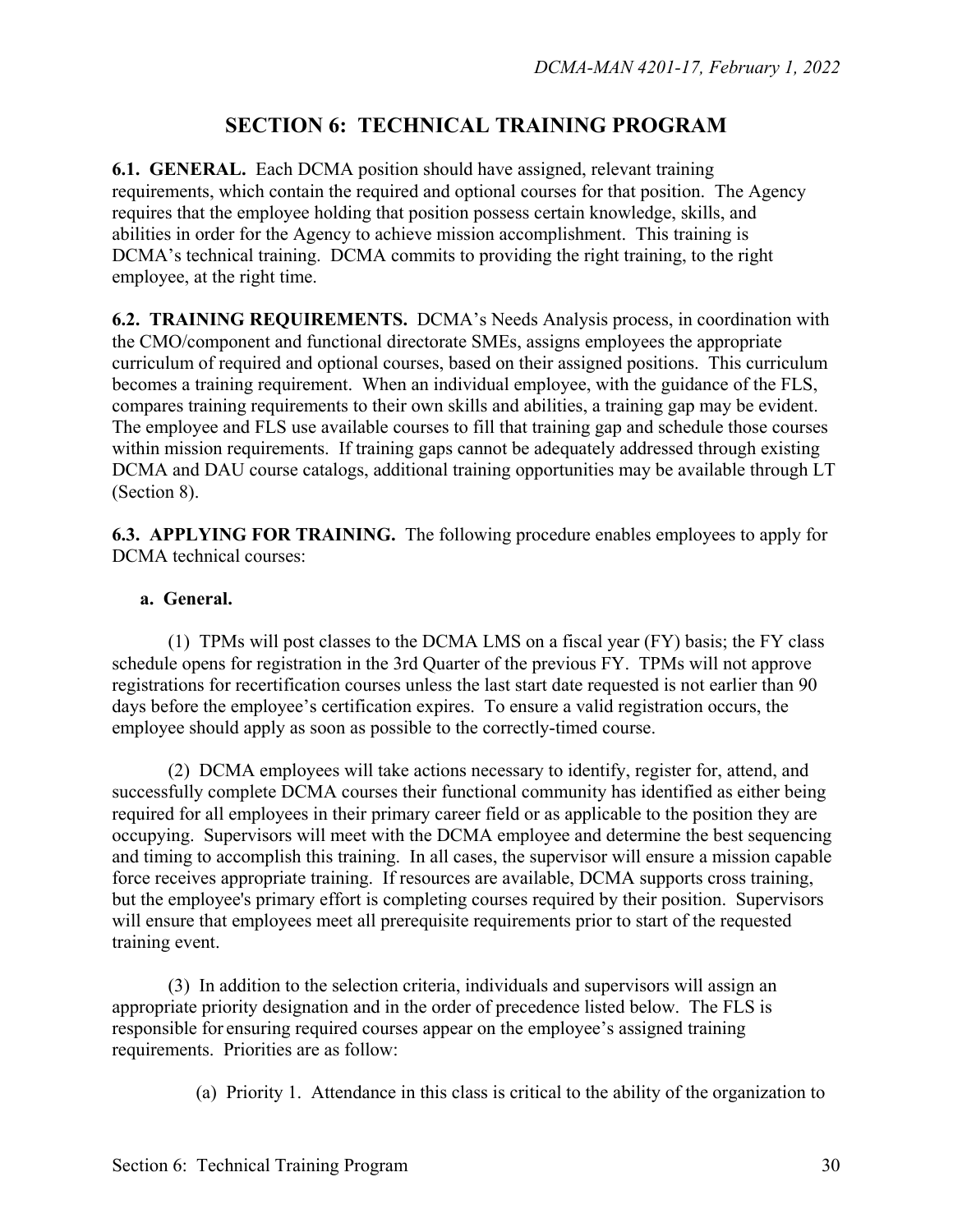achieve its mission. Failure of an employee to attend this training places the organization at risk of mission failure. This priority includes those circumstances in which the organization would have to "borrow" a trained asset from another organization in order to meet mission requirements.

 (b) Priority 2. The position requires this training, but adequate employee coverage exists so that the organization is not at risk of mission failure. This priority includes those positions for which the organization can meet mission requirements by alternating work schedules or providing compensatory time/overtime.

 (c) Priority 3. Training that falls in this priority includes cross-functional training and/or train-ahead. Examples include a systems engineer taking a quality assurance course to increase breadth of knowledge.

#### **b. Course Application Process.**

(1) To apply for non-DAU/CCM classes:

(a) All civilian personnel assigned to DCMA will use the DCMA LMS. The supervisor should:

1. Ensure that employees register for courses in a timely manner, beginning in April for training to occur in the next FY. Once the CCM and DCMA catalogs are published, employees should immediately apply for all training in the upcoming FY.

2. Review employee applications in the DCMA LMS to ensure courses appear on the employee's training requirements.

3. Ensure employee meets all prerequisites and that the assigned priority level is in accordance with this Manual. Should a prerequisite course be required in the same FY, supervisors should ensure that the employee has a valid registration for the prerequisite and that the prerequisite will be completed prior to the start date of the requested course. Prerequisites such as the current Visual Acuity Exam and prior certifications for recertification courses are not waiverable.

 (b) The technical training schedule for CCM courses no longer uses the regional quota system. All technical training courses utilize the first registered, first served process. This allows for training to occur during mission cycles most conducive to the mission of the organization. Additionally, the employee and supervisor will be able to plan around the training throughout the year. Lastly, this approach ensures that classes fill to capacity and are fully funded.

 (c) If timing is not an issue, employees who work/reside near a training site should apply for the class closest to them geographically. In these cases, the employee and the supervisor will make a note in the application indicating the circumstance.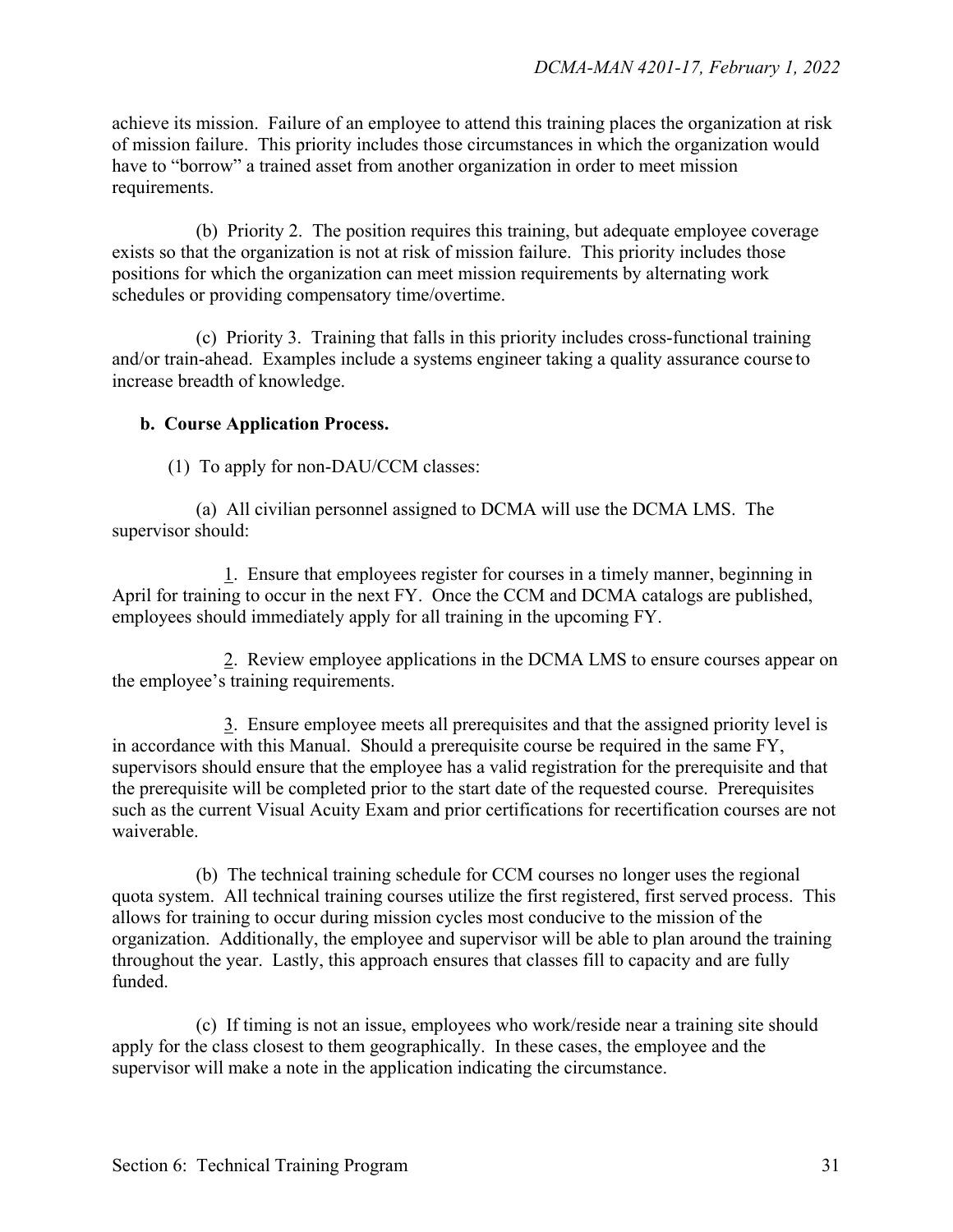(d) As the FY progresses, some classes will not gain enough registrants to conduct that course offering. The TPM will send out a recruit notice through the TCs for employees to submit applications. When a course becomes full, the TPM will determine whether sufficient demand exists for additional offerings. A recruitment email will be sent out when new classes are placed into the catalog.

 (e) Technical Training Team TPMs must receive an application prior to the registration close date in order to process it.

(f) Employees will submit applications for a class as soon as possible.

 (g) If applicable for the specific class, TPMs will send travel instructions to all class registrants and TCs not later than 25 days before the class start date.

 (h) The organization's TC can assist in the process, should an employee or their supervisor face difficulties in the application process or in any training process through post attendance recognition of course completion. Organization TCs have the smallest supported-tosupporter ratio and will provide the most responsive support to the employee and FLS. If the organization TC cannot solve the problem, they will elevate the issue to the regional TC, and then to the TPM until a resolution is achieved.

 (2) To apply for CCM classes, DCMA employees will initiate the application in the 4th Estate LMS.

**6.4. CANCELLATIONS.** A formal request for cancellation will be submitted for approval of all class cancellations with the exception of free OLT. The detailed process for cancellation request can be found on the Resource Page. To request cancellation of a free OLT class, supervisors must email their TC for coordination with the TPM.

a. The DCMA LMS manages the cancellation process for DCMA technical courses.

 b. If the cancellation request is for a CCM class, the student must submit a cancellation request in the 4th Estate LMS in addition to the signed cancellation memorandum.

c. If the cancellation memorandum includes a replacement, the TPM will cancel the identified employee and register the replacement in the class as long as:

(1) The employee has an active application for the class in the 4th Estate LMS,

- (2) The class is included in the replacement's training requirements, and
- (3) The replacement:
	- (a) Is of equal or higher priority than the cancelled student,
	- (b) Meets the course prerequisites,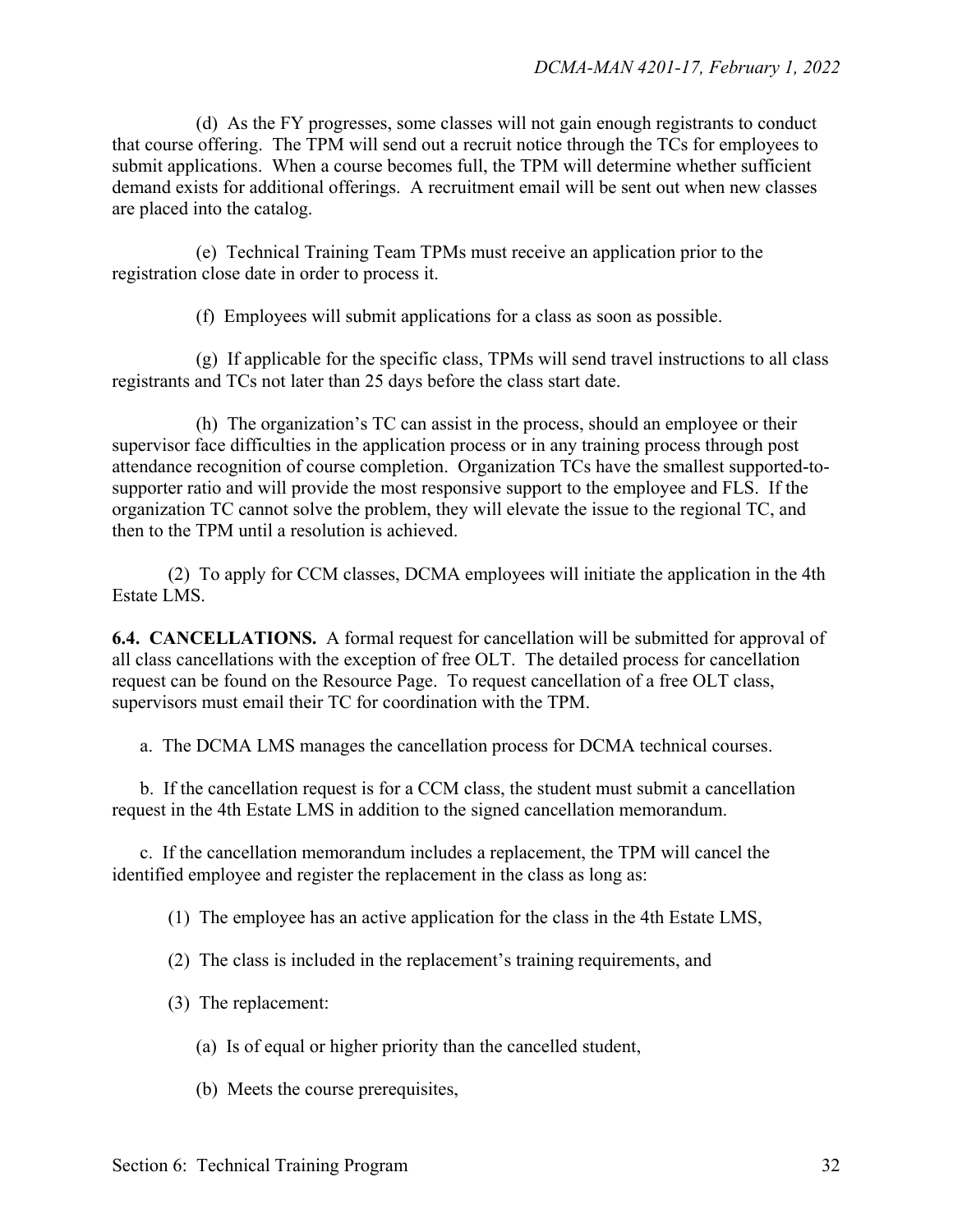- (c) Possesses a valid government travel card, and
- (d) The replacement and supervisor have both acknowledged the registration.

**6.5. CERTIFICATIONS.** Technical certifications vary by program and may be either mandatory or elective. For information regarding program-specific certifications, refer to the functional directorate manual responsible for that specific program.

**6.6. FULFILLMENT.** Employees may be able to earn credit for DCMA technical training courses through the fulfillment process. Course completion credit may be awarded for mandatory DCMA technical training courses for which an employees is able to demonstrate competency through experience, education, and/or alternative training. This process compares course scope and objectives against prior training and experience. The following restrictions and considerations apply to fulfillment:

a. An employee may not fulfill a course they have previously failed.

 b. Based on changes in career field technology, methods, and theories, recency and currency may be important factors to consider.

 c. For fulfillment under any of the technical programs below, the employee must submit a memorandum and supporting documentation, for review by the appropriate functional SME. The detailed process is outlined in the Resource Page.

- (1) National Aeronautics and Space Administration/Missile Defense Agency.
- (2) Non-Destructive Testing.
- (3) Navy Special Emphasis Program.
- (4) Strategic Systems Program.
- (5) Other technical programs as outlined on the Resource Page.

 e. In all cases, the functional directorate SME will approve the fulfillment either by listing the requirements in the appropriate LMS course description or by evaluation. Some functional directorates have created templates for the FLS to utilize to determine what experience metrics must be met. These templates are available at the Resource Page and must be attached to the fulfillment request.

#### **6.7. POSITION MANAGEMENT.**

 a. The FLS and their chain of command are required to review training requirements annually in the 2nd Quarter of each year as instructed by tasking memorandum from the Total Force Directorate.

b. When a mission change occurs, the FLS and their chain of command will review all training requirements associated with the position to determine the relevance of the training to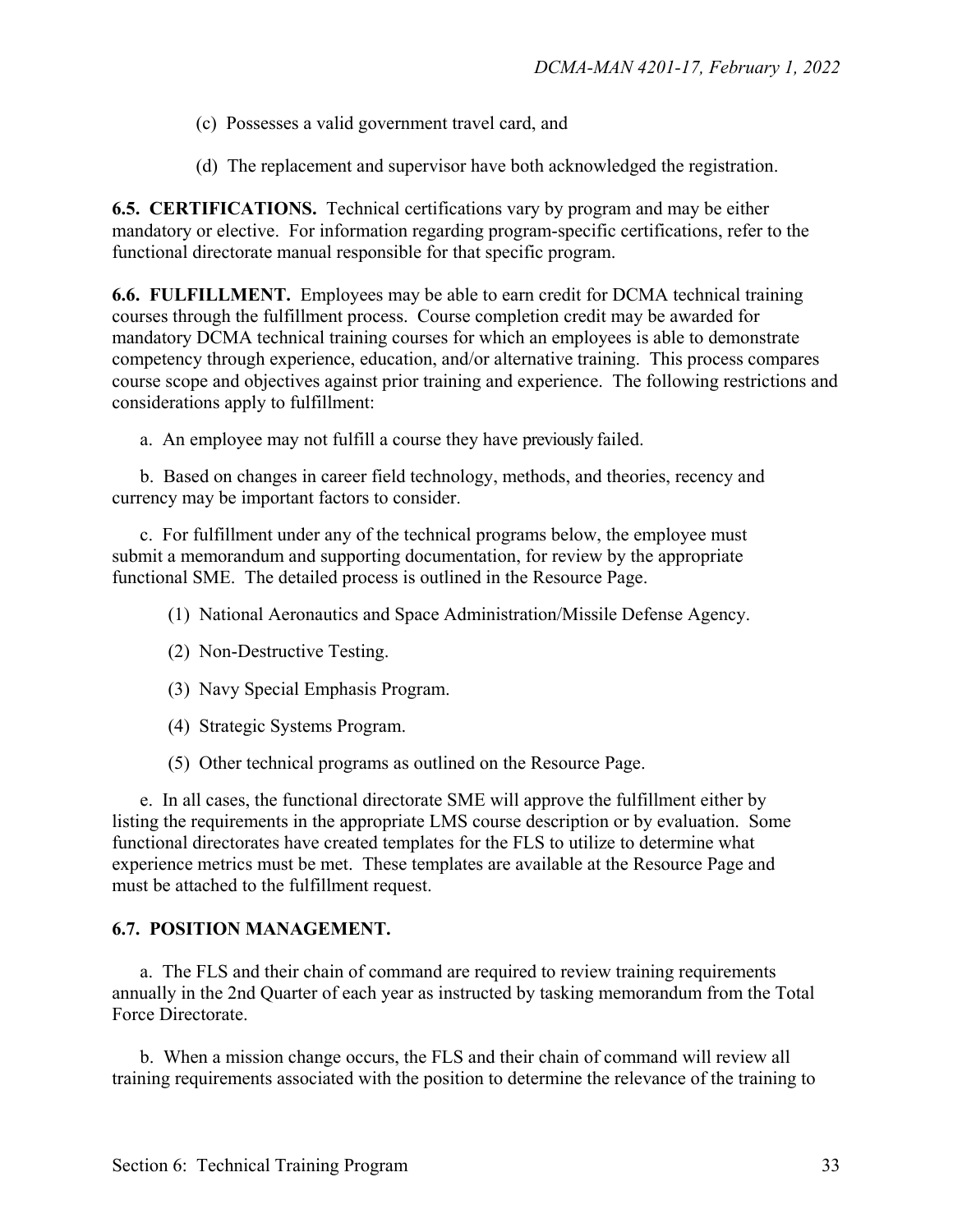the new mission, identify new training requirements, and coordinate their findings with the respective functional directorate.

#### **6.8. TRAVEL.**

**a. Process.** To prepare a DCMA/CCM travel request:

(1) Upon receiving notification of course reservation, the employee will discuss travel arrangements with their supervisor prior to completing the travel authorization in the Defense Travel System (DTS). The supervisor will ensure the employee understands and complies with all travel instructions and policies. When applicable, the TPM sends travel instructions via email NLT 25 days prior to the class start date. Employees must refer to travel instructions to identify class dates, times, locations, and funding information.

(2) TPMs issue rental cars when in the best interest of the government. The TPM may authorize a larger vehicle under certain circumstances, such as when medical equipment must be transported in support of a student's documented needs or when documented medical or biological conditions require special considerations. If an employee requires reasonable accommodation, it is the employee's responsibility to identify this to their TC, for coordination with the TPM, upon the employee's registration request for a course. Students may use commercial transportation to/from the airport to their lodging facility. If available, shuttle service or other economical means is an efficient mode of transportation.

(3) Students will follow all JTR rules and processes. TPMs will not authorize a violation of any part of the JTR or DTS processes. The supervisor and Defense Travel Administrator will address all other issues related to preparation and submission of a DTS travel authorization and voucher. See the Resource Page for links to DTS guidance, Defense Travel Administrator POCs, and other travel information.

**b. Cancelling Travel Orders in DTS.** In the event of a training class cancellation, the student will cancel travel orders in DTS, to include all accompanying reservations (e.g., flight, lodging, rental car). Supervisors will ensure that the employee has cancelled their travel orders. Specific instructions on how to cancel travel orders are found in DTS.

**6.9. CLP.** In order to meet DAWIA requirements, AWF employees are encouraged to request CLPs for classes completed under the technical training program. While CLPs for DAU/CCM classes are automatically assigned, employees must request CLPs for non-DAU/CCM courses. CLP value determinations for DCMA technical training will display on the course description page of the DCMA LMS. If the course description does not include a CLP value, supervisors may use the current guidance to assign a point value to the training event. (See Resource Page.)

#### **6.10. TRAINING REVIEW AND UPDATES.**

 a. The TPMs will coordinate a review of all courses with the functional SME to ensure relevancy, currency, appropriate delivery and length by the respective functional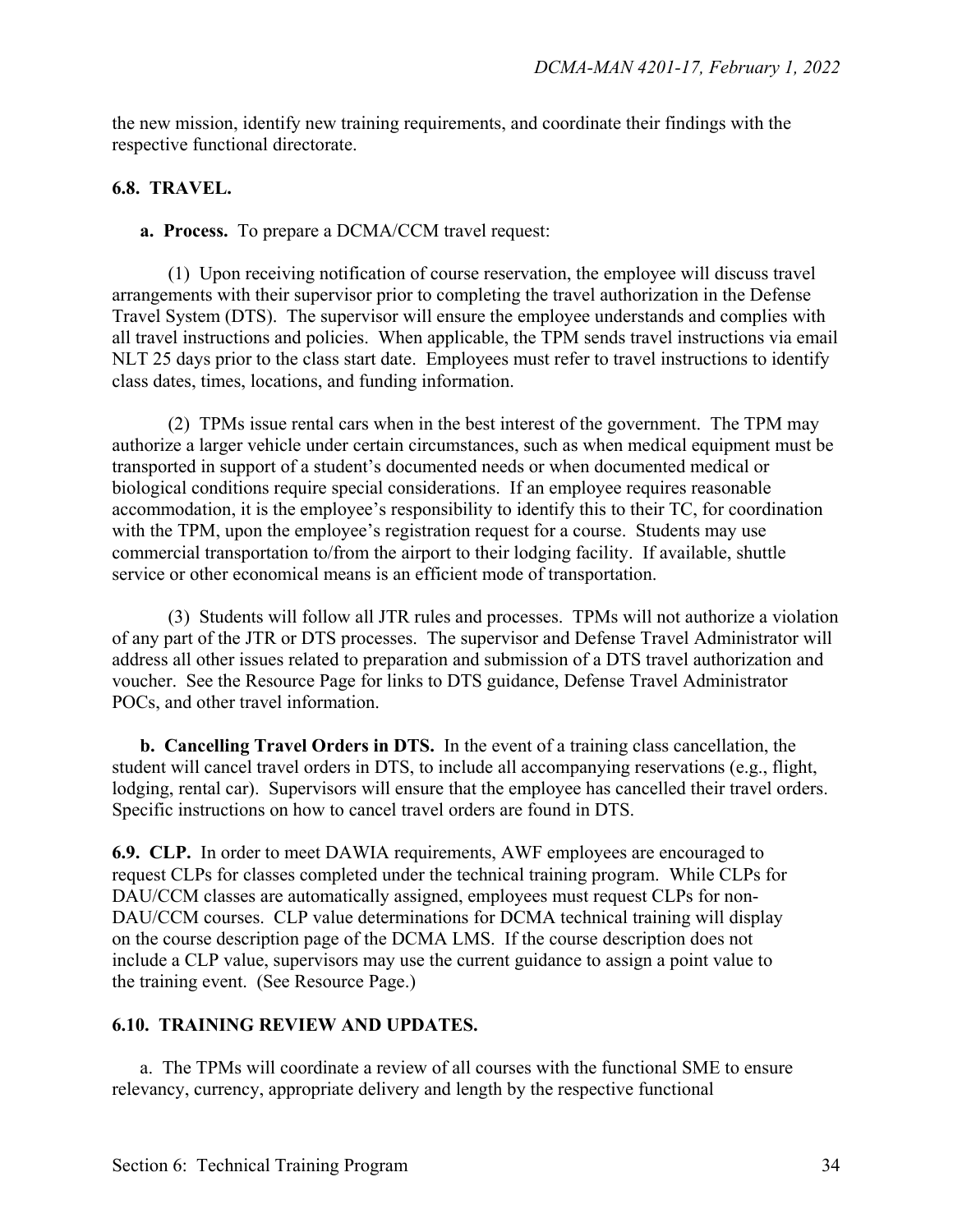directorates.

 b. Additionally, the TPM and functional SME will review all training requirements to ensure that the courses are still required or optional and to which positions they should apply.

 c. TPMs and CCM will continuously conduct reviews of the courses. The FLS should also provide feedback on the effectiveness of the training. See the Resource Page for detailed guidance on submitting training feedback.

 d. The FLS and the DCMA chain of command should review their emerging missions and inform the functional directorates, through their TC, of any training issues/gaps that need to be addressed with regard to DCMA functional training.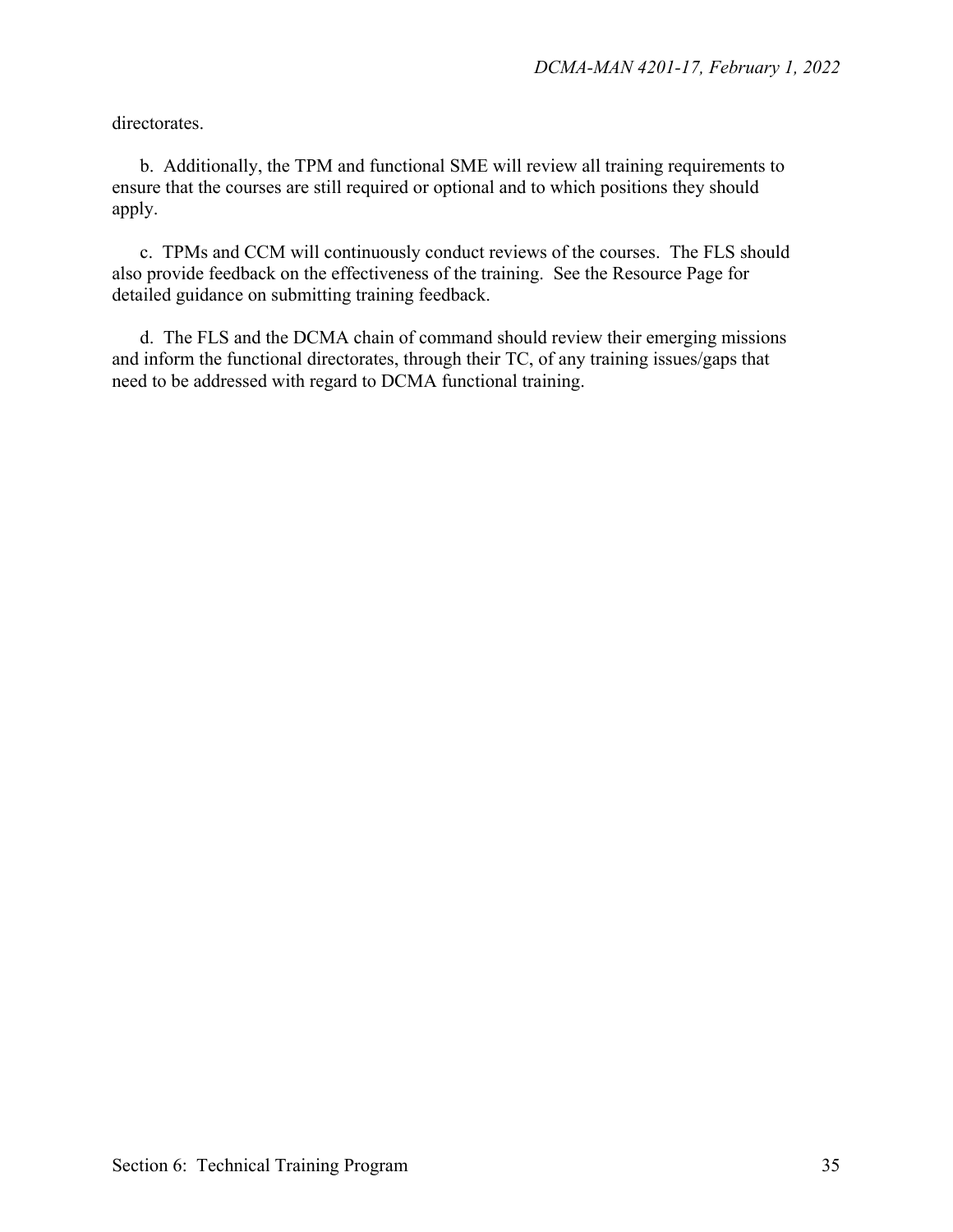## **SECTION 7: TUITION ASSISTANCE**

#### **7.1. GENERAL.**

a. Refer to the Resource Page for additional guidance, procedures, references, and frequently asked questions.

b. DCMA may pay tuition expenses associated with academic training and educational expenses when taking qualifying academic courses. This Manual supports DoDI 1400.25.

 c. TA is not an entitlement of the individual employee, but a tool for supervisors to maintain and improve the capabilities of the workforce. As such, supervisors have the responsibility to ensure all training expenditures have a necessary and logical relationship to the individual employee's duties, responsibilities, and position.

d. Eligibility:

(1) All permanent DCMA civilian employees are eligible to apply for TA.

(2) Military service members are not eligible for civilian TA.

(a) Permanent DCMA civilian employees who are also members of the various military reserve components are eligible for TA in their civilian capacity.

(b) Under no circumstances may any individual utilize both civilian and military TA for the same course.

 (3) Foreign National employees may receive TA for a course or courses directly related to their duty position, but not to achieve the positive education requirements for entrance into the DAC. (See Paragraph 5.13.b.)

 (4) Journeymen and Keystones are eligible to apply for TA as long as the requested course or courses do not interfere with their development training. Under no circumstances will a Journeyman or Keystone be allowed to cancel or reschedule a training event required on their development plan in order to attend a college course using TA.

e. Academic TA may be provided for employees to:

(1) Meet an identified agency training need; resolve an identified agency staffing problem; aid in accomplishing goals in DCMA's strategic plans; and/or serve as part of a planned, systematic, and coordinated agency employee development program linked to accomplishing the strategic goals of DCMA.

 (2) Enhance the professional and individual development of DCMA employees. DCMA may provide TA to employees taking courses during off-duty hours. Colleges and universities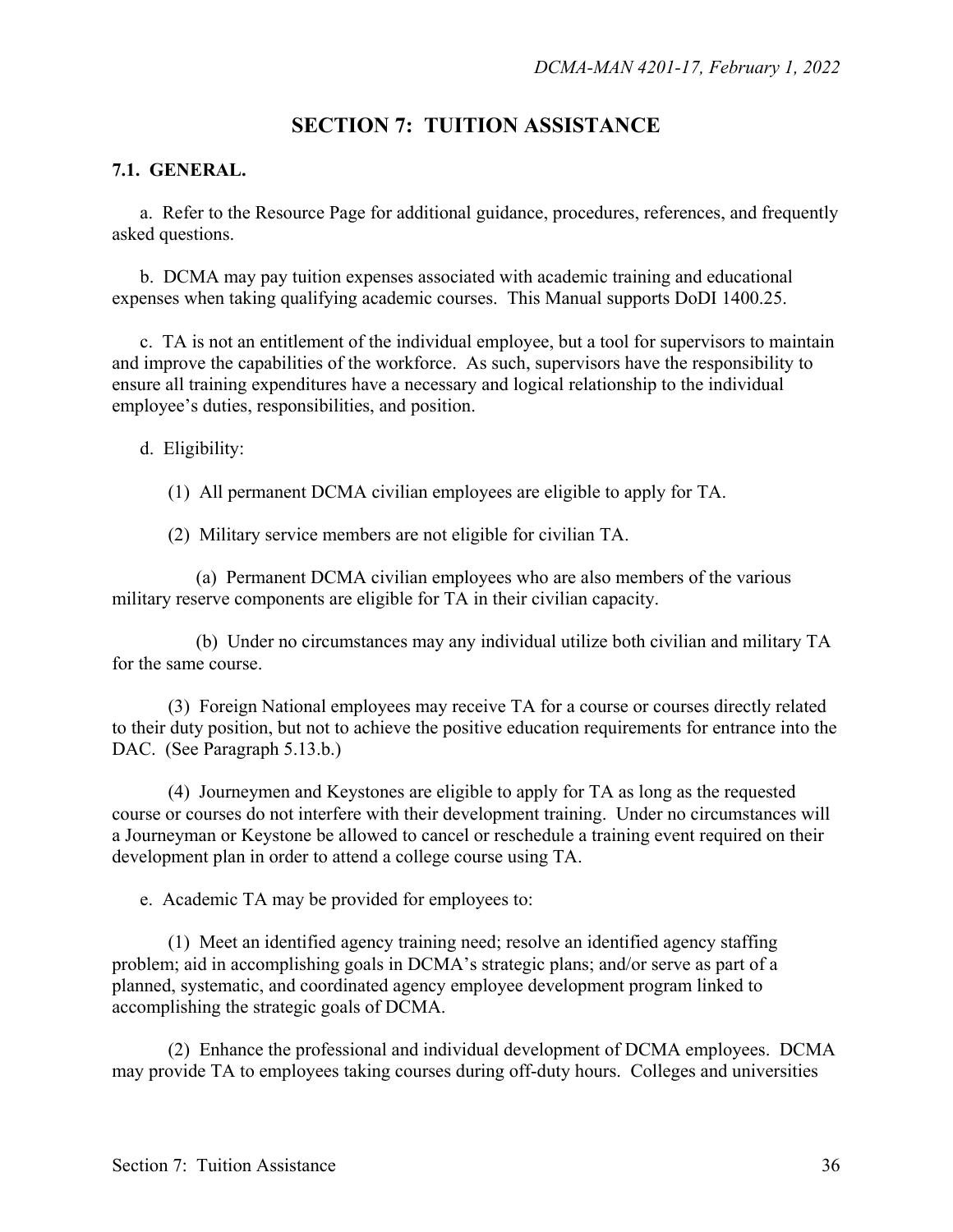that provide academic courses must hold accreditation by a regional, national, or international accrediting organization recognized by the U.S. DOE.

f. Additional Points.

(1) TA is not a reward for superior performance; it is a tool for organizational improvement. Refer to DoDI 1400.25, Volume 451, for appropriate sources of awards and incentives.

(2) TA is not an entitlement. Supervisors and administrators at all levels have the responsibility to review and challenge TA expenses that do not address bona fide needs of the Agency.

(3) An employee must agree to and sign any continued service agreement (CSA) prior to obtaining formal approval for a course that requires a CSA.

(4) TA is not a program to grant degrees; it is a program to provide relevant education to support and enhance the Agency's mission through improvement of its employees in their current positions and grades, and to prepare them for future challenges within their current positions and grades. TA is not to be used to prepare an employee for promotion or for a different job, except as otherwise provided in law and regulation in programs that comply with Merit System principles.

(5) Supervisors must ensure employees have exhausted all other low-cost/no-cost training options first (e.g., Skillsoft) before endorsing training requests.

(6) The PM must approve any course substituted for previously-approved training events before an employee begins taking classes.

**7.2. PAYMENT METHODS.** The payment methods for TA are:

a. Payment to the school using a GPC held by a GPC account holder with the appropriate procurement authority (preferred method).

b. Reimbursement to the applicant by SF 1034. Reimbursement is available by exception only, when use of GPC is not possible. See Paragraph 3.4., for details on payments.

#### **7.3. FUNDING LIMITS.**

 a. Graduate and undergraduate level studies: TA is limited per semester, quarter hour, and by FY cap. Please refer to the Resource Page for amounts and additional guidance.

 b. TA is authorized to offset tuition and laboratory fees only. All other costs are the personal responsibility of the employee.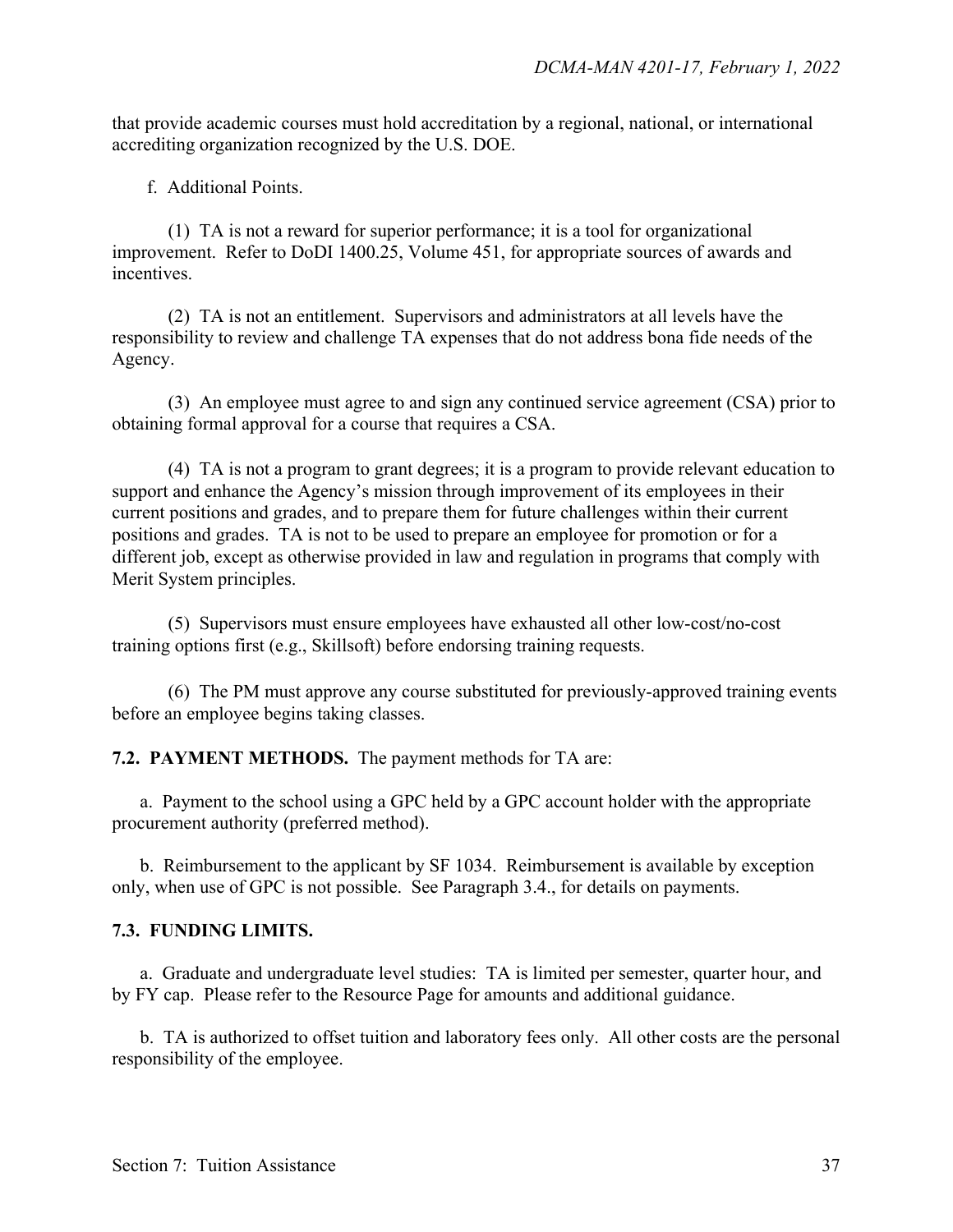c. TA will only pay actual expenses, less any tuition scholarships or incentives the employee receives from other sources (not including Veterans Affairs benefits).

**7.4. APPLYING FOR TA.** In order to action requests for these programs in a timely manner, the process and timeline are available on the Resource Page.

#### **7.5. ACADEMIC REQUIREMENTS.**

 a. Employees must achieve a passing grade of "C" (or numerical equivalent) or higher for undergraduate courses, and "B" (or numerical equivalent) or higher for graduate level courses, or they will be required to reimburse the government for the course. If the grading system is "Pass/Fail," the student must achieve a grade of "Pass." If the employee has an option to take a class with a grade or Pass/Fail, the employee must choose the graded option and not the Pass/Fail option.

b. See the Resource Page for details on the TA application process.

(1) The student's failure to comply with this requirement within the specified timeframe will render the student administratively ineligible for future TA requests, even if the student has met the grade standards of Paragraph 7.5.a.

(2) If the student has not submitted a grade report within 60 calendar days, the student is subject to recoupment of TA funds, as described in Paragraph 7.5.c., and will become administratively ineligible for future TA participation.

(3) Regardless of the circumstances, the student will provide either a grade report or a class withdrawal report to the TC, in order to maintain accountability and auditability of the TA program.

c. Employees will reimburse the government for TA through recoupment/collection actions if they:

(1) Fail to achieve a satisfactory grade. (See Paragraph 7.5.a.)

 (2) Withdraw from a class for which DCMA has incurred expenses, unless it is due to a serious/long term illness, call to active duty in the Guard/Reserve, or a Government-directed reassignment.

 (3) Change to an audit (or non-credit) status for any course for which DCMA has incurred expenses.

 (4) Do not successfully meet the requirements of the TA program, where the government has incurred an expense.

 d. DCMA will not pay for an employee to re-take a class unless due to an excepted situation covered by this section or otherwise approved by the Deputy Director, Total Force Directorate.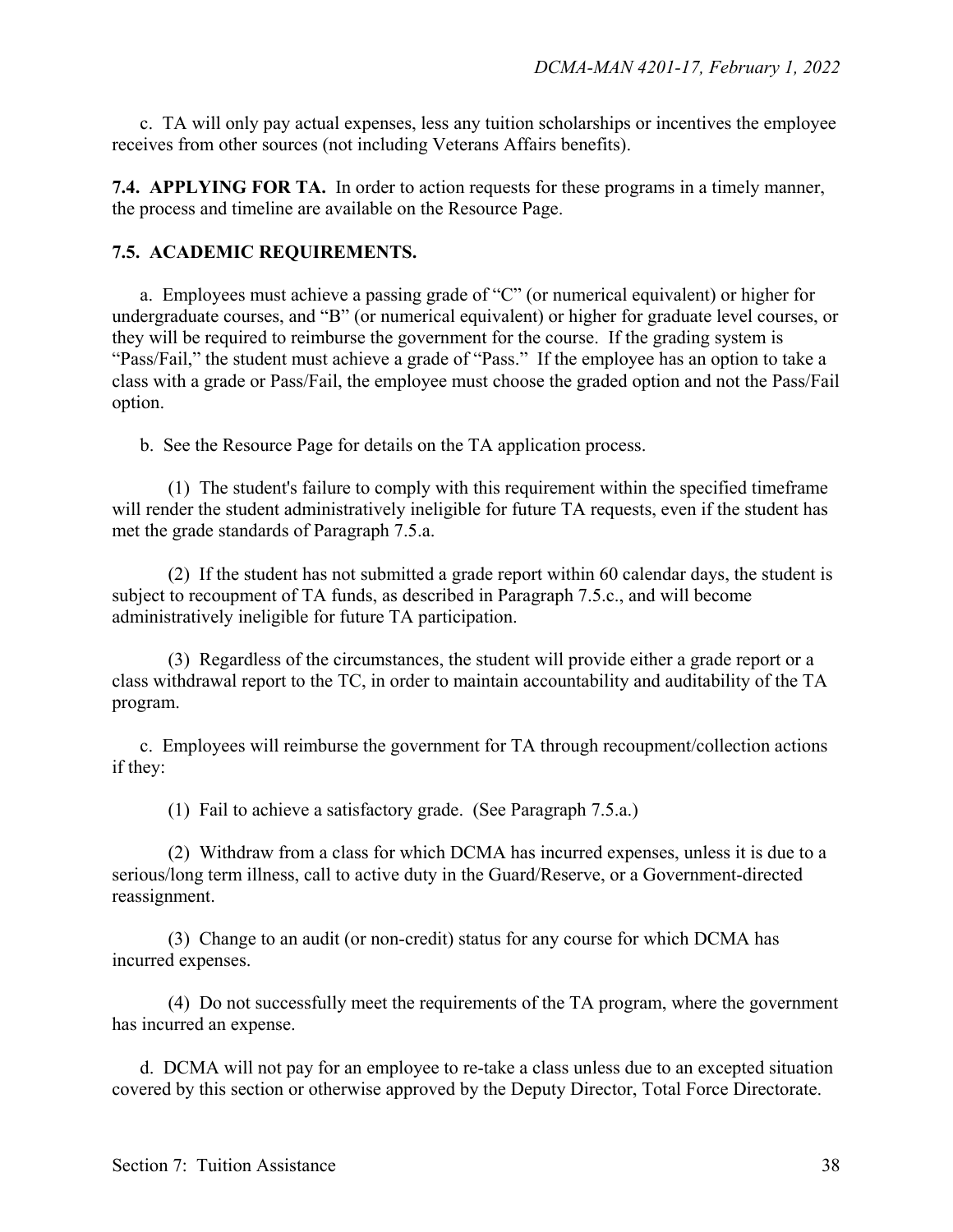**7.6. ROLES AND RESPONSIBILITIES.** Detailed roles and responsibilities, as well as documents and examples, are located on the Resource Page.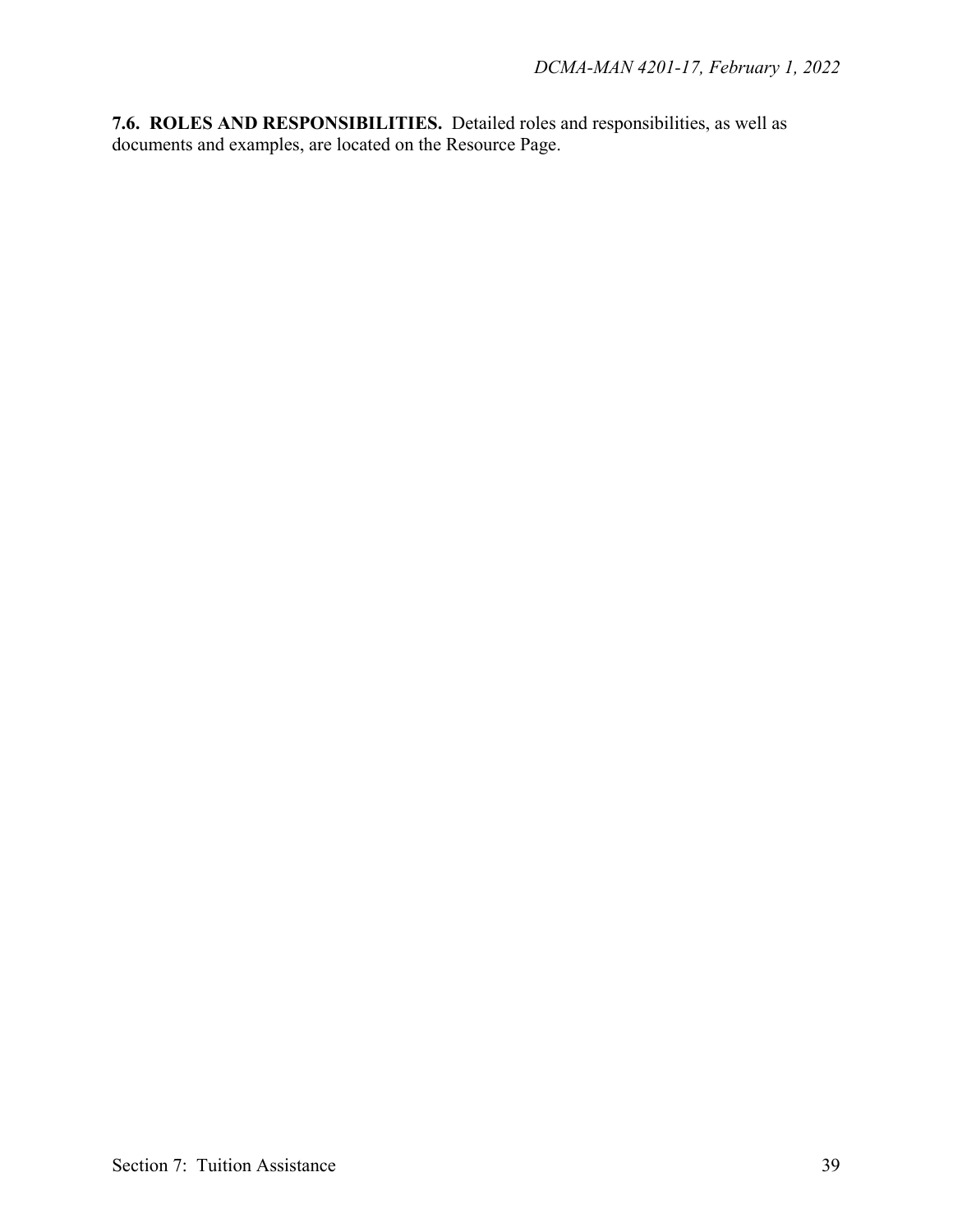## **SECTION 8: LOCAL TRAINING**

**8.1. GENERAL.** DCMA may pay expenses associated with LT opportunities for employees to meet an identified agency training need; resolve an identified agency staffing problem; aid in accomplishing goals in DCMA's strategic plan; and/or serve as part of a planned, systematic, and coordinated agency employee development program linked to accomplishing the strategic goals of DCMA.

 a. The purpose of LT is to provide training that improves the knowledge, skills, or abilities of an employee in their current position, or that meets a specific agency training need.

b. Training must meet appropriate standards of academic quality and cost-effectiveness. Such standards must include, at a minimum, a requirement for an end-of-course evaluation of the course organization, planning, content, delivery, and cost-effectiveness in achieving intended learning outcomes. For this reason, conferences, workshops, and symposiums that provide only general information on a particular topic typically provide no measurable training effect.

c. LT is not a reward for superior performance; it is a tool for organizational improvement. Refer to DoDI 1400.25, Volume 451, for appropriate sources of awards and incentives.

d. LT is not an entitlement. Supervisors and administrators at all levels have the responsibility to review and challenge LT expenses that do not address bona fide needs of the Agency.

e. Supervisors must ensure employees have exhausted all other low-cost/no-cost training options first (e.g., Skillsoft) before approving training requests

**8.2. APPLICATION PROCESS.** In order to action requests for these programs in a timely manner, follow the process and timeline available on the Resource Page.

**8**.**3. ROLES AND RESPONSIBILITIES.** Detailed roles, responsibilities, and processes as well as documents and examples, are located on the Resource Page.

**8.4. APPROVAL.** LT requests will receive approval only if the requestor has fully explained and supported the specific Agency need.

**8.5. PAYMENT METHOD.** Payment methods for local training may be via employee reimbursement or via GPC. See Paragraph 3.4., for details on payment.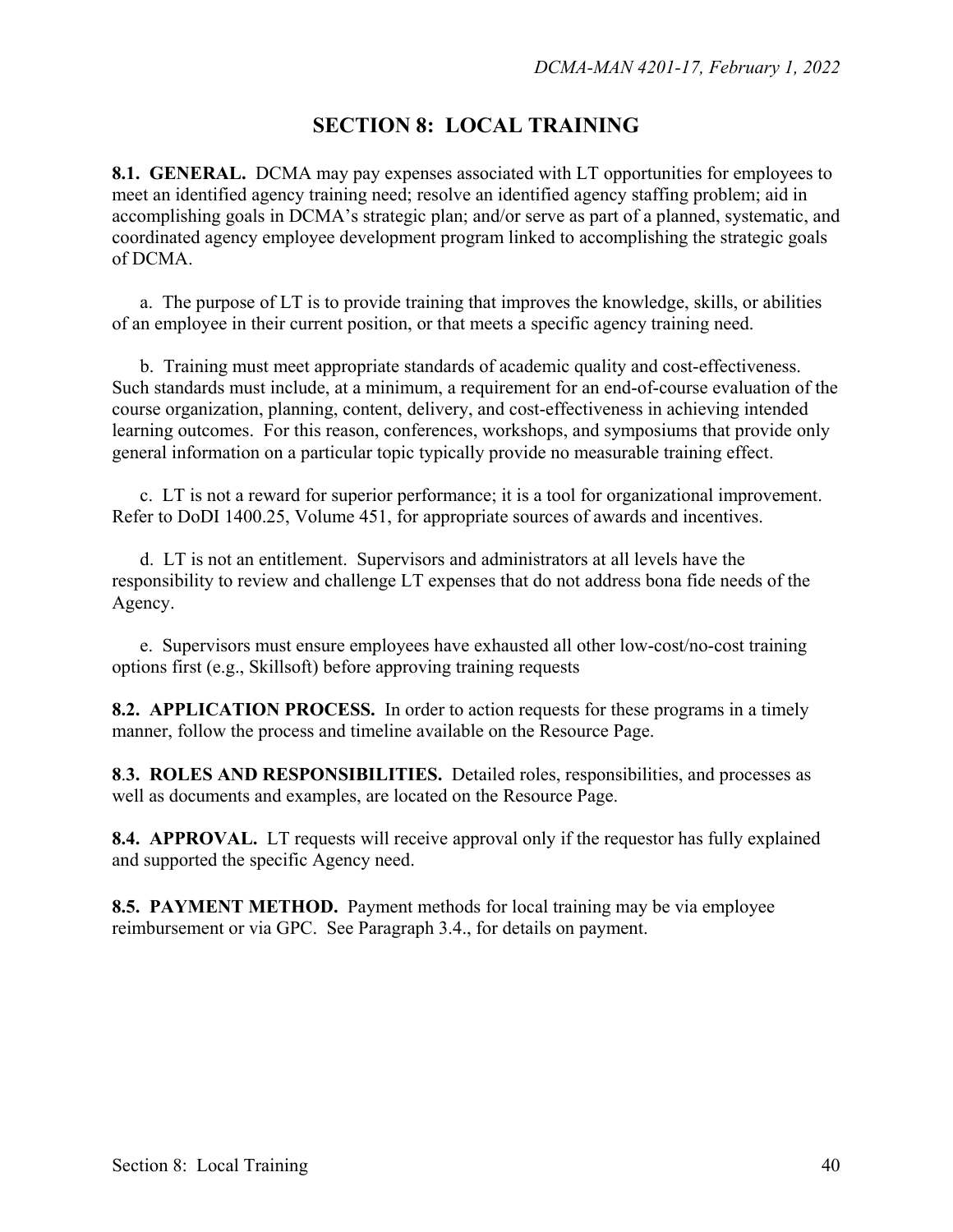## **SECTION 9: CONFERENCES**

**9.1. GENERAL.** DCMA may pay expenses associated with attendance at conferences for employees to meet an identified agency training need; resolve an identified agency staffing problem; aid in accomplishing goals in DCMA's strategic plan; and/or serve as part of a planned, systematic, and coordinated agency employee development program linked to accomplishing the strategic goals of DCMA.

a. The JTR, Appendix A (Definitions & Acronyms), provides the official DoD definition of a conference. Additional clarification on conferences can be found in the DoD Conference Guidance 4.0 and Directive-type Memorandum 16-168, "Implementation of Department of Defense (DoD) Conference Guidance Version 4.0."

b. Conference requests must clearly justify and articulate why participation is appropriately related to official duties and how it will demonstrably benefit DCMA.

c. For reporting purposes, the requestor must make clear whether the event is hosted by DCMA, hosted by another DoD entity, or hosted by a non-DoD entity.

d. The requestor must first determine whether the event can be characterized as a training event. If a program manager cannot legitimately demonstrate that an event meets the DoD definition of training, the event is considered a conference and subject to different GPC limits. Refer to Section 3, Section 8, the Resource Page, and the conference program manager for detailed guidance on characterization of events as training or conference, and the implications thereof.

#### **9.2. PAYMENT.**

a. The Agency may pay for conference attendance via employee reimbursement, use of a GPC held by a cardholder with the appropriate procurement authority, or procurement action. Only a cardholder with the appropriate procurement authority has the authority to order and pay for the event.

b. Use of the GPC for conference attendance is subject to dollar limitations based on current Federal Law and regulations. See the DCMA-MAN 4301-03, Volume 2, and the Resource Page for details on GPC dollar limitations. In all cases, the dollar value considered is the aggregate of all individuals requesting the event as well as the aggregate of the same/similar events. For events whose cost exceeds the applicable threshold for the total known requirement, requestors must submit a procurement package to the Procurement Center at least 6 months in advance.

c. See Paragraph 3.4., for details on payment.

**9.3. APPLICATION PROCESS.** The Resource Page provides the conference attendance timeline to assist in timely processing of requests. Conference requests with registration fees exceeding the applicable threshold must be submitted to the Procurement Center at least 6 months in advance of the event date. The requestor must ensure the packet has all approval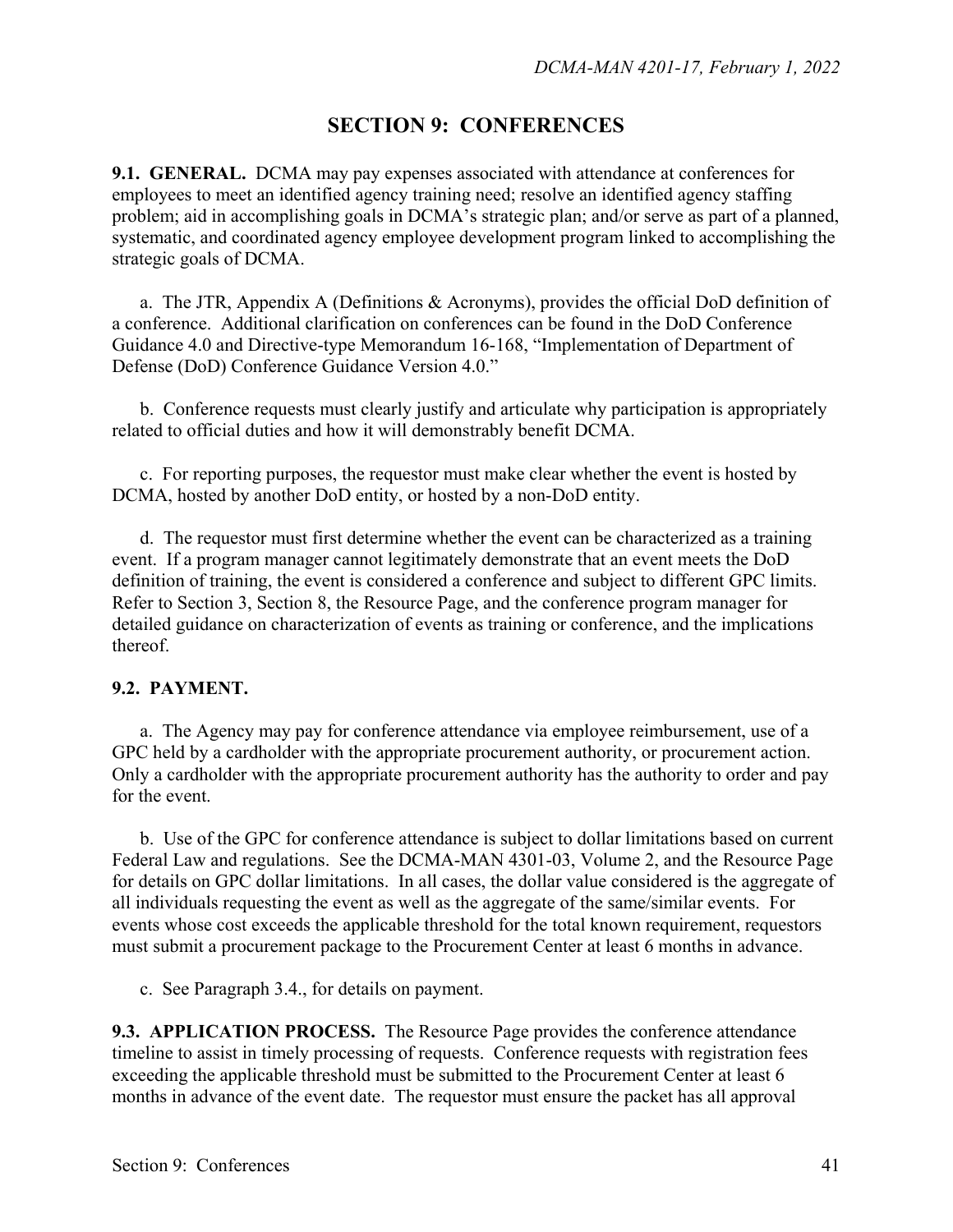signatures prior to submission to the Conference PM, who will return all incomplete packets without action. See the Resource Page for documents, examples, and the detailed process and timeline.

**9**.**4. ROLES AND RESPONSIBILITIES.** Detailed roles, responsibilities, and a process flowchart for conference approval, summarizing the preparation and coordination process, including the tasks performed during the process are available on the Resource Page.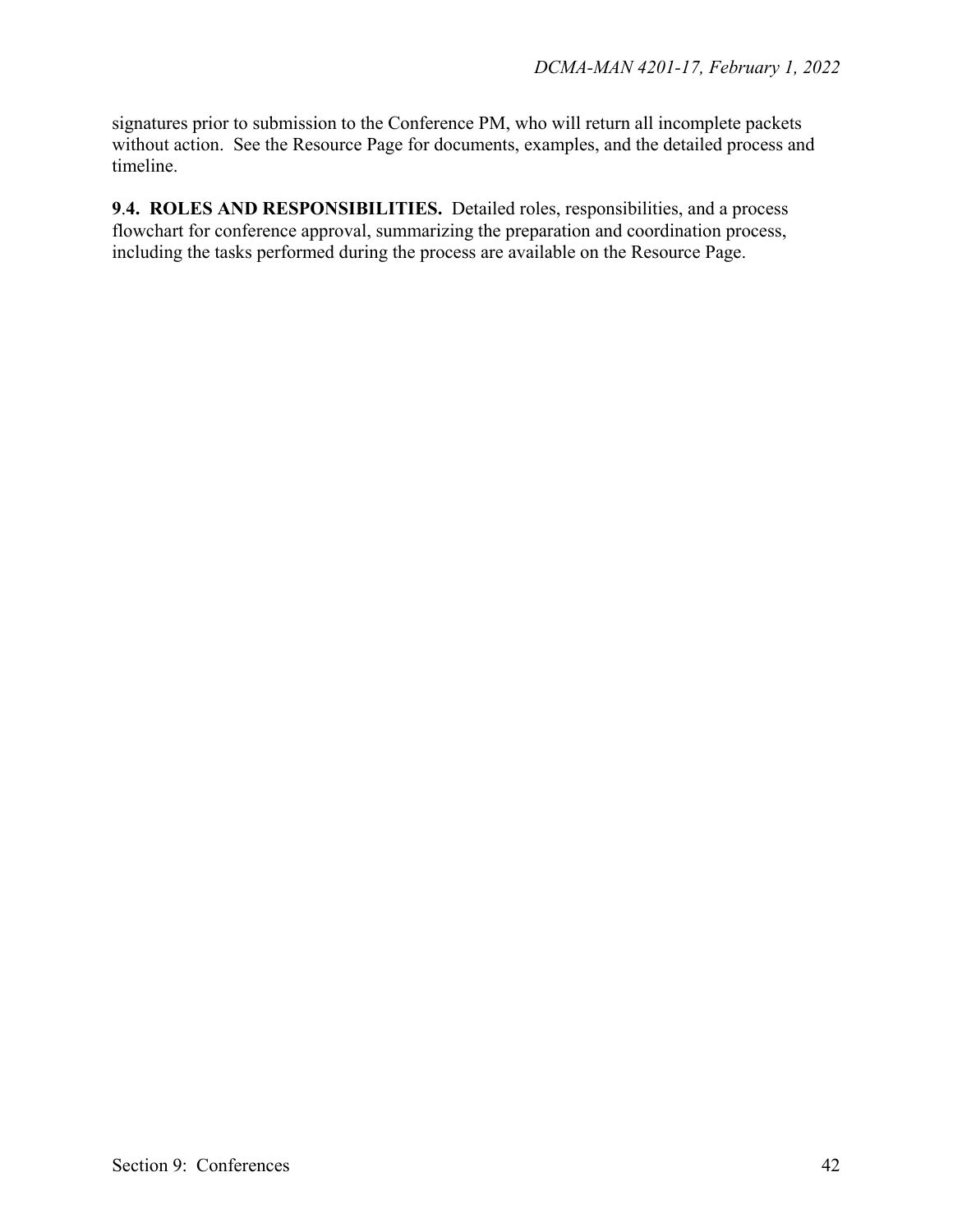## **SECTION 10: LEADERSHIP DEVELOPMENT PROGRAM**

**10.1. GENERAL.** In accordance with the guidance contained in Part 412 of Title 5, Code of Federal Regulations, and DoDI 1430.16, "Growing Civilian Leaders," DCMA enforces the guidance which mandates the development of all assigned individuals, to include those in supervisory, managerial, and executive positions.

**a. Supervisory Development Training.** DCMA administers development training for DCMA supervisors in accordance with Part 412 of Title 5, Code of Federal Regulations.

**b. Leadership Development Training.** In accordance with DoDI 1430.16, DCMA offers development training for DCMA employees through various avenues. Opportunities include the Agency's CDP, which offers leadership, management, educational, and experiential programs.

**10.2. SUPERVISORY DEVELOPMENT TRAINING.** Supervisory Development Training provides supervisors with skills they can effectively apply to their position as a supervisor.

#### **a. Qualifications.**

(1) Supervisors must take the mandated training within 1 year after initial appointment to a supervisory position and refresher training every 3 years in accordance with guidance outlined on the Resource Page.

(2) The applicant must be coded as a supervisor in the personnel management system before they can apply for a supervisory course.

**b. Training Requirements.** DCMA's LMS assigns employees the appropriate curriculum of required and optional courses, based on their assigned positions.

**c. Application Process.** In order to process requests for the supervisor programs in a timely manner, the Leadership Development Team has developed a process and timeline**.** Applications are processed on a first-come, first-served basis. Supervisors will apply for supervisory development opportunities through DCMA's LMS. (See Paragraph 6.3.)

**d. Cancellation Policy.** The student submits a request for cancellation request through their supervisor. The Resource Page and Paragraph 10.3.k. outline cancellation requirements.

**e. Travel.** The Leadership Development Team funds travel for supervisory training. The PM will issue travel instructions not later than 21 days prior to course start date.

**f. Equivalency/Fulfillment.** There is no equivalency or fulfillment for DCMA-mandated Supervisory Development training.

**g. CLP.** Supervisory training courses qualify for CLPs, which count toward the AWF CLP requirement. AWF employees can request CLPs for course attendance through their supervisor. Please see the Resource Page for additional guidance.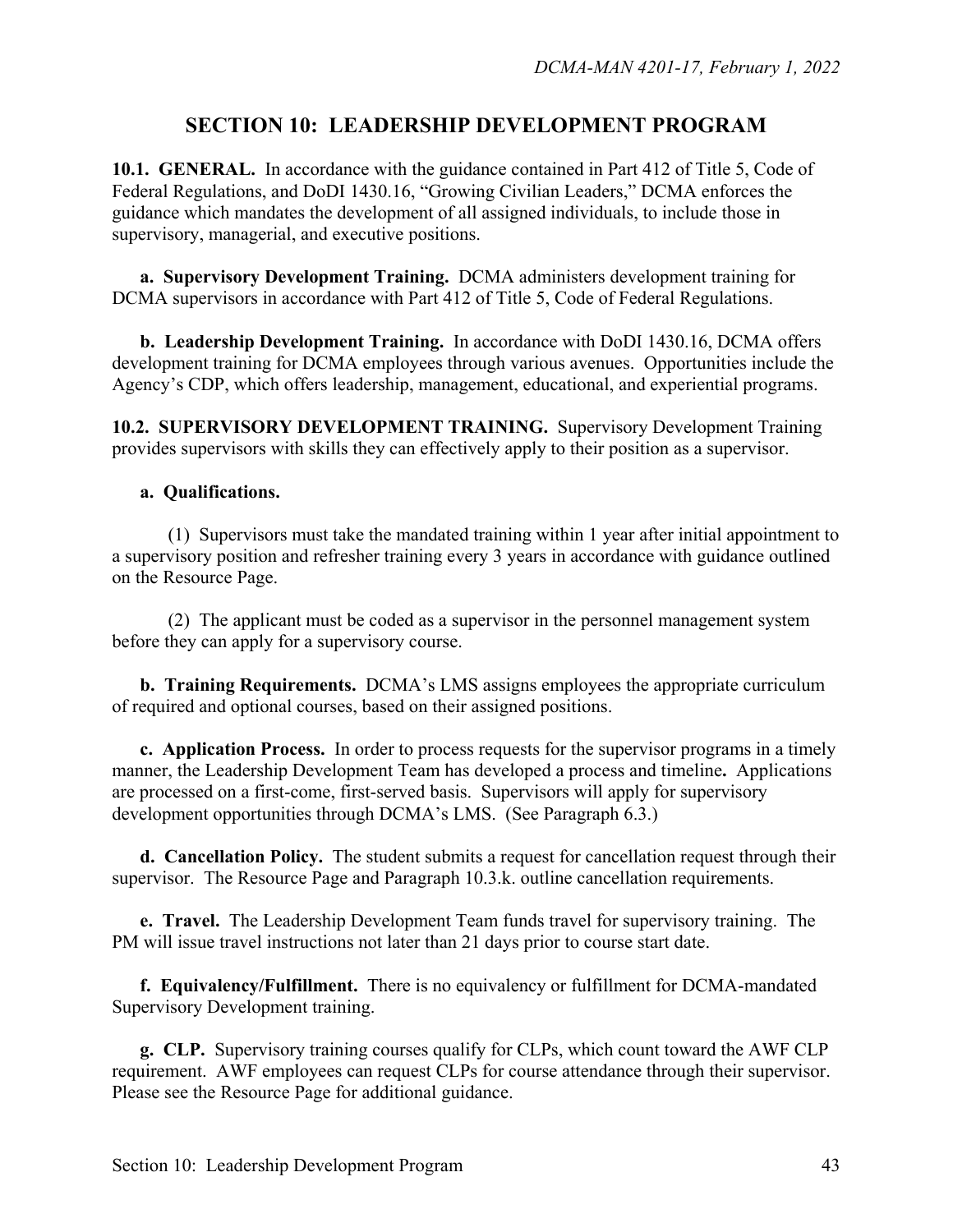**h. Process Flowchart.** The Resource Page provides a process flowchart of the supervisory training application process, including the tasks performed.

**10.3. CDP.** DCMA's CDP offers a variety of leadership, management, education, and technically-oriented training programs that provide a foundation for organizational excellence by encouraging the development of a well-trained and educated workforce. This program enhances the knowledge, skills, and abilities of the DCMA workforce in meeting and exceeding DCMA's customer needs and expectations.

#### **a. Purpose.**

(1) To support, encourage, and provide leadership experience opportunities to DCMA employees as budget, workload, and competencies allow.

(2) To broaden an employee's frame of reference and experience with the intent of improving professionalism, while enhancing critical thinking and leadership competencies.

#### **b. Program Administration.**

(1) The Leadership Development Team administers the CDP in accordance with equivalent grades and pay bands.

(2) Director, DCMA approves the budget for the CDP. The Total Force Directorate executes the budget utilizing available funds.

(3) An annual tasking memorandum to the DCMA workforce solicits applications for CDP. This tasking memorandum provides instructions for application submission.

#### **c. Centralized Development PM.**

(1) Provides policy, procedural information, and guidance to participating Component Heads, supervisors/managers, and employees.

(2) Provides funding officials with requirements for CDP, using the designated budget plan. The PM updates this plan at least quarterly throughout the year.

(3) Manages centralized development opportunities, internal solicitations, postings, applications, and candidate notifications.

(4) Consults with sponsoring institutions to validate the external opportunities received.

(5) Establishes Memorandums of Agreement and Interagency Agreements between the Agency and the external host stations (DoD Component (Service/Agency)), documenting responsibilities and outlining expectations for the program.

#### **d. Funding.**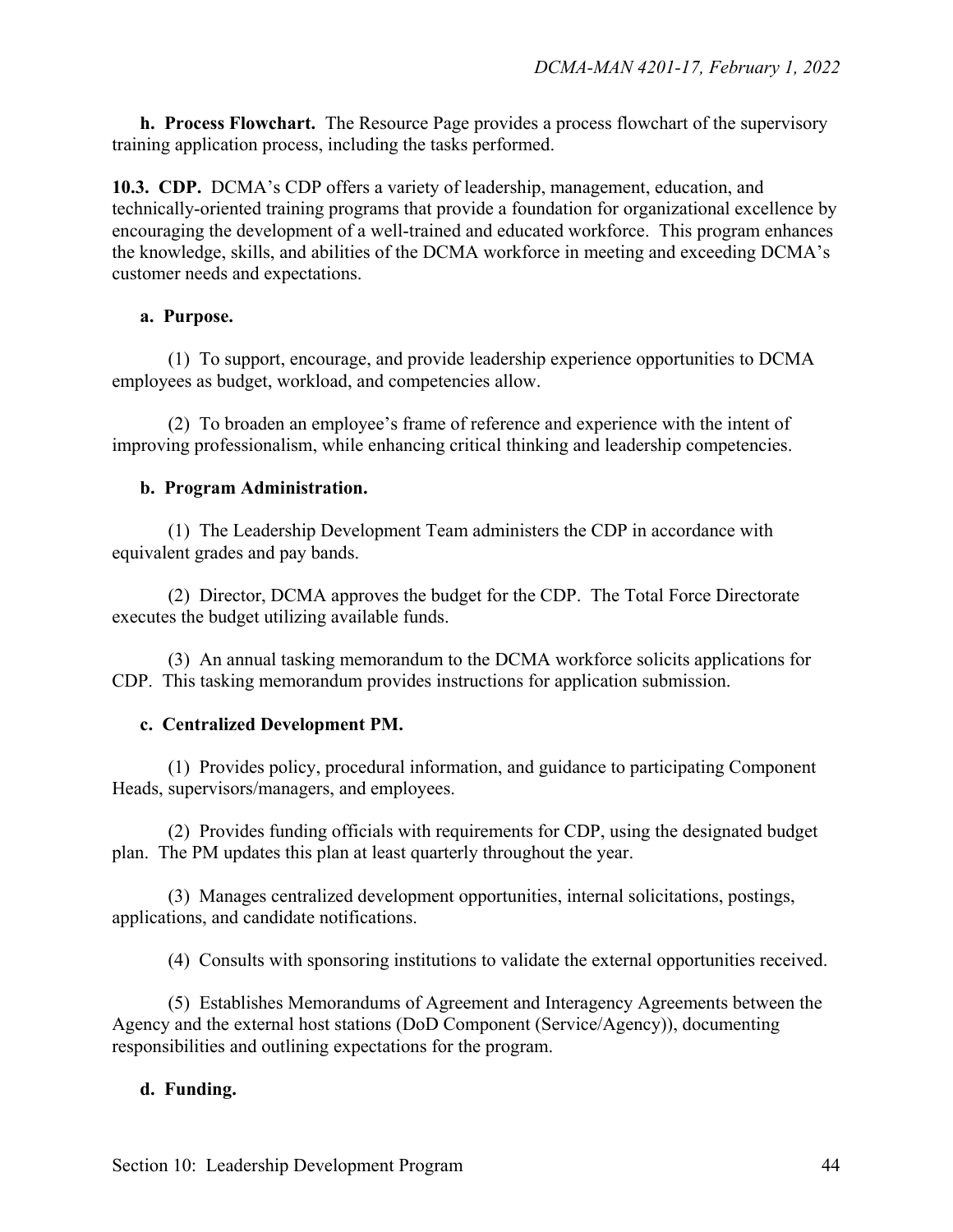(1) The Deputy Director, Total Force Directorate, forecasts funding levels for CDP annually.

(2) The CDP PM manages and tracks funding allocations for all CDPs.

(3) The Agency continues to fund the employee's salary and benefits throughout the CDP assignment.

(4) An Interagency Agreement or Memorandum of Agreement delineates responsibility for any additional travel and training costs during the CDP assignment.

#### **e. Candidate Solicitation.**

(1) A tasking memorandum announces CDP opportunities annually.

(2) Tasking memorandums include instructions for submitting applications, eligibility requirements, required endorsements, resource impact, and administrative information.

(3) Upon completion of the CDP assignment, the participant returns to their home station and position of record, with the exception of individuals attending a Senior Service School. These employees may be subject to reassignment and must sign a special mobility agreement.

#### **f. Application Process.**

(1) CDP applicants must apply using the steps identified in the tasking memorandum and on the DCMA CDP application form on the Resource Page.

(2) The CDP PM will accept application packets only from Component Heads or their designated representative, and will return without action any applications from applicants.

(3) The Resource Page provides a process map of the centralized development process and specific guidance for submission and timelines.

#### **g. Responsibilities.**

(1) DCMA Home Station FLS**.** The DCMA home station FLS will:

(a) Endorse employee CDP participation whenever appropriate and feasible, given mission requirements and staffing levels, while keeping the chain of command informed.

(b) Adhere to the terms of the CDP assignments.

(c) Anticipate coverage of the employee's workload and ensure a smooth transition prior to the employee's departure.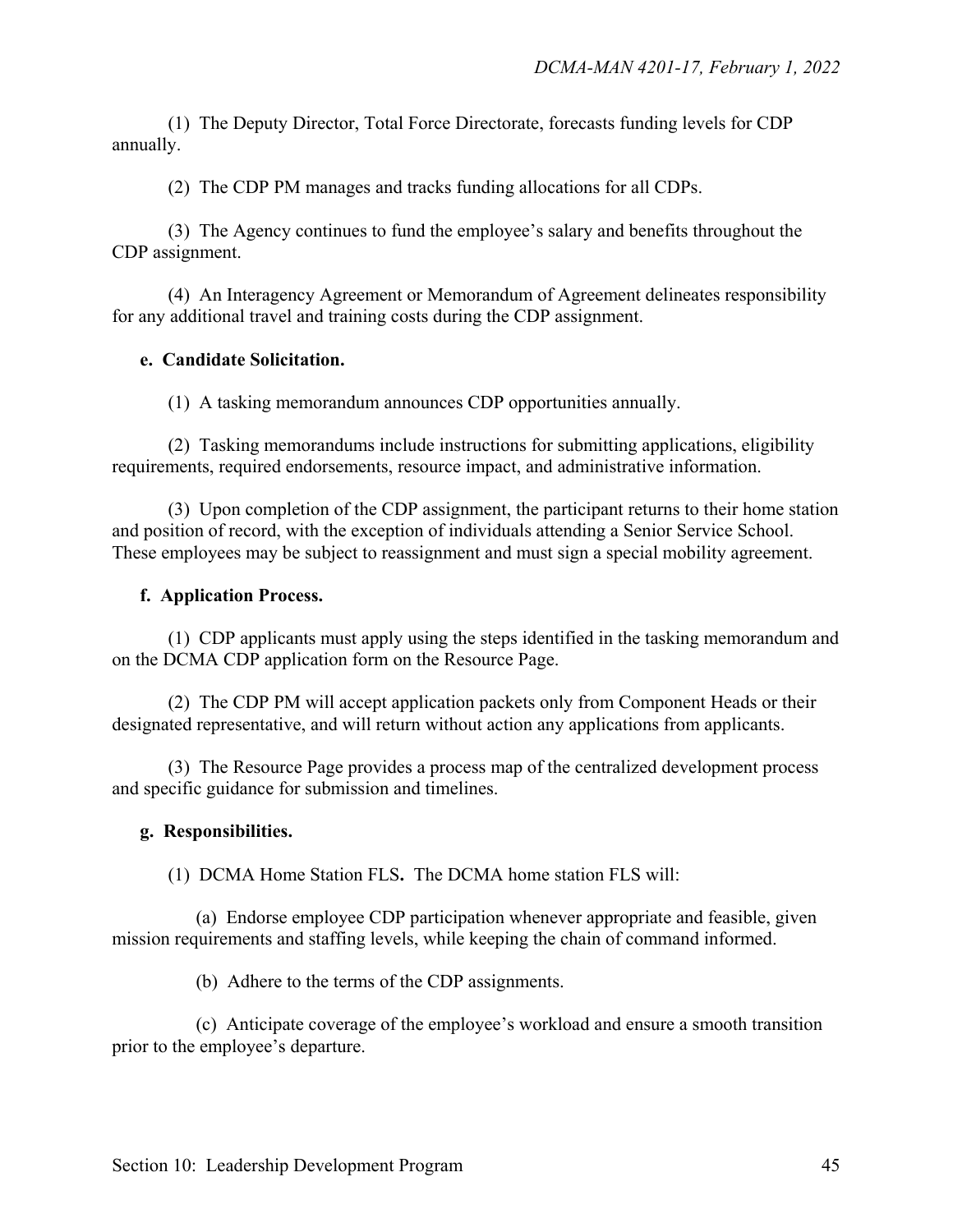(d) Maintain time and attendance system authority for individuals participating in a CDP.

 (e) Approve leave requests and certify time and attendance for employees on an external CDP assignment after coordinating with the external host station supervisor.

 (f) Prepare an annual performance appraisal according to the participating employee's pay plan (i.e., GS or AcqDemo), using feedback received from the host station supervisor, if applicable.

(g) Support the employee's transition back into their home organization.

(h) Participate in the CDP evaluation efforts, if applicable.

(2) CDP applicants will:

(a) Discuss professional goals and desired outcomes with home station supervisor.

- (b) Apply for CDP opportunities announced annually through a tasking memo.
- (c) Sign and adhere to the terms of the CDP.
- (d) Ensure training requirements include the CDP assignment.
- (e) Comply with all local safety requirements.

 (f) Assist with a smooth work transition and continuity from the home station organization prior to departure to the CDP assignment.

(g) Participate in the CDP evaluation efforts.

 (h) Apply the knowledge and skills developed during the CDP assignment upon return to their home station organization.

(i) Ensure official personnel records and any other supporting documentation accurately reflect appropriate experience, education, training, and awards.

 (j) Continue to stay informed on the provisions of this Manual and follow the procedures accordingly.

**h. Candidate Selection.** Selection panels for CDP:

(1) Consist of Agency senior officials.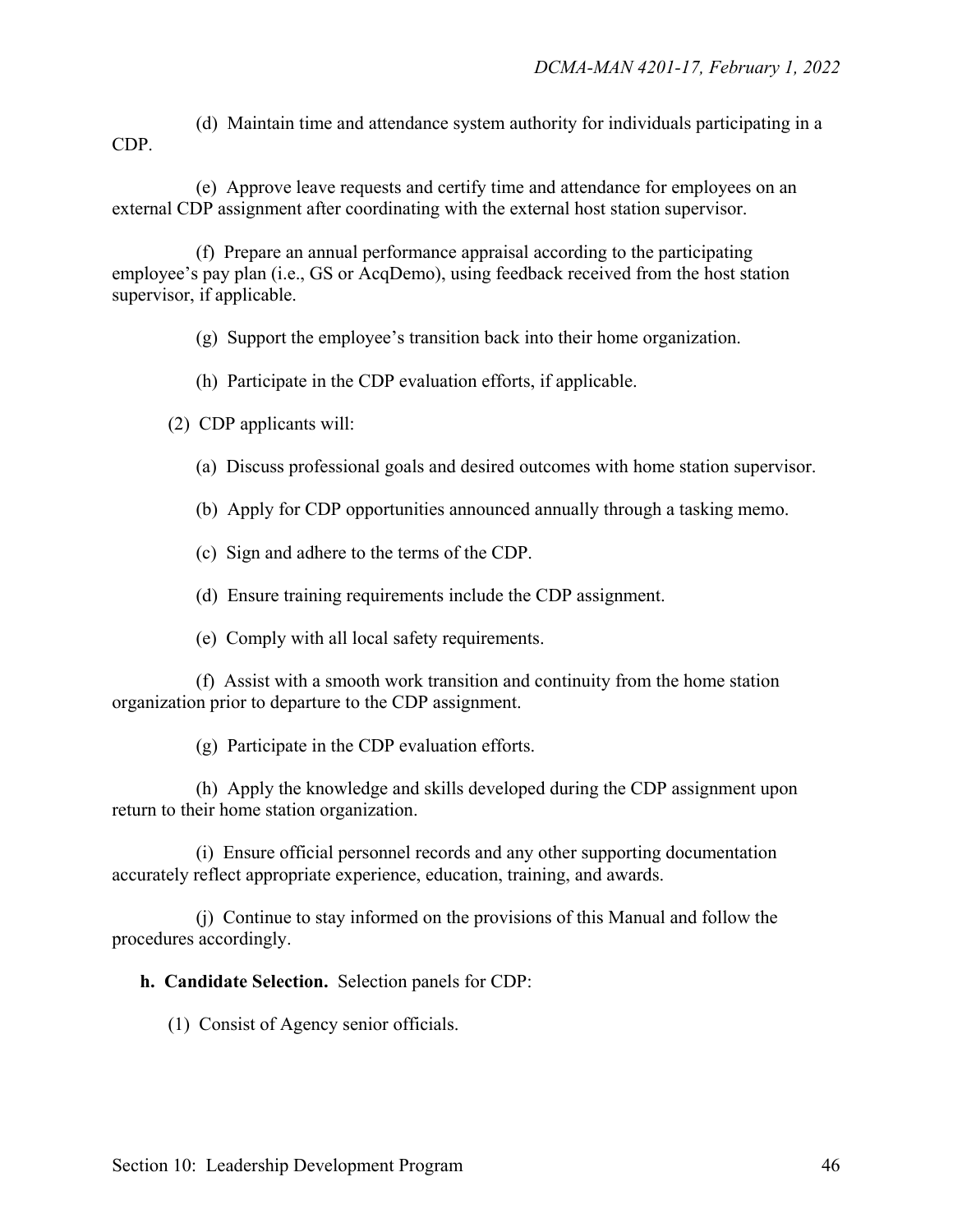(2) Follow merit promotion principles as outlined in the DCMA-INST 617, "Merit Promotion and Staffing Plan," and the "Collective Bargaining Agreement Between Defense Contract Management Agency and AFGE Council 170."

(3) Are sufficiently diverse to provide comments on candidate selection.

- (4) Consider criteria such as (but not limited to):
	- (a) Financial Management, DAWIA, or other certification requirements.
	- (b) Security level of assigned duties.

(c) Duty performance, mobility, assignments, diversity, and overall potential.

(5) Nominate candidates for specific programs for Director approval, identifying alternates if applicable. The selection panel may identify alternate candidates to place in available seats in the event a selectee becomes unable or ineligible to complete their assignment.

#### **i. Participant Requirements.**

(1) The home station supervisor will sign and approve the Authorization, Agreement and Certification of Training (SF 182).

(2) Participants must submit a DCMA Program Cost Worksheet and obtain approval prior to entering travel data into the agency travel system. The Resource Page provides an example of a DCMA Program Data Cost Worksheet.

**j. Performance Evaluations.** Supervisors will carry out their respective performance responsibilities according to the participant's pay plan (i.e., GS or AcqDemo).

**k. Withdrawals/Cancellations.** Cancellation from a CDP class will be requested in an official letter with justification. The request will be routed through the Region Commander/ Component Head for endorsement of withdrawal from any approved CDP Program. Individuals may be responsible to refund the agency on pro-rated basis the costs associated with the assignment. The Resource Page provides an example of a withdrawal letter.

**l. Travel.** The Leadership Development Team funds travel for approved assignments. The CDP PM must receive travel requests prior to the travel date. See Resource Page for submission times and guidelines.

**m. Long-Term Travel.** Long-term training and education is training an employee participates in on a continuous, full-time basis for more than 120 calendar days. The assignment may involve government or non-government training, formal training programs, planned developmental assignments, academic/university training, or a combination of more than one type of training on a continuous, full-time basis. The CDP PM will not authorize rental vehicles for long-term training events.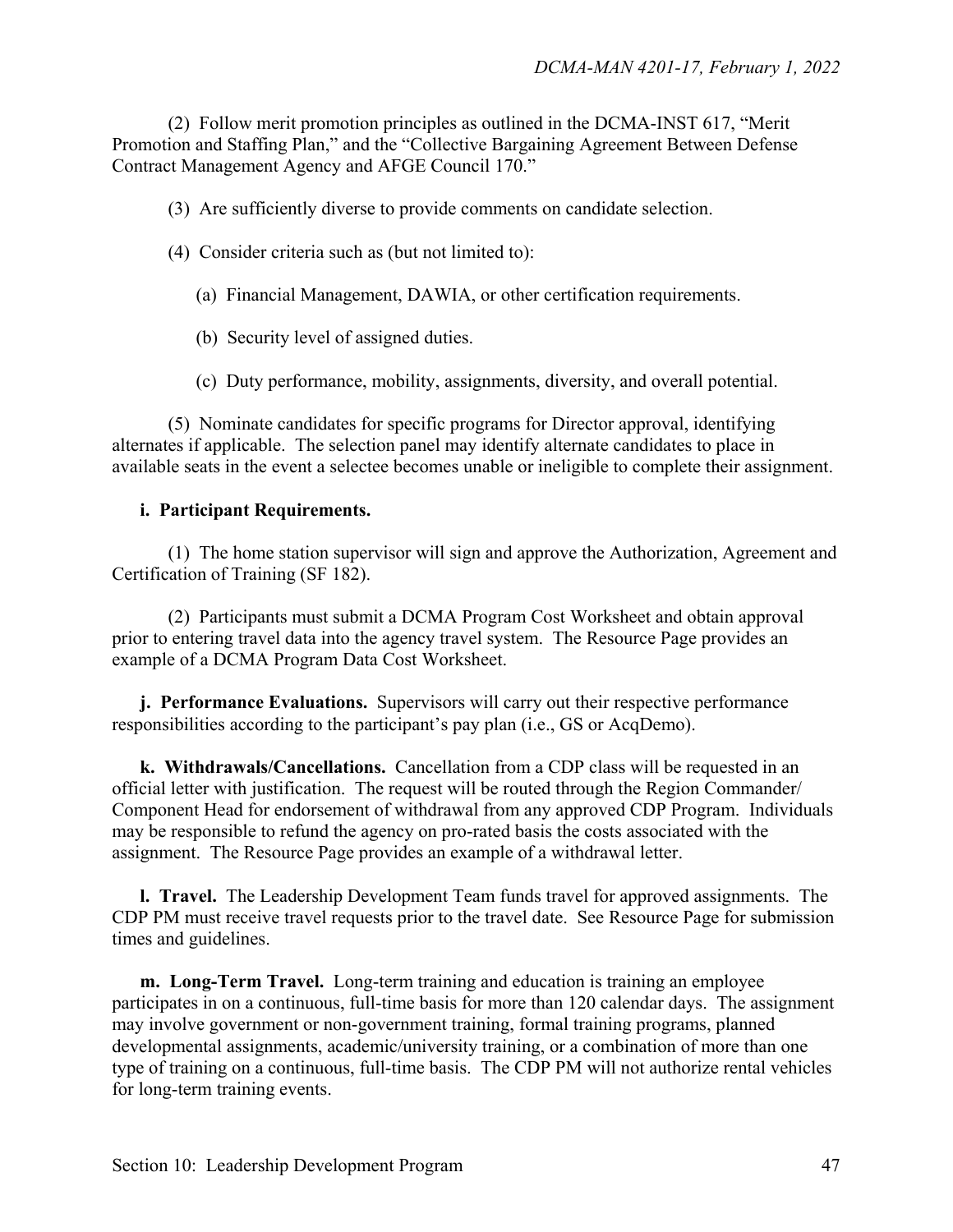#### **n. Training Attendance and Completion.**

(1) Employees, supervisors, and managers must ensure successful training attendance. They will ensure they schedule duties and activities around the employee's attendance.

(2) If an employee cannot attend training, the employee should notify the supervisor, TC, or TPM as soon as possible. Cancellations should occur only in emergency or unforeseen situations.

(3) The supervisor will ensure the timecards of an employee participating in training during normal business hours reflect training attendance as the duty assignment.

(4) Generally, employees may receive neither overtime pay nor compensatory time for time spent in training. A comprehensive overview of employee pay and entitlements related to training, with legal citations, is available on the Office of Personnel Management website for Training and Development.

(5) Military members will not use DCMA funding to attend programs or courses strictly for leadership development, as this is the responsibility of the respective Service.

#### **o. CSA for Training.**

(1) Long-Term Programs (6 continuous months or more) require a CSA. These agreements go into effect on the date the candidate completes the long-term program. Applicants will submit the CSA upon notification of selection into a program.

(a) Additionally, as a condition for entering into a continuous long-term training program, Senior Service School selectees must also submit a Special Mobility Agreement.

(b) Employees selected for a Senior Service School may not return to the same duty location unless approved by the Agency Director.

(2) Employees will sign an agreement with the Government before assignment to training that exceeds the prescribed minimum period. The employee agrees to continue in the service of DoD at least three times the length of the training period, commencing upon completion of the training. The employee also agrees to pay back training expenses if he or she:

- (a) Voluntarily separates from Federal service (except retirement).
- (b) Transfers from DoD to another Federal agency.
- (c) Is involuntarily separated for cause.

(3) CSA Waiver Requests. The CDP PM must receive waiver requests in writing with sufficient time to secure a decision prior to separation. The Executive Director, Total Force Directorate, holds the authority to waive CSA obligations, either completely or in part. Waiver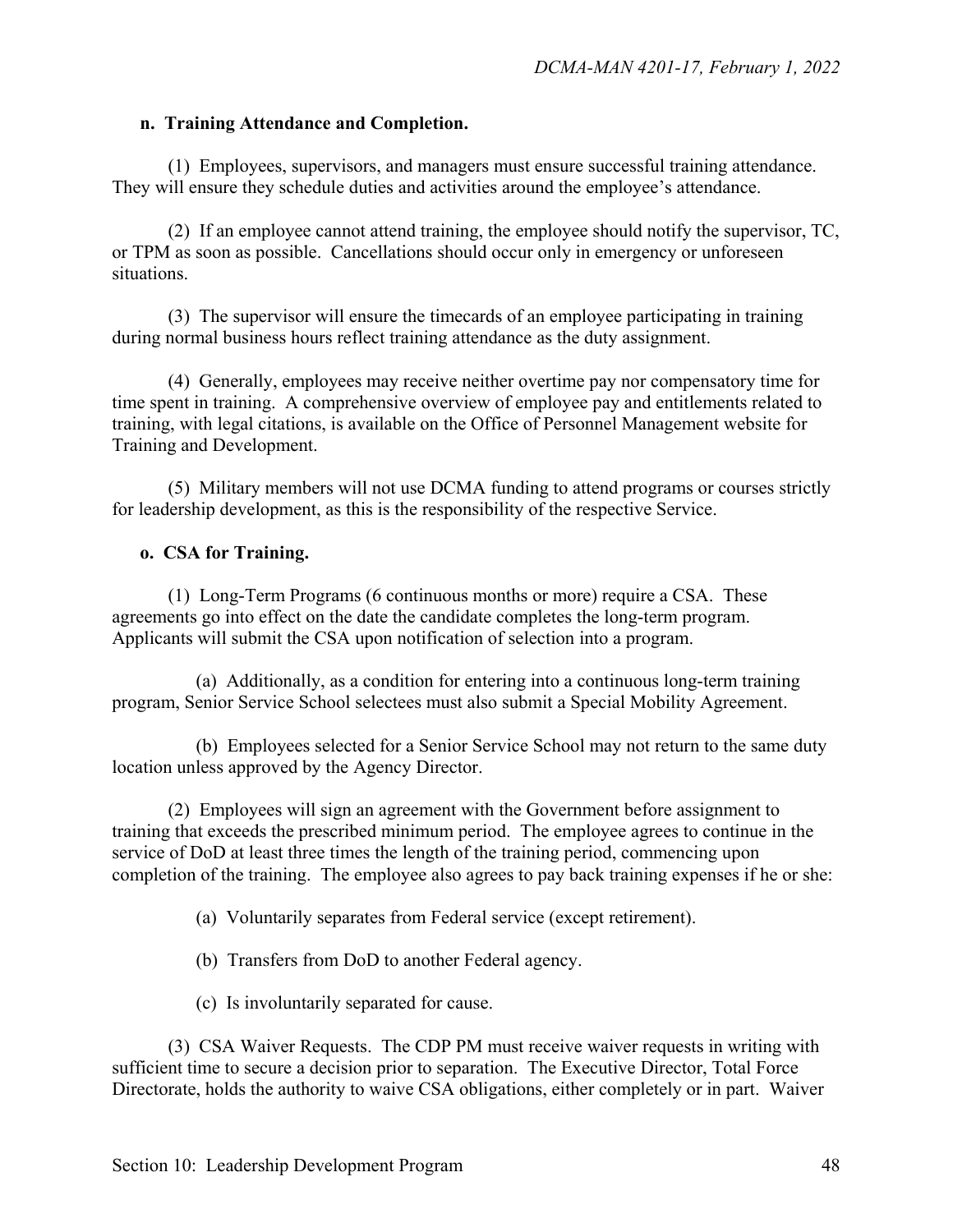approval will give full consideration to equity, good conscience, and the public interest. The Resource Page provides a sample waiver letter.

(4) Payment Arrangements. If the employee does not seek a waiver or is not successful in receiving an approved waiver, the employee will make payment arrangements. At any point in the recovery process, management may decide it is fiscally prudent to waive the remaining balance owed.

**p. CLP.** CDP programs qualify for CLPs, which count toward the AWF CLP requirement. AWF employees request CLPs for course attendance through their supervisor. The Resource Page provides additional guidance on CLPs.

**q. Process Flowchart.** The process flowchart for CDP, summarizing the preparation and coordination process (to include the tasks performed during the process) is on the Resource Page.

#### **10.4. OTHER DEVELOPMENT TRAINING.**

a.The Leadership Development Team announces other training opportunities via tasking memorandum and posts them on the Agency memorandum homepage.

b. Sponsoring institutions establish eligibility requirements. The Resource Page provides links to these external career broadening training opportunities.

c. All attendees must have an approved SF 182 or equivalent prior to attending these training opportunities.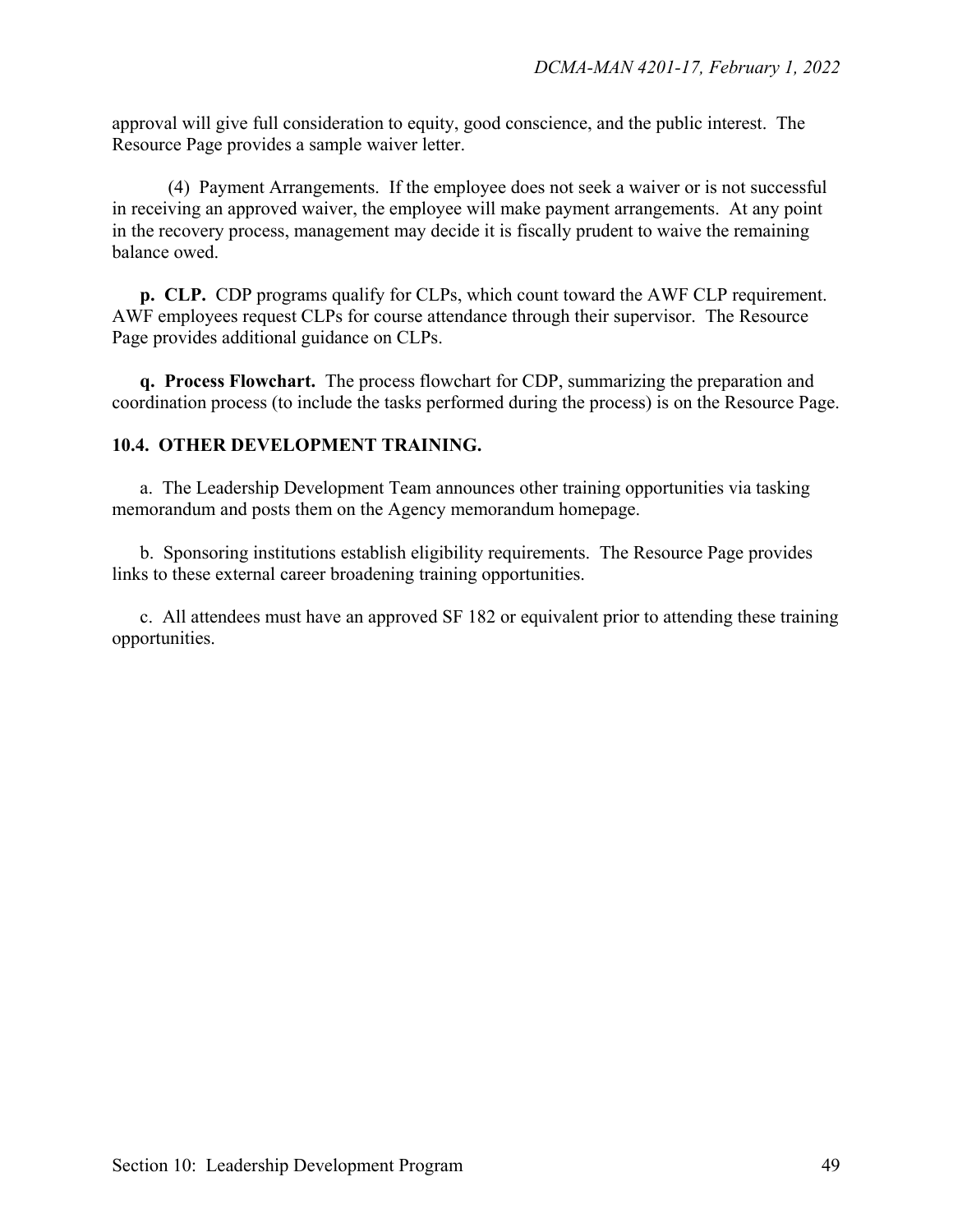## **GLOSSARY**

## **G.1. DEFINITIONS.**

| <b>4th Estate</b>       | DoD agencies outside of the Services (Army, Navy, Air Force).                                                                                                                                                                                                                                                            |
|-------------------------|--------------------------------------------------------------------------------------------------------------------------------------------------------------------------------------------------------------------------------------------------------------------------------------------------------------------------|
| <b>Acq Corps</b>        | Defense Acquisition Corps.                                                                                                                                                                                                                                                                                               |
| Cancellation            | Disenrollment from a confirmed training seat prior to the commencement<br>of a class, in accordance with applicable procedures.                                                                                                                                                                                          |
| <b>CDP</b> Agreement    | Written agreement signed by the host station, home station, and employee<br>identifying the CDP developmental assignment requirements.                                                                                                                                                                                   |
| <b>CDP</b> Assignment   | The DCMA Centralized Development Program leadership, management,<br>education and technically-oriented training programs.                                                                                                                                                                                                |
| <b>CLP</b>              | CLPs are awarded for training completed to maintain currency in an<br>individual's acquisition career field. AWF employees submit CLPs to<br>their supervisor for approval. AWF employees are required to attain 80<br>CLPs within a 2-year cycle.                                                                       |
| Competency              | A measurable pattern of knowledge, skills, abilities, behaviors, and other<br>characteristics that an individual needs to perform work roles or<br>occupational functions successfully. Competencies are used to develop<br>acquisition training and education standards.                                                |
| <b>Component Head</b>   | The Senior Leader of a DCMA organization reporting directly to the<br>Director or Deputy Director, DCMA.                                                                                                                                                                                                                 |
| Conference              | A meeting, retreat, seminar, symposium or event involving attendee<br>travel.                                                                                                                                                                                                                                            |
| <b>Position</b>         | Critical Acquisition An acquisition position, at the GS-14/15 level or equivalent, that has been<br>identified by the Director, DCMA, as being so crucial to the Agency's<br>mission that it warrants qualifications above and beyond other acquisition<br>positions, to include acceptance of a 3-year position tenure. |
| <b>CSA</b>              | An agreement an employee signs to continue to work for DOD for a pre-<br>established length of time in exchange for Government-sponsored training<br>or education. The service obligation begins when the training is<br>completed.                                                                                      |
| <b>DAU Local Travel</b> | DAU and the 4th Estate DACM publish guidance that defines local<br>commuting area. Travel required for DAU class attendance that falls<br>within the local commuting area is not funded by DAU/4th Estate.                                                                                                               |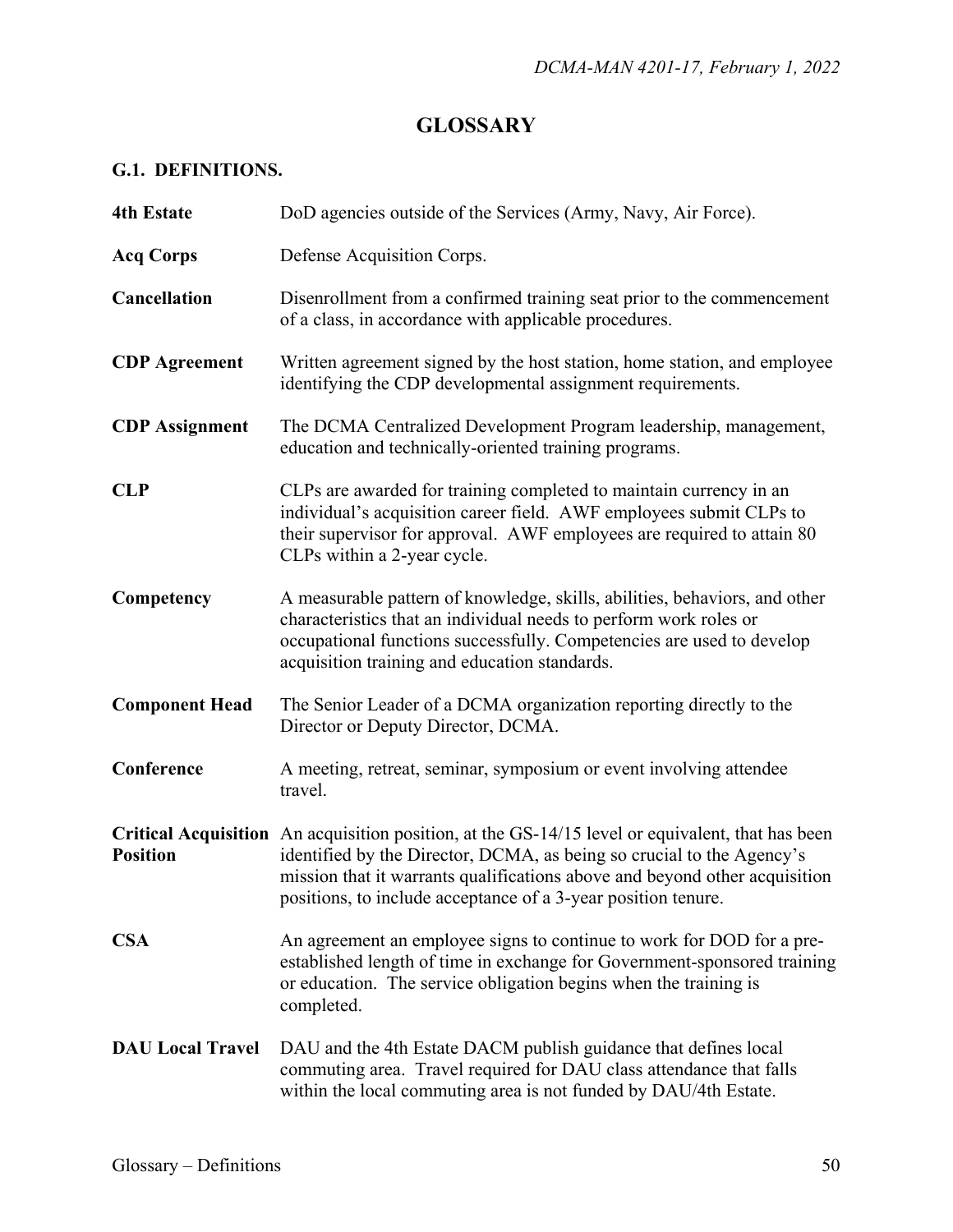**Defense Acquisition** A fund established by the 2008 National Defense Authorization Act to **Workforce** provide funds, in addition to other available funds, for the recruitment, **Development Fund** training, development and retention of acquisition personnel of DoD. The purpose of the Defense Acquisition Workforce Development Fund is to ensure that the Defense AWF has the capacity, in both personnel and skills, to properly perform its mission, provide appropriate oversight of contractor performance, and ensure that DoD receives the best value for the expenditure of public resources.

- **Development** The process of preparing employees for current or future mission-related duties, responsibilities, and/or career broadening.
- **Equivalency** Equivalency refers to credit granted to an individual for completion of an accepted course in lieu of the required class.
- **Fulfillment** Fulfillment refers to credit granted to an individual for previous experience that is deemed acceptable in lieu of a required course.
- **GPC** The GPC is a method of payment that may be used in lieu of employee Reimbursement for training up to the current statutory limitation, and for some qualifying training requirements at a higher threshold if all criteria for the higher threshold apply.
- **Grace Period** The 24-month period that AWF employees are granted to achieve required certification is also referred to as the "grace period."
- **Home Station** Originating organization to which the CDP employee belongs.
- **Host Station** Supporting organization utilizing the services provided by the CDP employee.
- **Instructor Led** Classes conducted in an in-resident format.
- **KLP** KLPs are acquisition positions (generally GS-15 or above) that have been identified by the Director, DCMA, as being so crucial to the Agency's mission that they warrant qualifications above and beyond both other acquisition positions and CAPs, to include acceptance of a 3-year position tenure and the requirement to meet all qualifications immediately upon assignment to the position.
- **LMS** The Agency's training platform, which houses the official training record for assigned employees, and automates the training management process.

**Training**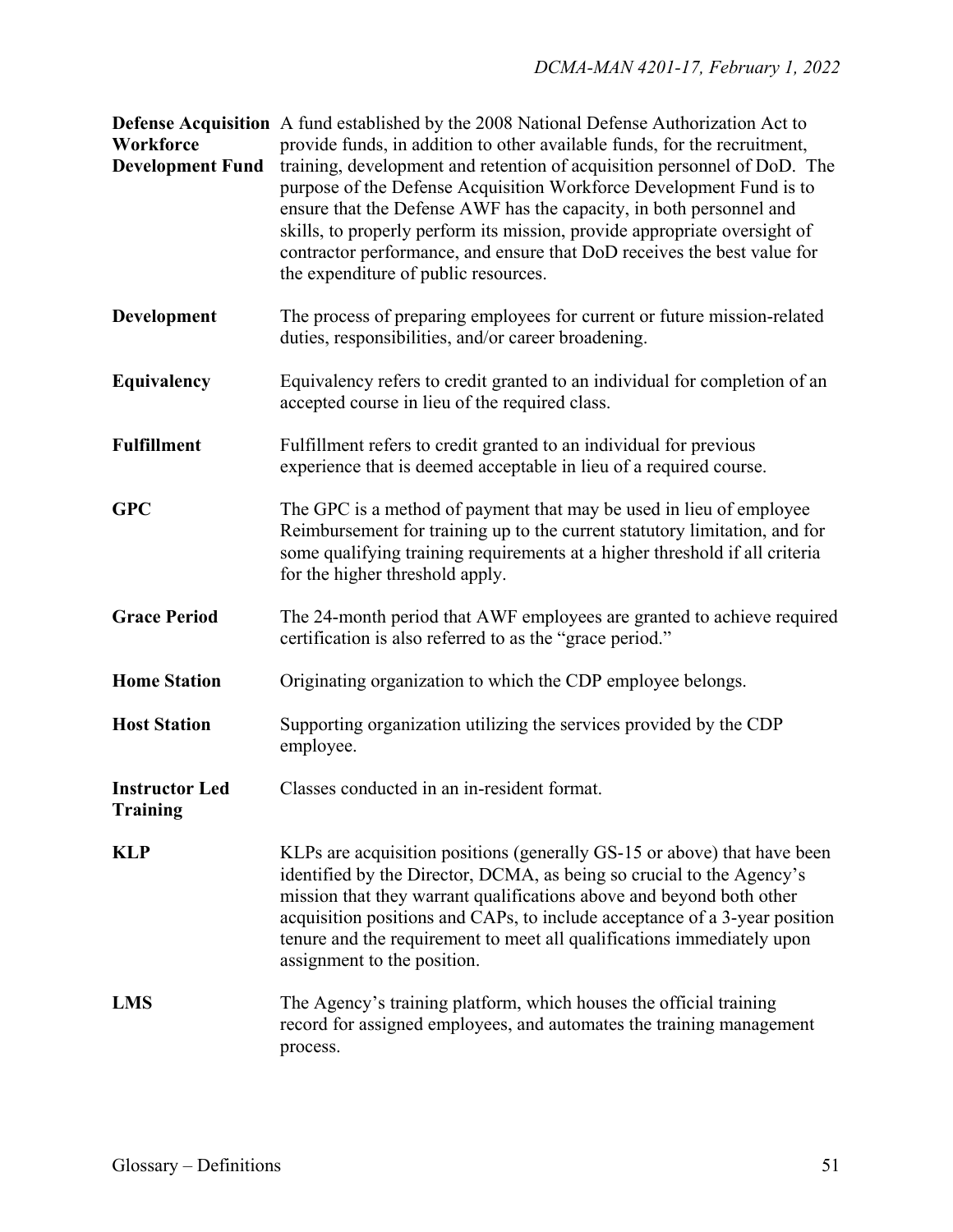| <b>Needs Analysis</b>                             | A formal process that focuses on the human elements of requirements. It<br>is the first step in a user-centered design process, because it seeks to<br>understand and define the user's needs.                                                                                                       |
|---------------------------------------------------|------------------------------------------------------------------------------------------------------------------------------------------------------------------------------------------------------------------------------------------------------------------------------------------------------|
| <b>No Show</b>                                    | Unless a class cancellation has been approved, a student with a confirmed<br>reservation, who fails to attend the class, will be annotated as a No Show.                                                                                                                                             |
| <b>Not Tracking</b>                               | If an acquisition workforce employee does not have reservations for all<br>remaining required classes, or the AWF employee is not scheduled to<br>complete the required training by the certification due date, that employee<br>is considered to be not tracking toward timely DAWIA certification. |
| <b>OLT</b>                                        | Self-paced, asynchronous online learning.                                                                                                                                                                                                                                                            |
| <b>Position</b><br>Requirement<br><b>Document</b> | Under the Acquisition Demonstration classification system, combines<br>position information, staffing requirements, and contribution expectations<br>into a single document.                                                                                                                         |
| Quota                                             | One training allocation.                                                                                                                                                                                                                                                                             |
| <b>Required Training</b>                          | Specifically mandated by law, regulation, policy, or COE.                                                                                                                                                                                                                                            |
| <b>Reservation</b>                                | A confirmed seat in a class.                                                                                                                                                                                                                                                                         |
| <b>Substitution</b>                               | In lieu of cancelling a reservation and losing a seat (quota), employees and<br>the CMO/component are encouraged to identify a replacement.                                                                                                                                                          |
| <b>Swap</b>                                       | The exchange of active application statuses for the same course between<br>two students.                                                                                                                                                                                                             |
| TC                                                | Employee assigned to assist and coordinate the training efforts for a<br>particular group (activity, department, division, CMO, Directorate, etc.).                                                                                                                                                  |
|                                                   | <b>Technical Training</b> Training that is required by other than DAWIA. In DCMA, these are<br>generally DCMA requirements, but may also be required by customers<br>(e.g., National Aeronautics and Space Administration).                                                                          |
| <b>Tracking</b>                                   | If an acquisition workforce employee has reservations for all<br>remaining required classes, and is scheduled to complete all required<br>training by the certification due date, that employee is considered to be<br>tracking toward timely DAWIA certification.                                   |
| <b>Training</b>                                   | Formal or informal learning experiences aimed at acquiring skills,<br>knowledge, and abilities to improve or maintain current employee<br>performance of official duties, tasks, and responsibilities.                                                                                               |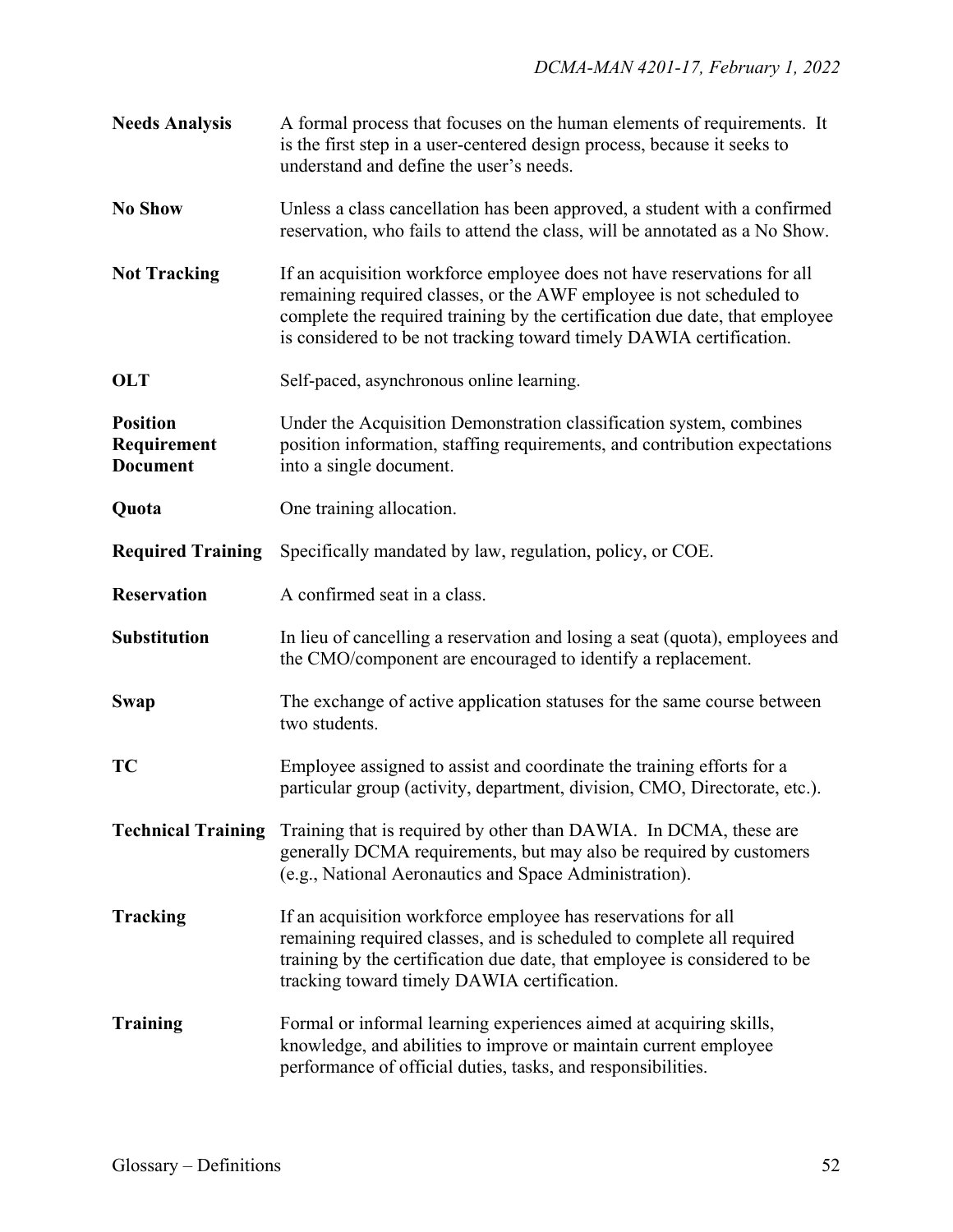| <b>Training</b><br><b>Requirements</b> | Number of valid educational quotas needed by the Agency to support<br>mission accomplishment.                                                                                                     |
|----------------------------------------|---------------------------------------------------------------------------------------------------------------------------------------------------------------------------------------------------|
| <b>Vendor</b>                          | Any Government or non-Government source that provides a training<br>service.                                                                                                                      |
| <b>VILT</b>                            | Interactive classes conducted online by an instructor in real-time.                                                                                                                               |
| <b>Wait Status</b>                     | Because of administrative issues (such as quota allocations), an individual<br>may not be given a confirmed seat immediately, but may "roll into" a<br>reservation once a seat is made available. |
| Walk-In                                | An alternate means of DAU class attendance. DAU Directive 704 and the<br>4th Estate DACM Reference Guide provide further details and processes.                                                   |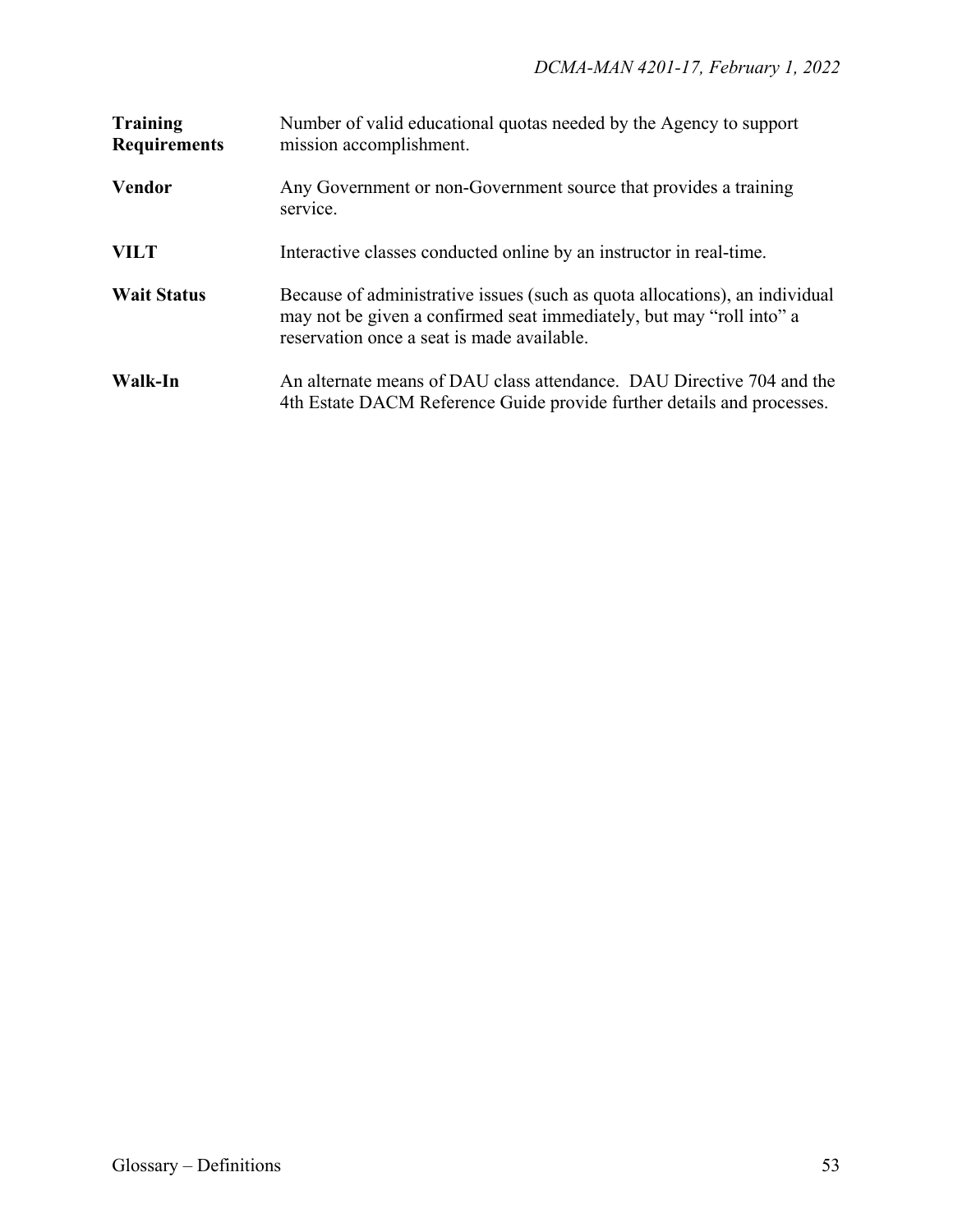## **GLOSSARY**

## **G.2. ACRONYMS.**

| AcqDemo         | DoD Civilian Acquisition Workforce Personnel Demonstration Project |
|-----------------|--------------------------------------------------------------------|
| <b>AWF</b>      | acquisition workforce                                              |
|                 |                                                                    |
| <b>CAE</b>      | <b>Component Acquisition Executive</b>                             |
| CAO             | certification approving official                                   |
| CAP             | <b>Critical Acquisition Position</b>                               |
| <b>CCM</b>      | <b>College of Contract Management</b>                              |
| CDP             | <b>Centralized Development Program</b>                             |
| <b>CEL</b>      | Cost-effective location                                            |
| <b>CLP</b>      | continuous learning point                                          |
| <b>CMO</b>      | <b>Contract Management Office</b>                                  |
| <b>COE</b>      | condition of employment                                            |
| <b>COTS</b>     | commercial-off-the-shelf                                           |
| <b>CSA</b>      | continued service agreement                                        |
|                 |                                                                    |
| <b>DAC</b>      | Defense Acquisition Corps (Also known as "Acq Corps")              |
| <b>DACM</b>     | Director, Acquisition Career Management                            |
| <b>DAU</b>      | Defense Acquisition University                                     |
| <b>DAWIA</b>    | Defense Acquisition Workforce Improvement Act                      |
| <b>DCMA-MAN</b> | <b>DCMA</b> Manual                                                 |
| DoDI            | DoD Instruction                                                    |
| <b>DOE</b>      | Department of Education                                            |
| <b>DTS</b>      | Defense Travel System                                              |
|                 |                                                                    |
| <b>FLS</b>      | first level supervisor                                             |
| <b>FY</b>       | fiscal year                                                        |
|                 |                                                                    |
| <b>GPC</b>      | government purchase card                                           |
| <b>GS</b>       | General Schedule                                                   |
|                 |                                                                    |
| <b>JTR</b>      | Joint Travel Regulation                                            |
|                 |                                                                    |
| <b>KLP</b>      | Key Leadership Position                                            |
|                 |                                                                    |
| <b>LMS</b>      | Learning Management System                                         |
| <b>LT</b>       | local training                                                     |
|                 |                                                                    |
| <b>NCEL</b>     | non-cost effective location                                        |
|                 |                                                                    |
| <b>OLT</b>      | online training                                                    |
|                 |                                                                    |
| <b>PM</b>       | program manager                                                    |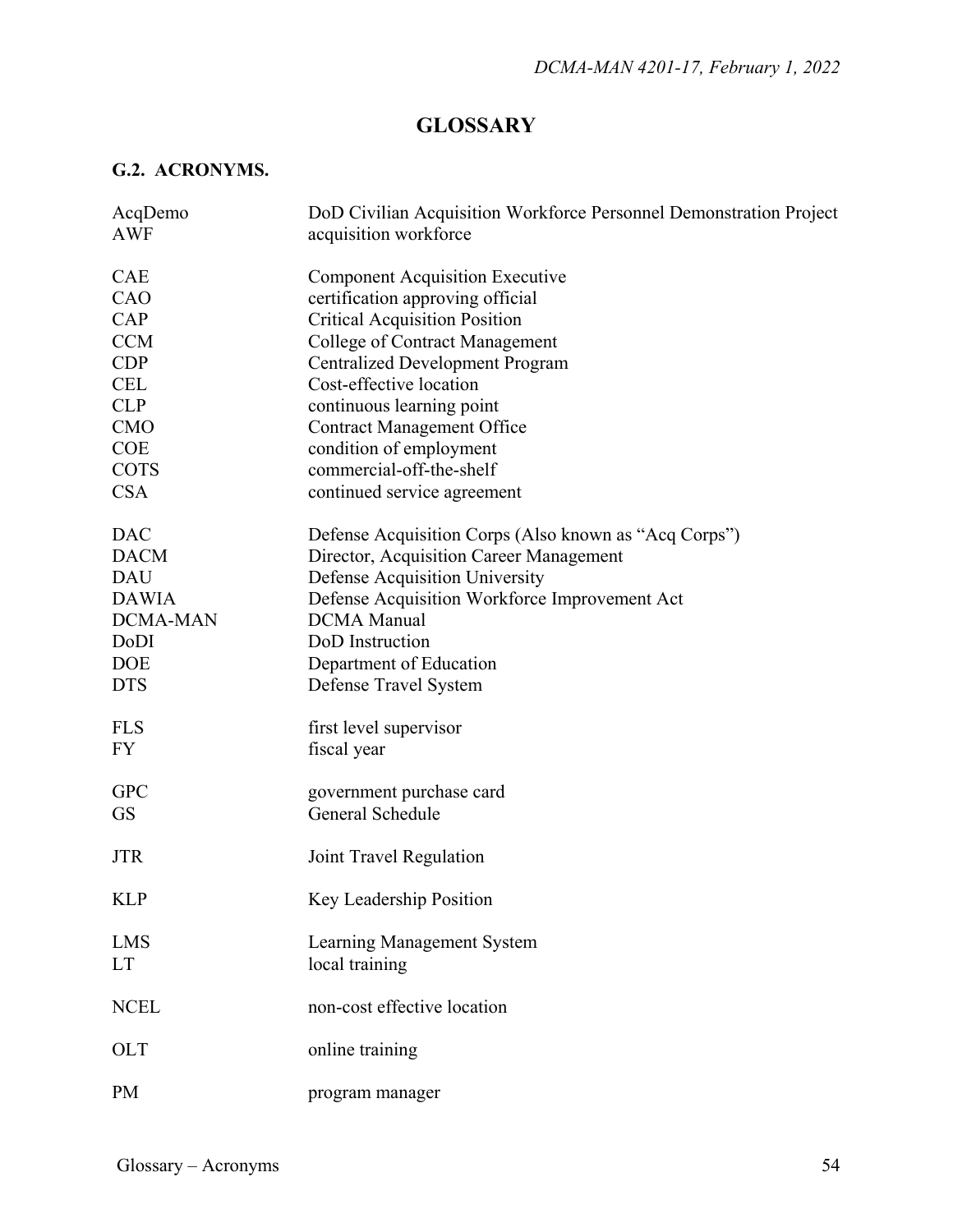| <b>SF</b>   | <b>Standard Form</b>                                          |
|-------------|---------------------------------------------------------------|
| SF 182      | Authorization, Agreement and Certification of Training        |
| SF 1034     | Public Voucher for Purchases and Services other than Personal |
| <b>SME</b>  | subject matter expert                                         |
| <b>TA</b>   | tuition assistance                                            |
| <b>TC</b>   | training coordinator                                          |
| <b>TPM</b>  | training program manager                                      |
| <b>VILT</b> | virtual instructor led training                               |
|             |                                                               |